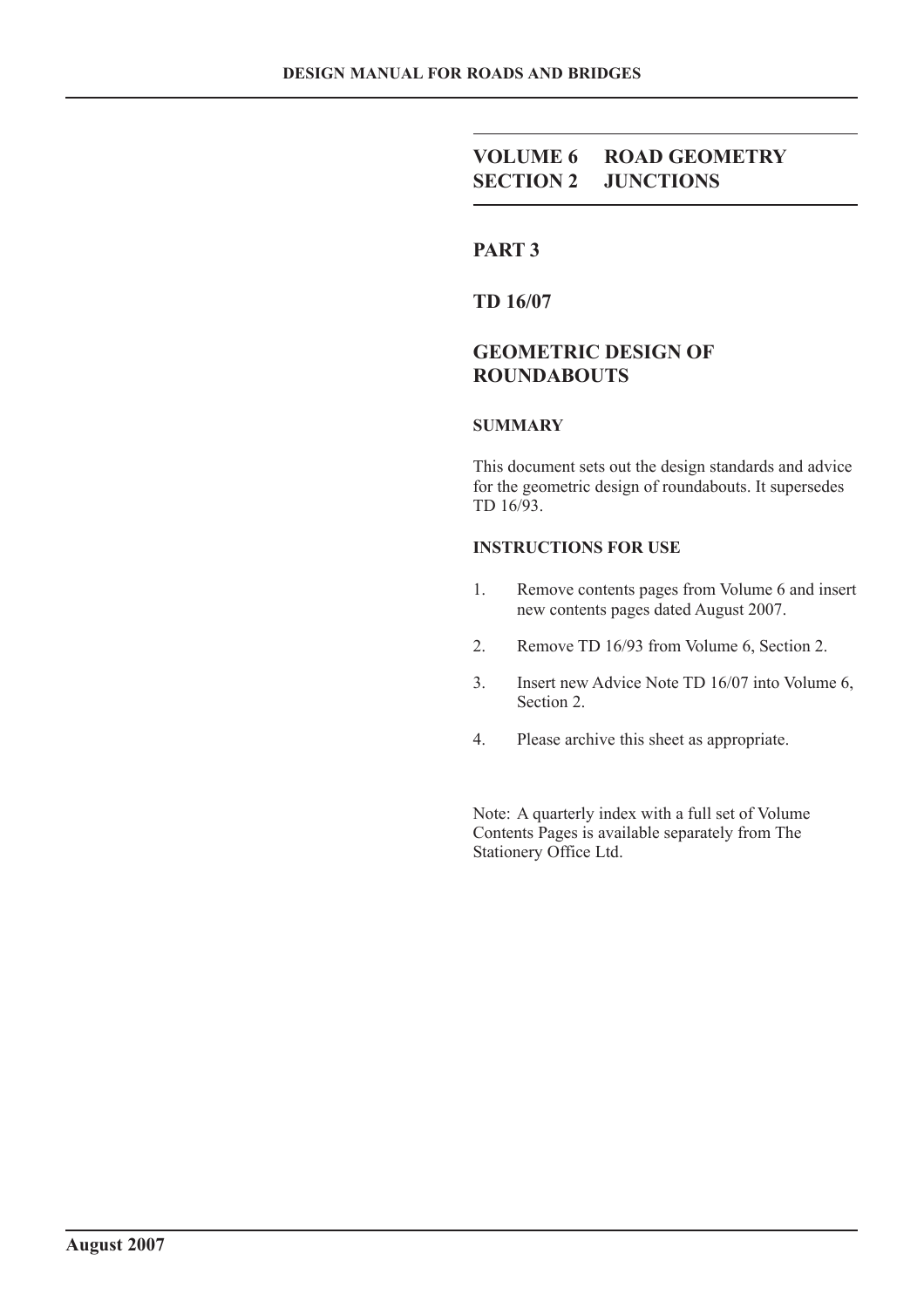**TD 16/07 Volume 6, Section 2, Part 3**



**THE HIGHWAYS AGENCY**



**TRANSPORT SCOTLAND**



**WELSH ASSEMBLY GOVERNMENT LLYWODRAETH CYNULLIAD CYMRU**

**THE DEPARTMENT FOR REGIONAL DEVELOPMENT Indepart for MORTHERN IRELAND** 

# **Geometric Design of Roundabouts**

Summary: This document sets out the design standards and advice for the geometric design of roundabouts. It supersedes TD 16/93.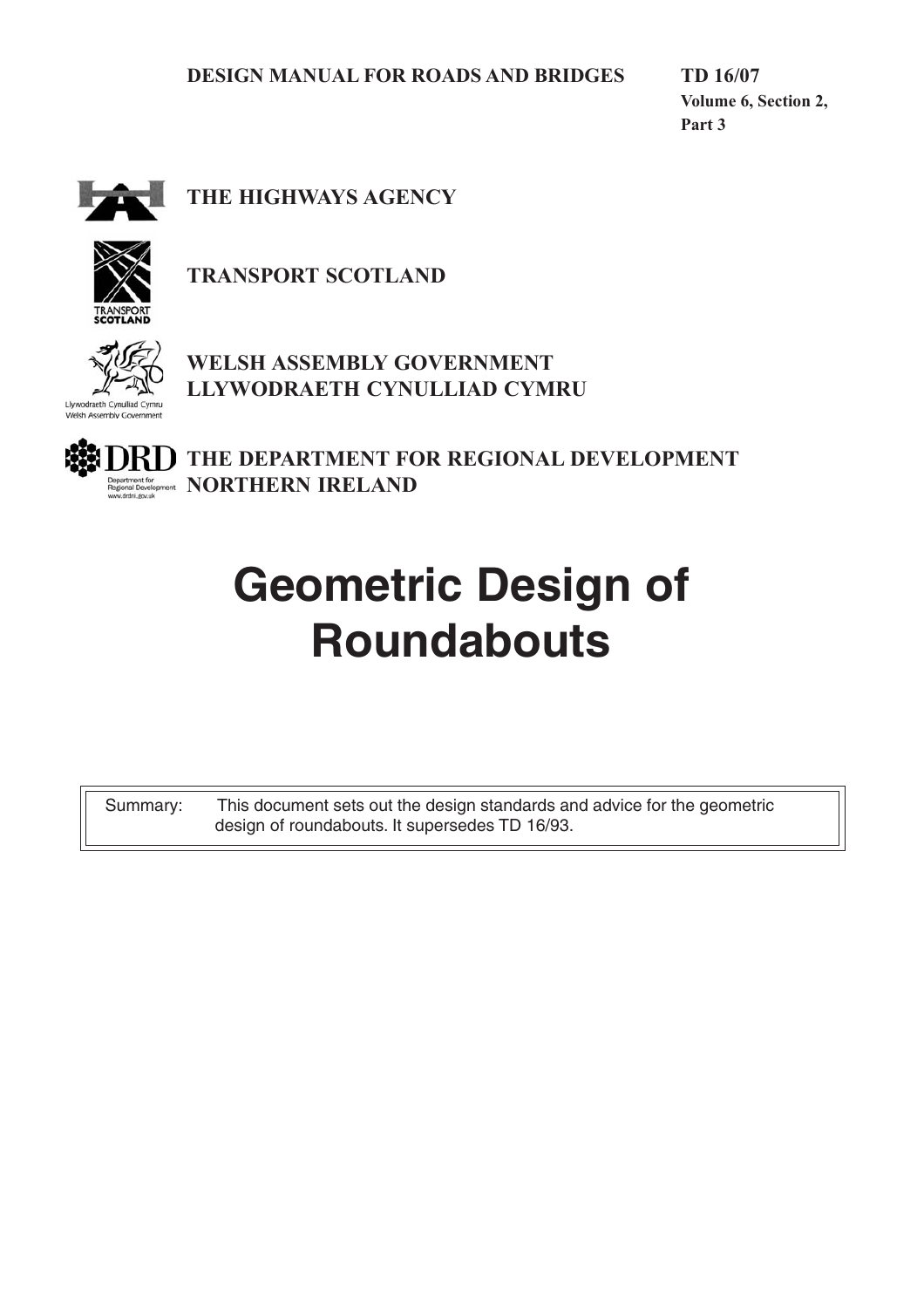$\blacksquare$ 

# **REGISTRATION OF AMENDMENTS**

| Amend<br>$\rm No$ | Page No | Signature & Date of<br>incorporation of<br>amendments | Amend<br>$\rm No$ | Page No | Signature & Date of<br>incorporation of<br>amendments |
|-------------------|---------|-------------------------------------------------------|-------------------|---------|-------------------------------------------------------|
|                   |         |                                                       |                   |         |                                                       |
|                   |         |                                                       |                   |         |                                                       |
|                   |         |                                                       |                   |         |                                                       |
|                   |         |                                                       |                   |         |                                                       |
|                   |         |                                                       |                   |         |                                                       |
|                   |         |                                                       |                   |         |                                                       |
|                   |         |                                                       |                   |         |                                                       |
|                   |         |                                                       |                   |         |                                                       |
|                   |         |                                                       |                   |         |                                                       |
|                   |         |                                                       |                   |         |                                                       |
|                   |         |                                                       |                   |         |                                                       |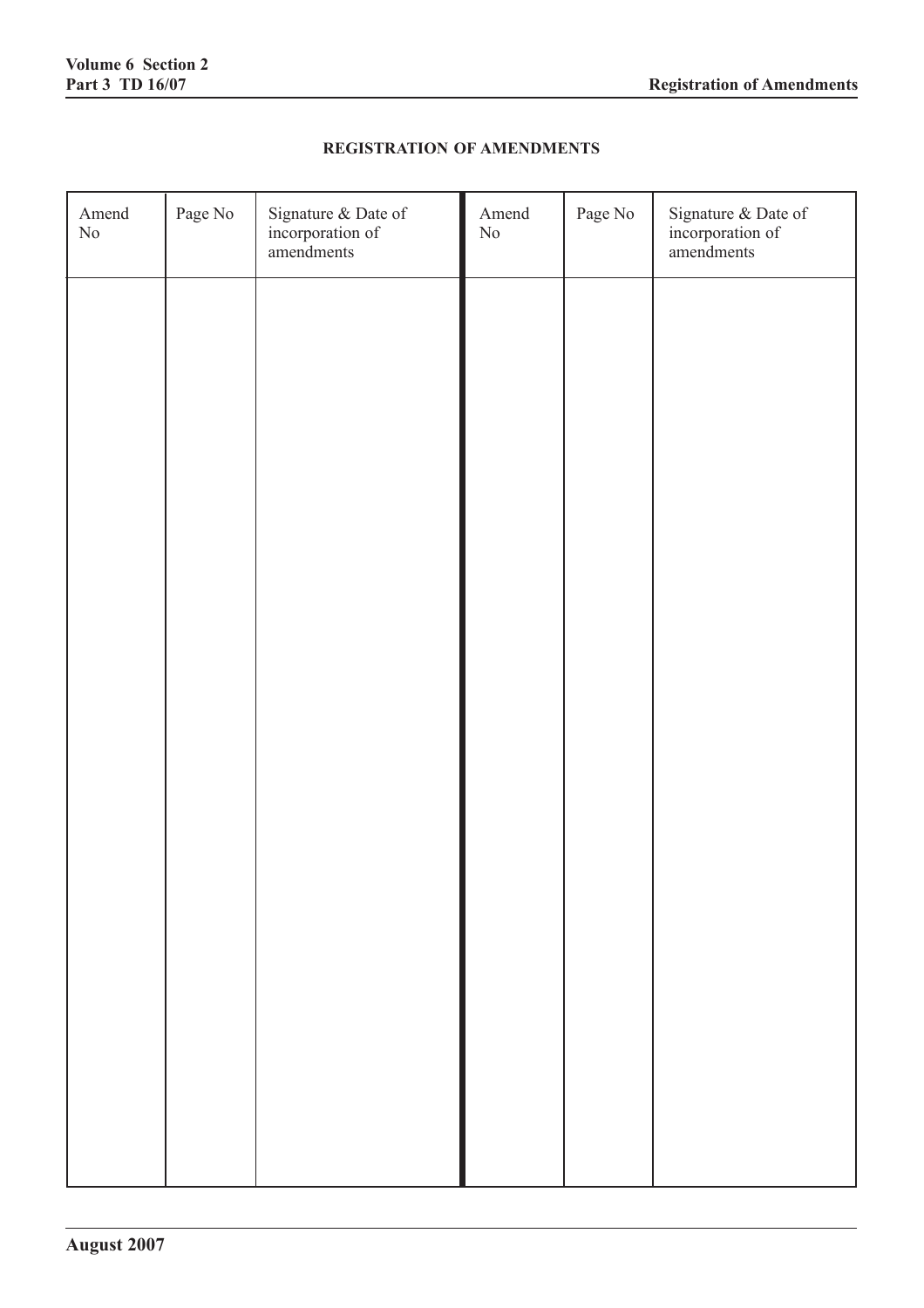# **REGISTRATION OF AMENDMENTS**

| Amend<br>$\rm No$ | Page No | Signature & Date of<br>incorporation of<br>amendments | Amend<br>$\rm No$ | Page No | Signature & Date of<br>incorporation of<br>amendments |
|-------------------|---------|-------------------------------------------------------|-------------------|---------|-------------------------------------------------------|
|                   |         |                                                       |                   |         |                                                       |
|                   |         |                                                       |                   |         |                                                       |
|                   |         |                                                       |                   |         |                                                       |
|                   |         |                                                       |                   |         |                                                       |
|                   |         |                                                       |                   |         |                                                       |
|                   |         |                                                       |                   |         |                                                       |
|                   |         |                                                       |                   |         |                                                       |
|                   |         |                                                       |                   |         |                                                       |
|                   |         |                                                       |                   |         |                                                       |
|                   |         |                                                       |                   |         |                                                       |
|                   |         |                                                       |                   |         |                                                       |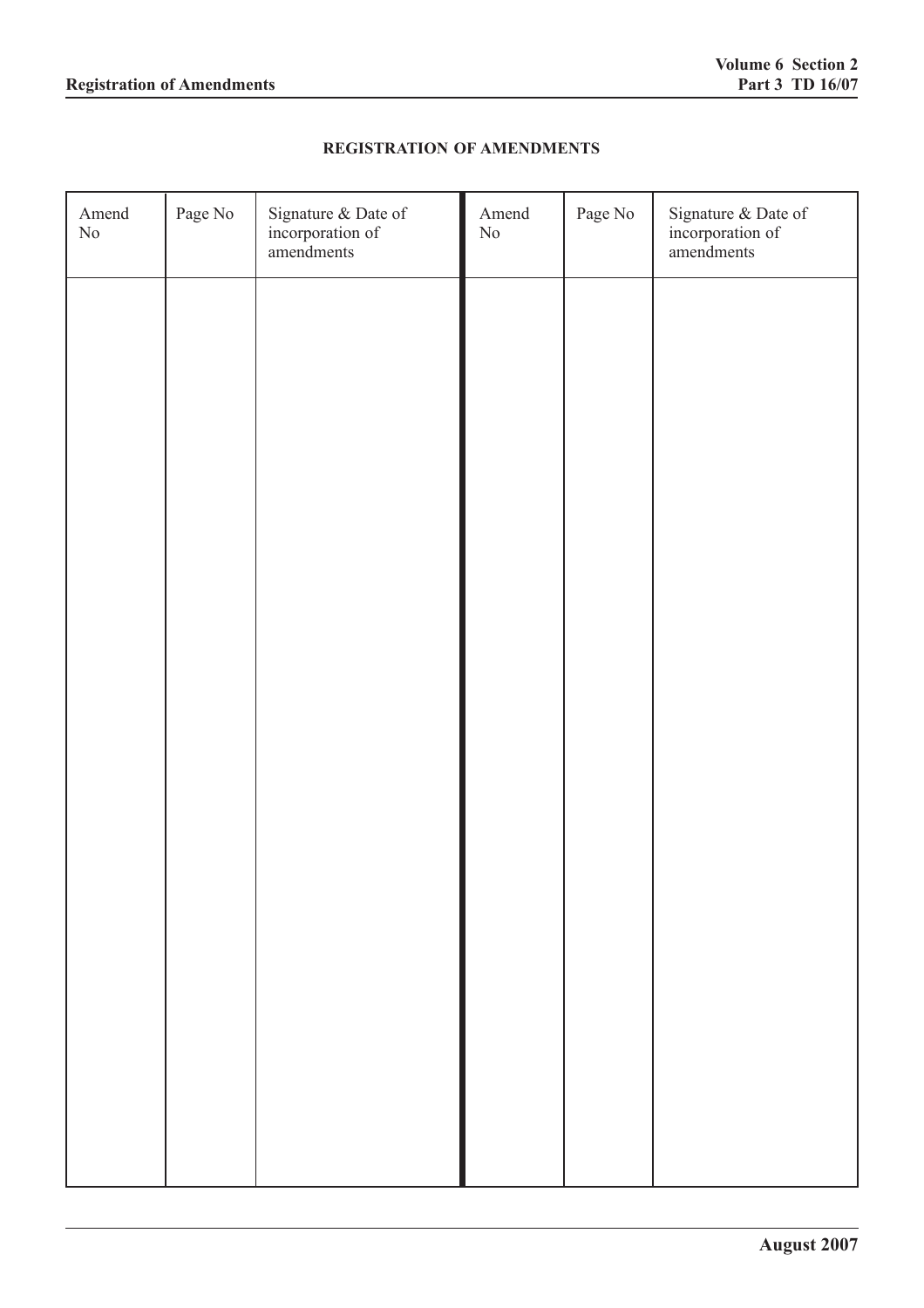# **VOLUME 6 ROAD GEOMETRY SECTION 2 JUNCTIONS**

# **PART 3**

**TD 16/07**

# **GEOMETRIC DESIGN OF ROUNDABOUTS**

# **Contents**

### Chapter

- 1. Introduction
- 2. Safety at Roundabouts
- 3. Types of Roundabouts
- 4. Siting of Roundabouts
- 5. Road Users' Specific Requirements
- 6. Design Hierarchy
- 7. Geometric Design
- 8. Other Aspects of Design
- 9. References
- 10. Enquiries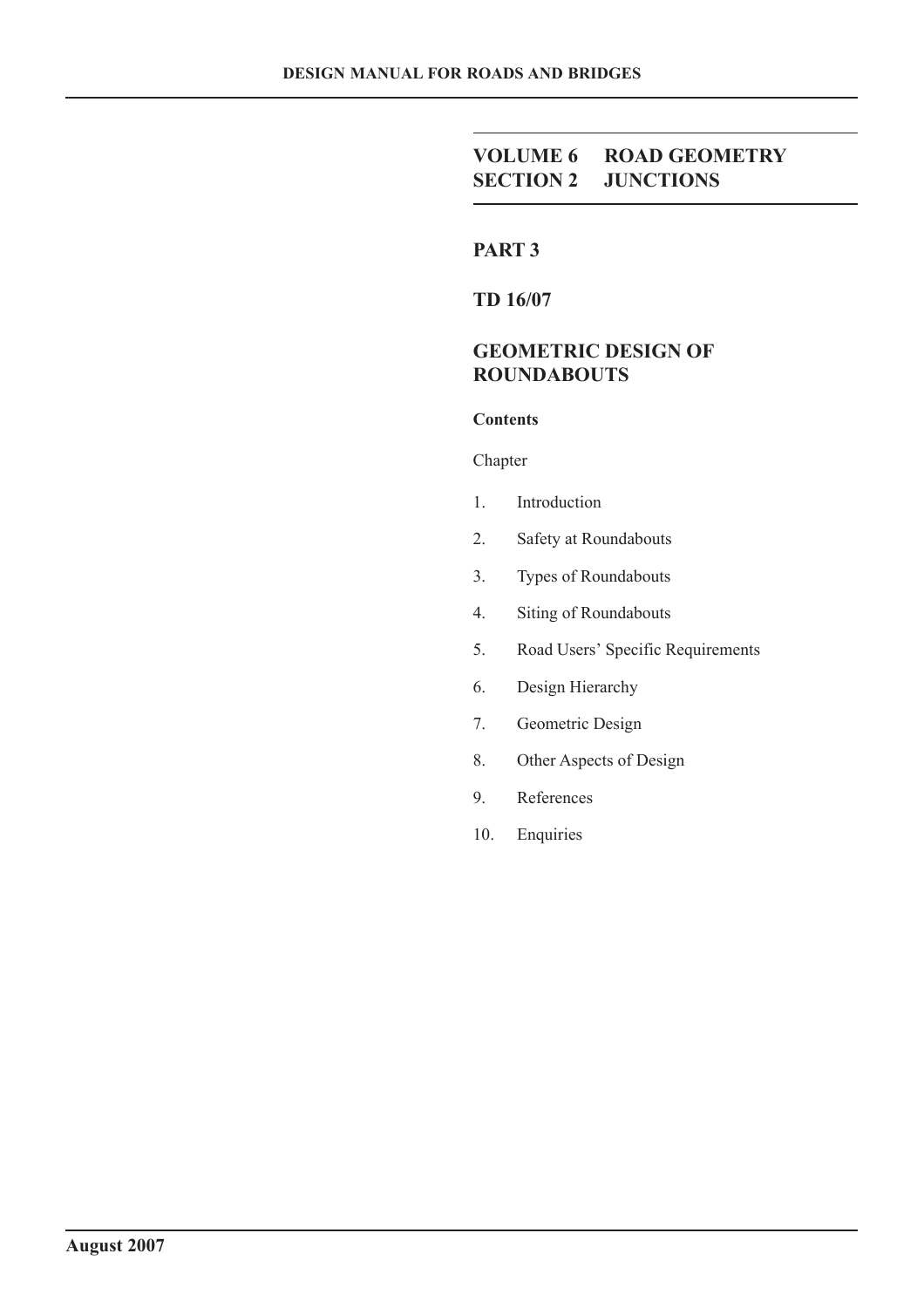# **1. INTRODUCTION**

#### **General**

1.1 Following a major review of the geometric design of roundabouts (see **TRL Published Project Report PPR206** 'International comparison of roundabout design guidelines') and extensive consultation, this document provides details of the latest requirements and recommendations on design principles for safe and efficient roundabouts.

1.2 This document supersedes Standard **TD 16/93 (DMRB 6.2.3)**.

#### **Scope**

1.3 Roundabouts are junctions with a one-way circulatory carriageway around a central island. Vehicles on the circulatory carriageway have priority over those approaching the roundabout. This document describes the geometric design of the various types of roundabout for application to new and improved junctions on trunk roads.

1.4 The main types of roundabout are Mini, Compact, Normal, Grade Separated, Signalised and Double Roundabouts (the last being a combination of Mini, Compact or Normal Roundabouts) and are described in Chapter 3.

1.5 This standard applies to Compact, Normal and Grade Separated Roundabouts. Mini-roundabouts are covered by **TD 54 (DMRB 6.2.3)** and Signalised Roundabouts by **TD 50 (DMRB 6.2.3)**. In this document, the term roundabout therefore excludes mini-roundabouts and signalised roundabouts unless otherwise stated.

1.6 Recommendations are given on the selection of roundabout type, geometric layout, visibility requirements and crossfall, with respect to the speed limit on the approach roads, the traffic flow and the level of non-motorised user demand.

1.7 A significant change from **TD 16/93** is the new Compact Roundabout which has single-lane entries and exits, so that only one vehicle can enter or leave it from a given arm at any one time (see Chapter 3).

- 1.8 Other changes are as follows:
- a) greater emphasis on non-motorised users (see Chapter 5):
- b) design hierarchy (see Chapter 6);
- c) when assessing entry deflection on a roundabout arm, the entry path radius must be checked for **all** turning movements (see paragraphs  $7.51 - 7.60$ );
- d) outward sloping crossfall, such that drainage is away from the centre of the roundabout, may be used at smaller Normal and Compact Roundabouts in urban areas (see paragraph 8.21);
- e) except at Compact Roundabouts in urban areas, the projection of the kerb line of the splitter island or central reserve on the approach should guide drivers around the central island (see paragraph 7.30);
- f) advice is given on limiting visibility to the right on the approach to some roundabout types (see paragraph 8.8);
- g) on larger roundabouts, the use of additional signs and markings is recommended (see paragraph 8.24).

### **Mandatory Sections**

1.9 Mandatory sections of this document are contained in boxes. The Design Organisation must comply with these sections or obtain agreement to a Departure from Standard from the Overseeing Organisation. The remainder of the document contains advice and explanation, which is commended to users for consideration.

#### **Implementation**

1.10 This standard must be used forthwith for the design of all schemes for the construction and improvement of trunk roads including motorways currently being prepared, provided that in the opinion of the Overseeing Organisation, this would not result in any significant additional expense or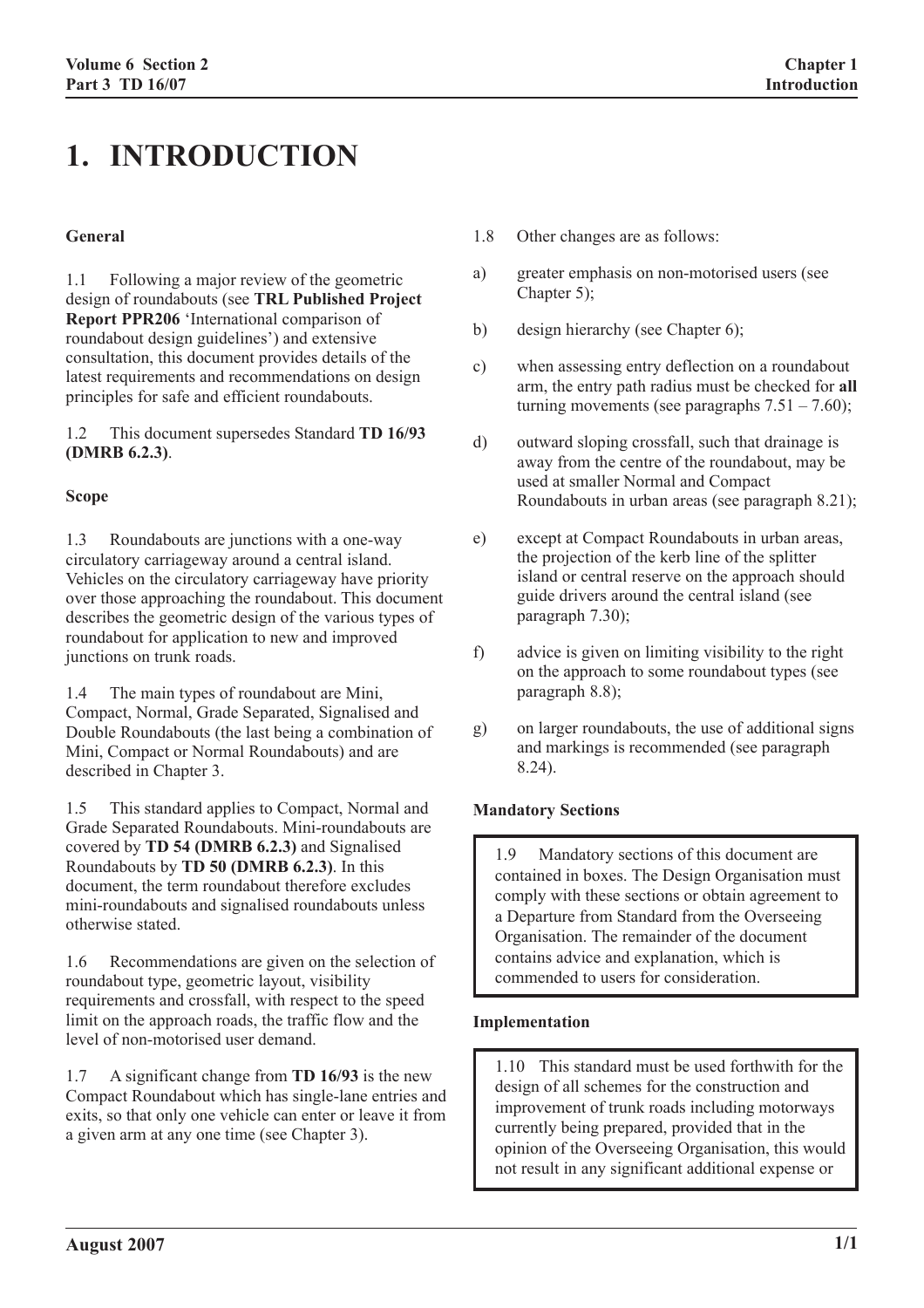delay. The Design Organisation must confirm its application to particular schemes with the Overseeing Organisation.

### **Departures from Standard**

1.11 In exceptional situations, the Overseeing Organisation may be prepared to agree to a Departure from Standard where the Standard, including permitted Relaxations, is not realistically achievable. Design Organisations faced by such situations and wishing to consider pursuing this course must discuss any such option at an early stage in design with the Overseeing Organisation. Proposals to adopt Departures from Standard must be submitted by the Design Organisation to the Overseeing Organisation and formal approval received **before** incorporation into a design layout.

#### **Relaxations**

1.12 In difficult circumstances, Relaxations may be introduced at the discretion of the Design Organisation, having regard to all relevant local factors, but only where specifically permitted by this Standard. Careful consideration must be given to layout options incorporating Relaxations, having weighed the benefits and any potential disbenefits. Particular attention must be given to the safety aspects (including operation, maintenance, construction and demolition) and the environmental and monetary benefits/disbenefits that would result from the use of Relaxations. The consideration process must be recorded. The preferred option must be compared against options that would meet full standards.

### **General Principles**

1.13 The principal objective of roundabout design is to minimise delay for vehicles whilst maintaining the safe passage of all road users through the junction. This is achieved by a combination of geometric layout features that, ideally, are matched to the flows in the traffic streams, their speed, and to any local topographical or other constraints such as land availability that apply. Location constraints are often the dominating factor when designing improvements to an existing junction, particularly in urban areas.

1.14 Roundabouts should be designed to match forecast demand. They work most efficiently when vehicular flows are reasonably balanced between the arms, but they may also be the optimum choice in other cases, having taken into account the Overseeing Organisation's assessment criteria. However, they may not be appropriate for use with Urban Traffic Control (UTC) or Integrated Demand Management (IDM) systems, or for other circumstances where access control is required.

1.15 Entry width and sharpness of flare are the most important determinants of capacity, whereas entry deflection is the most important factor for safety as it governs the speed of vehicles through the roundabout. The effect of these variables can be predicted using the models given in **TRL Reports LR942** and **LR1120** and incorporated into suitable software.

1.16 The associated traffic signs and road markings can significantly affect the safety and the capacity of a roundabout. Consequently, designers should consider the need for and layout of traffic signs and road markings as an integral part of the design process (see paragraphs 8.24 to 8.32). The **Traffic Signs Regulations and General Directions (TSRGD)** prescribe the designs and conditions of use for traffic signs and road markings. Guidance on the application of **TSRGD** can be found in the **Traffic Signs Manual**. Advice on signing is also given in **Local Transport Note LTN 1/94**).

1.17 The legislation referred to in this document may, in some instances, have a specific Northern Ireland equivalent. For schemes in Northern Ireland, the designer should refer to the Overseeing Organisation for advice.

1.18 Roundabout design must allow for maintenance issues and activities, including landscaping and the need for inspection and service of road studs and markings. Any implications for activities such as road sweeping, general routine maintenance, resurfacing and winter maintenance operations, and the possible need for a maintenance hard standing must be covered.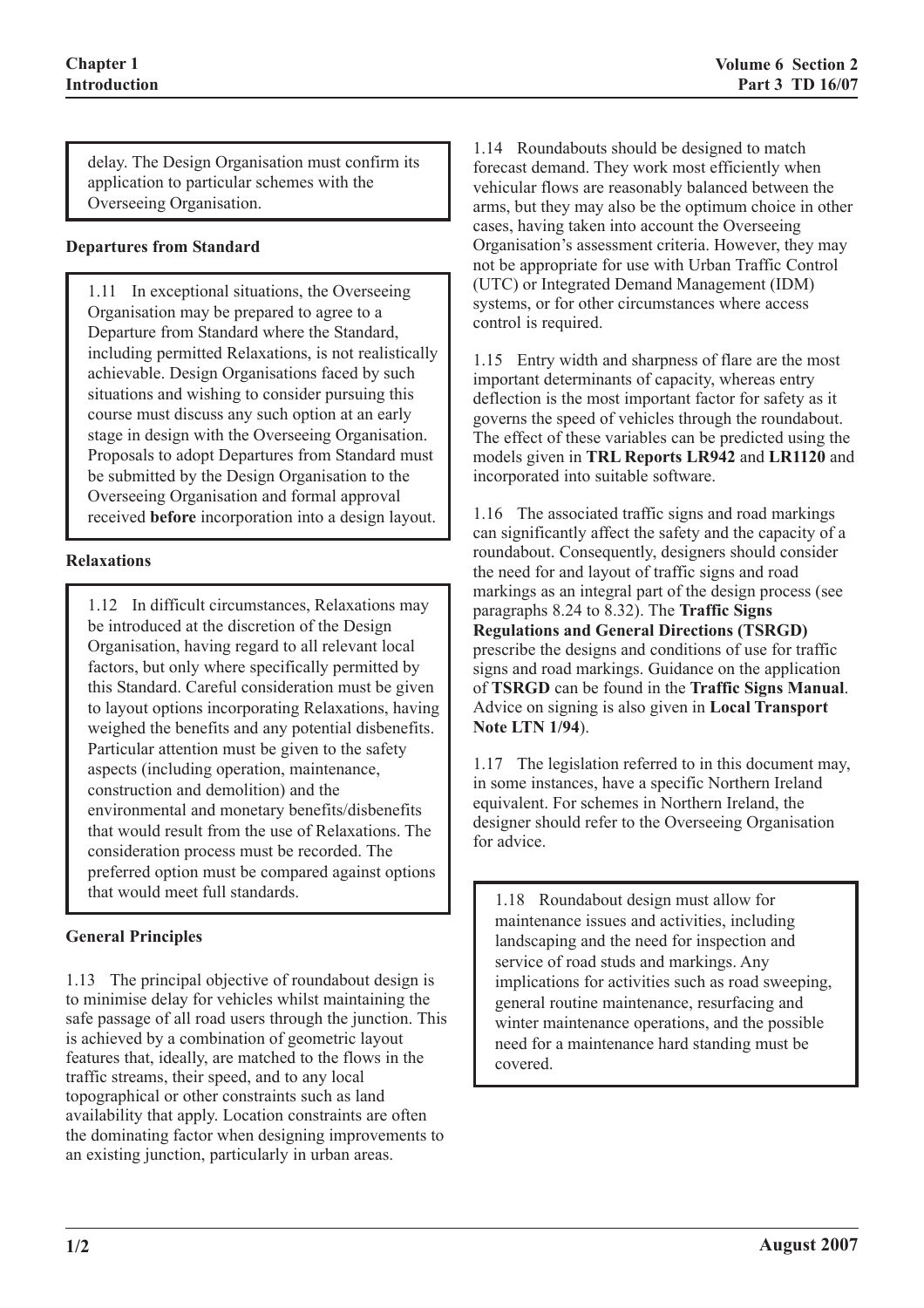# **2. SAFETY AT ROUNDABOUTS**

2.1 In 2004 there were about 207,400 personal injury road accidents in Great Britain **(Road Casualties Great Britain, 2004**). Of these, about 18,000 (8.7%) occurred at roundabouts. The proportion of accidents at roundabouts which were fatal was 0.35%, whereas 0.88% of all other junction accidents and 2.2% of link accidents were fatal. This indicates the effectiveness of roundabouts in reducing accident severity. The average accident cost at a roundabout was calculated to be about 68% of that at other junction types and about 47% of that on links. This suggests that on average, roundabouts are safer than other junction types. However, this will not necessarily be the case for all road users or for a particular junction.

2.2 A study undertaken in 2004 (**TRL Unpublished Report UPR/SE/194/05**) determined the accident frequencies (accidents per year) by severity over a five year period (see Table 2/1) for a sample of 1,162 roundabouts. The sample comprised all roundabouts in some local authorities, but only the busier roundabouts in others, making the analysis slightly biased towards busier roundabouts. The table does not include accident rates because only limited reliable flow data were available. The number of accidents per year increases

with the number of arms (because of corresponding increases in the number of potential conflict points and traffic flow. On average, there are more accidents at roundabouts with at least one approach that is dual carriageway compared with roundabouts where none of the approaches are dual carriageway roads. Dual carriageway roundabouts generally have higher levels of traffic.

2.3 Overall, single vehicle accidents accounted for 15% of the total in the sample, but they had a higher severity than multi-vehicle accidents (which include a high proportion of shunt accidents on the approaches). In general, large roundabouts have a higher proportion of single vehicle accidents than smaller roundabouts.

2.4 Flow data were only available for 44 high flow roundabouts. The average accident rate (accidents per million vehicles passing through the junction) at these roundabouts was 36.2.

2.5 Table 2/2 shows the percentage of accidents by type of vehicle and by severity for the sample of 1,162 roundabouts sampled.

|                |                        | Accident frequency (accidents per year) |                              |                                 |           |                                                         |
|----------------|------------------------|-----------------------------------------|------------------------------|---------------------------------|-----------|---------------------------------------------------------|
| No. of<br>arms | No. of<br><b>sites</b> | <b>Single</b><br>carriageway<br>roads   | Dual<br>carriageway<br>roads | Grade<br>separated<br>junctions | All roads | <b>Accident</b><br>severity<br>(% fatal and<br>serious) |
| 3              | 326                    | 0.63                                    | 1.28                         | 2.70                            | 0.79      | 9.3                                                     |
| $\overline{4}$ | 649                    | 1.08                                    | 2.65                         | 5.35                            | 1.79      | 7.1                                                     |
| 5              | 157                    | 1.72                                    | 3.80                         | 7.67                            | 3.66      | 7.1                                                     |
| 6              | 30                     | 2.11                                    | 4.62                         | 8.71                            | 5.95      | 5.2                                                     |
| All            | 1162                   | 1.00                                    | 2.60                         | 6.28                            | 1.87      | 7.2                                                     |

### **Table 2/1: Average Accident Frequency at Roundabouts Between 1999 and 2003**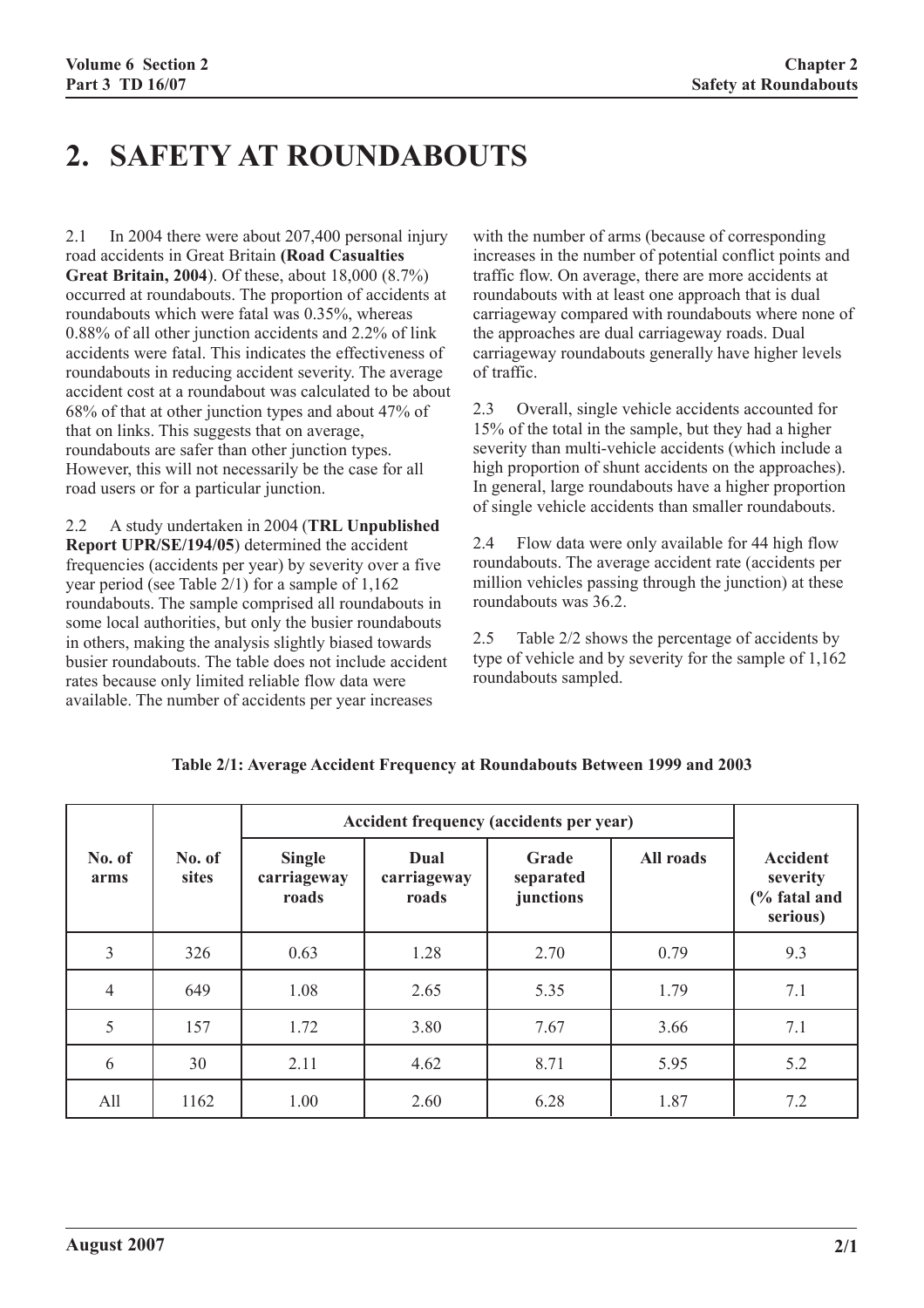|                                | Percentage of accidents | <b>Accident severity</b><br>(% fatal and serious) |
|--------------------------------|-------------------------|---------------------------------------------------|
| Pedal cycles                   | $8.0\%$                 | 9.5%                                              |
| Powered two wheelers           | 14.4%                   | 19.3%                                             |
| Cars and taxis                 | 76.7%                   | $6.0\%$                                           |
| <b>Public Service Vehicles</b> | 2.6%                    | 7.8%                                              |
| Light goods vehicles           | 6.4%                    | 5.6%                                              |
| Large goods vehicles           | $9.3\%$                 | 8.0%                                              |
| Pedestrians                    | 2.8%                    | 22.6%                                             |

| Table 2/2: Accidents by Type of Vehicle Involved (1999 to 2003) |  |
|-----------------------------------------------------------------|--|

2.6 On average, accidents involving a pedestrian accounted for only 3% of the total. This suggests that roundabouts are relatively safe for pedestrians. However, it should be noted that the majority of roundabouts are sited in rural areas with little or no pedestrian demand. Even at urban roundabouts, the number of pedestrians crossing the road within 20m of the give way line tends to be low because:

- roundabouts are often sited away from city centres;
- pedestrians may prefer to cross away from any flaring, where the road is narrower and traffic movements are more uniform and this may be more than 20m from the give way line.

When pedestrians do cross the road within 20m of the give way line, they are aided by the splitter island, by the lower vehicle speeds and possibly by increased driver alertness in the vicinity of the roundabout. However, accident severity is high for pedestrians (23% compared with 6% for cars).

2.7 On average, pedal cyclists were involved in about 8% of accidents in the sample, although they typically constitute less than 2% of the traffic flow, giving them a much higher involvement rate than cars. Research by **Layfield and Maycock (1986)** showed that the most common type of accident for cyclists at roundabouts is one in which a cyclist on the circulatory carriageway is hit by an entering vehicle.

2.8 Powered Two-Wheelers (PTWs) were involved in 14% of accidents in the sample although again they represent less than 2% of the flow. The severity of accidents involving these road users was also much higher than for car occupants (19% of accidents being fatal and serious compared with 7% for all vehicles in the sample).

2.9 A study by **Hall and Surl (1981)** showed that, on busy dual carriageway roads with similar traffic flows, there will generally be fewer accidents at a roundabout than at a signalised junction.

2.10 The characteristics of roundabout accidents and their frequencies in relation to geometric layout design requirements were reported in **TRL Report LR1120** 'Accidents at Four-Arm Roundabouts'. The relationships derived in this report provide insights into the way various aspects of design interact to influence the types and frequencies of accidents at roundabouts. These relationships therefore constitute the fundamentals of design for safety. The accident prediction models given in **LR1120** can be used to compare the safety characteristics of alternative designs.

2.11 Comparative data for accident involvement rates at different junction types is given in **TRL Report TRL281** 'Accidents at Urban Mini-roundabouts'.

2.12 Suggested remedial measures for existing roundabouts with a safety problem are given in Chapter 8 of this Standard.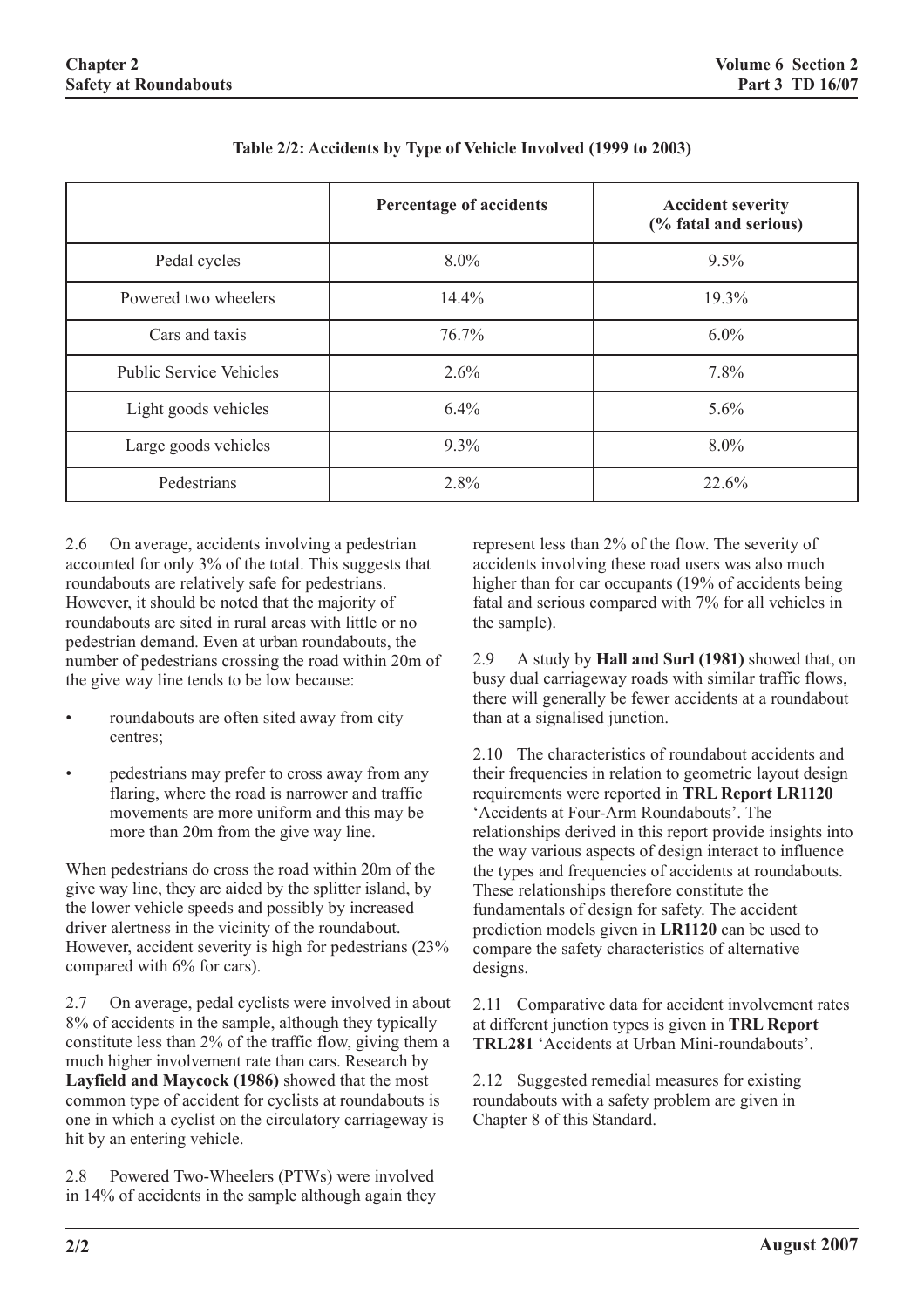# **3. TYPES OF ROUNDABOUTS**

#### **Normal Roundabouts**

3.1 A Normal Roundabout has a kerbed central island at least 4 metres in diameter (Figure 3/1). Its approaches may be dual or single carriageway roads. Usually, a Normal Roundabout has flared entries and exits to allow two or three vehicles to enter or leave the roundabout on a given arm at the same time. If so, its circulatory carriageway needs to be wide enough for two or three vehicles to travel alongside each other on the roundabout itself.

3.2 If a Normal Roundabout has more than four arms, it becomes large with the probability that higher circulatory speeds will result. Either a Double Roundabout or a Signalised Roundabout is a potential solution in these circumstances.

#### **Compact Roundabouts**

3.3 A Compact Roundabout (Figure 3/2) has single lane entries and exits on each arm. The width of the circulatory carriageway is such that it is not possible for two cars to pass one another.

3.4 On roads with a speed limit of 40mph or less within 100m of the give way line on all approaches, Compact Roundabouts may have low values of entry and exit radii in conjunction with high values of entry deflection. This design has less capacity than that of Normal Roundabouts, but is particularly suitable where there is a need to accommodate the movement of pedestrians and cyclists. The non-flared entries/exits give the designer more flexibility in siting pedestrian crossings.

3.5 On roads with speed limits exceeding 40mph, the design of Compact Roundabouts is similar to that for Normal Roundabouts, but the single-lane entries and exits are retained.



**Figure 3/1: Normal Roundabout**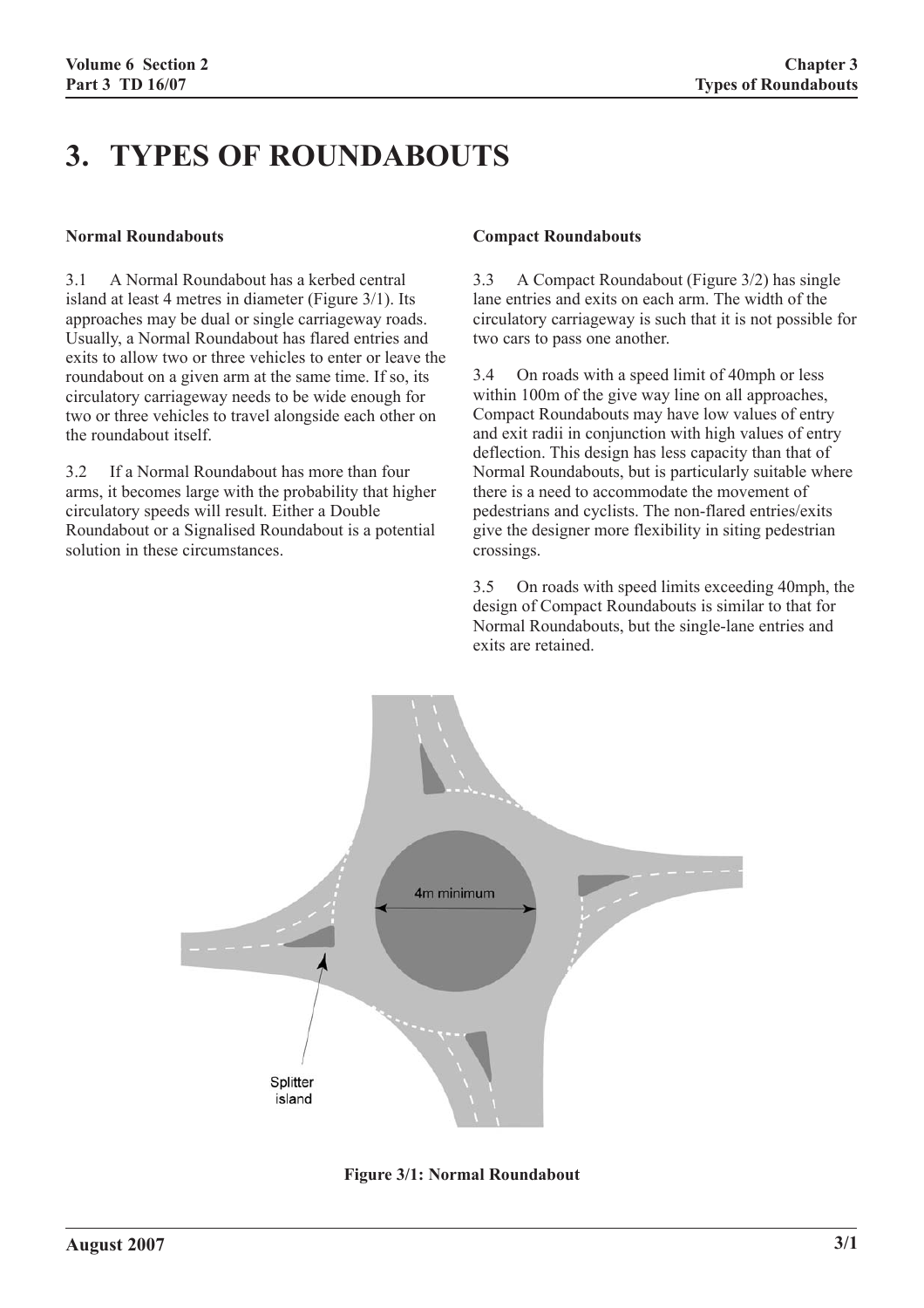

**Figure 3/2: Compact Roundabout in an Urban Area**

### **Mini-roundabouts**

3.6 A mini-roundabout does not have a kerbed central island. In its place is a flush or domed circular solid white road marking between 1 and 4 metres in diameter, capable of being driven over where unavoidable. See **TD 54 (DMRB 6.2.3**).

### **Grade Separated Roundabouts**

3.7 A Grade Separated Roundabout has at least one approach coming from a road at a different level. This type of roundabout is frequently employed at motorway junctions, but can also be used to link underpasses, flyovers and other multiple level intersections.

### **Signalised Roundabouts**

3.8 A Signalised Roundabout has traffic signals on one or more of the approaches and at the corresponding point on the circulatory carriageway itself. Further details on the layout of Signalised Roundabouts are given in **TD 50 (DMRB 6.2.3)**.

3.9 Installing traffic signals, with either continuous or part-time operation, at some or all of the entry points (see **DMRB 8.1**) can be appropriate where a roundabout does not naturally self-regulate. This may be for a combination of reasons such as:

- a) a growth in traffic flow;
- b) an overloading or an unbalanced flow at one or more entries;
- c) high circulatory speeds;
- d) significantly different flows during peak hour operation.

3.10 In some cases, it may be possible to achieve the desired result by making suitable changes to the layout and this should be checked using suitable software before installing traffic signals, as this may be cheaper and more effective.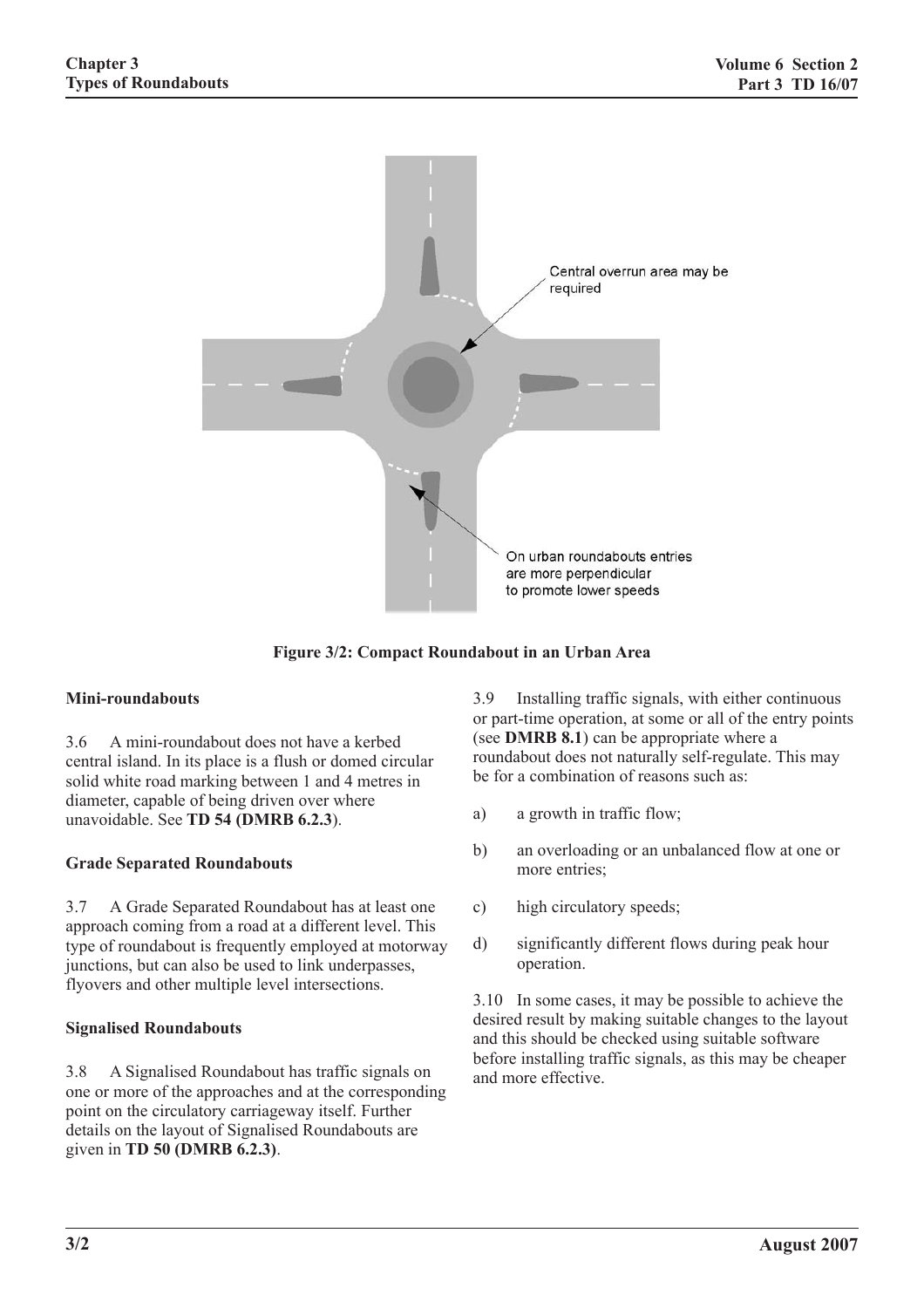### **Double Roundabouts**

3.11 A Double Roundabout is a junction comprising two roundabouts separated by a short link (see Figure 3/3). The roundabouts may be Mini, Compact or Normal Roundabouts.

- 3.12 Double Roundabouts can be particularly useful:
- a) for improving an existing staggered junction where they avoid the need to realign one of the approach roads and can achieve a considerable construction cost saving compared with a larger, single island roundabout;
- b) for joining two parallel routes separated by a feature such as a river, a railway line or a motorway;
- c) at overloaded single roundabouts where, by reducing the circulating flow past critical entries, they increase capacity;

d) at junctions with more than four entries, where they may achieve better capacity and make more efficient use of space with better safety characteristics compared with a large roundabout which may generate high circulatory speeds which result in a loss of capacity and safety.

3.13 A Double Roundabout should be designed as a single system rather than as two individual roundabouts. The link joining the pair of roundabouts is usually short and there is often insufficient distance to change lane. The lane use on the link should be established from the turning volumes feeding it and should be checked so that lane balance is produced on the common link. Reducing the capacity of the entries that feed the common link can prevent traffic blocking back onto the roundabouts themselves, thus increasing the overall capacity.



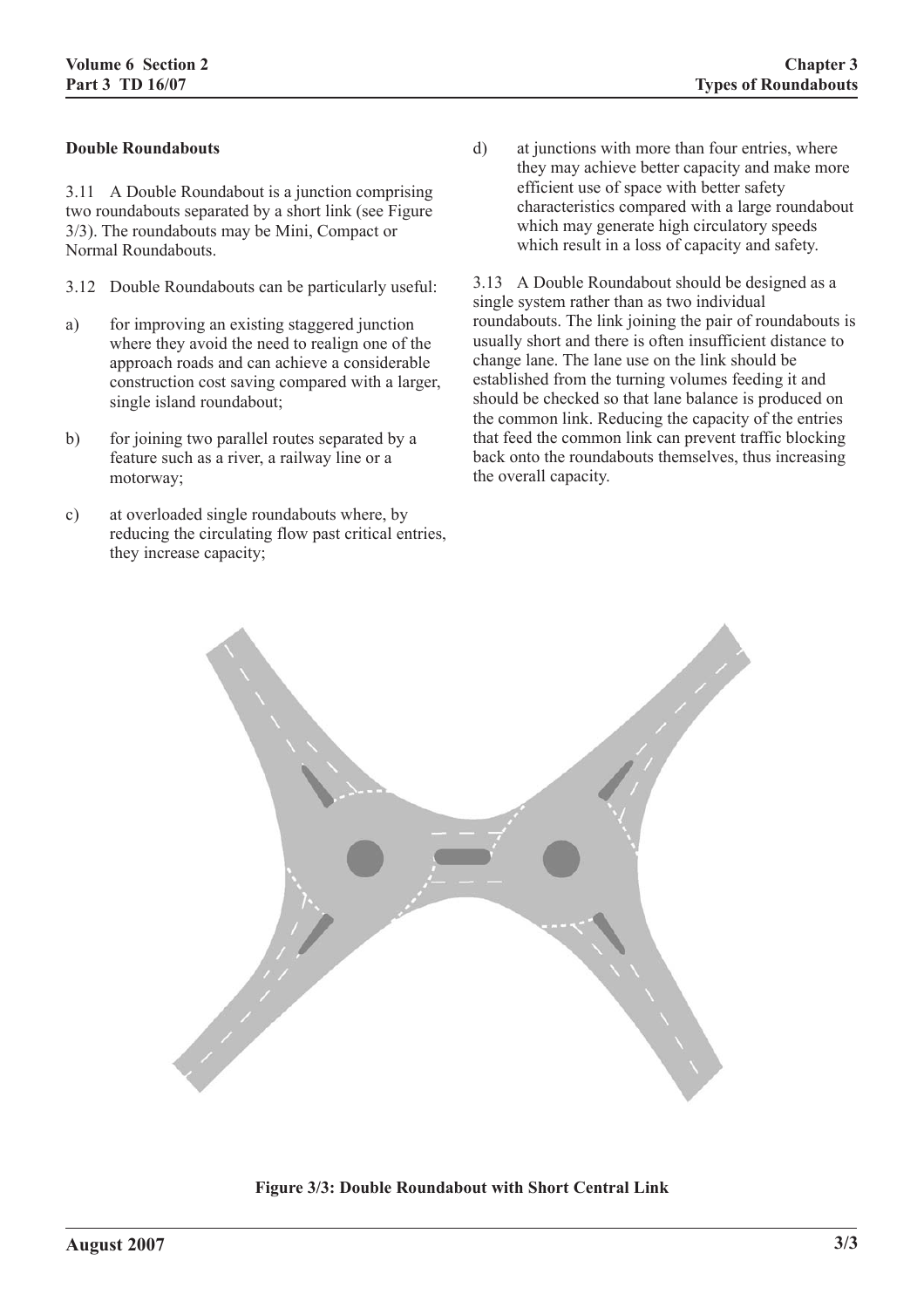# **4. SITING OF ROUNDABOUTS**

4.1 A project appraisal should be carried out in accordance with the Overseeing Organisation's current practices.

4.2 In addition to its natural function as a junction, a roundabout may usefully:

- a) facilitate a significant change in road standard, for example, from dual to single carriageways or from grade separated junction roads to at-grade junction roads, although complete reliance should not be placed on the roundabout alone to act as an indicator to drivers;
- b) emphasise the transition from a rural to an urban or suburban environment (although using one when there are no joining roads is not recommended);
- c) allow U-turns;
- d) facilitate heavy right turn flows.

4.3 The majority of accidents at major/minor priority junctions are associated with right turns. The inconvenience of banned right turns can be mitigated by providing a roundabout nearby.

4.4 Roundabouts are not recommended for at-grade junctions on rural three-lane dual carriageway roads. Under these conditions it is difficult to achieve adequate deflection. However, if a grade separated junction is not achievable, it may be possible to generate suitable deflection by gently curving the approach to the right.

4.5 On single carriageway roads where overtaking opportunity is limited, roundabouts may be sited so as to optimise the length of straight overtaking sections along the route (see **TD 9**, **DMRB 6.1.1**). They can also be used to provide an overtaking opportunity by having a short length of two lanes on the exit arms. The length of these sections will depend on site conditions.

4.6 Roundabouts should preferably be sited on level ground or in sags rather than at or near crests because it is difficult for drivers to appreciate the layout when approaching on an up gradient. However, there is no evidence that roundabouts on crests are intrinsically unsafe if correctly signed and where the visibility

standards have been provided on the approach to the give way line. Roundabouts should not be sited at the bottom of or on long descents.

4.7 Roundabouts in urban areas are not always compatible with Urban Traffic Control (UTC) systems. These systems move vehicles through their controlled areas in platoons by adjusting traffic signal times to suit the required progress. Roundabouts can interfere with platoon movement to the extent that subsequent inflows to downstream traffic signals cannot be reliably predicted, and thus the sequence breaks down. However, in some cases, for example, where there is a heavy right turn flow, the roundabout may be a better option.

4.8 Where several roundabouts are to be installed on the same route, they should be of similar design in the interests of route consistency and hence safety, to the extent that this is possible with the traffic volumes concerned.

4.9 Where a proposed roundabout may affect the operation of an adjacent junction, or vice versa, the interactive effects should be examined. Where appropriate, traffic management measures such as prohibited turns or one-way traffic orders may be considered. The effects of queueing should be examined to check that additional risk is not generated.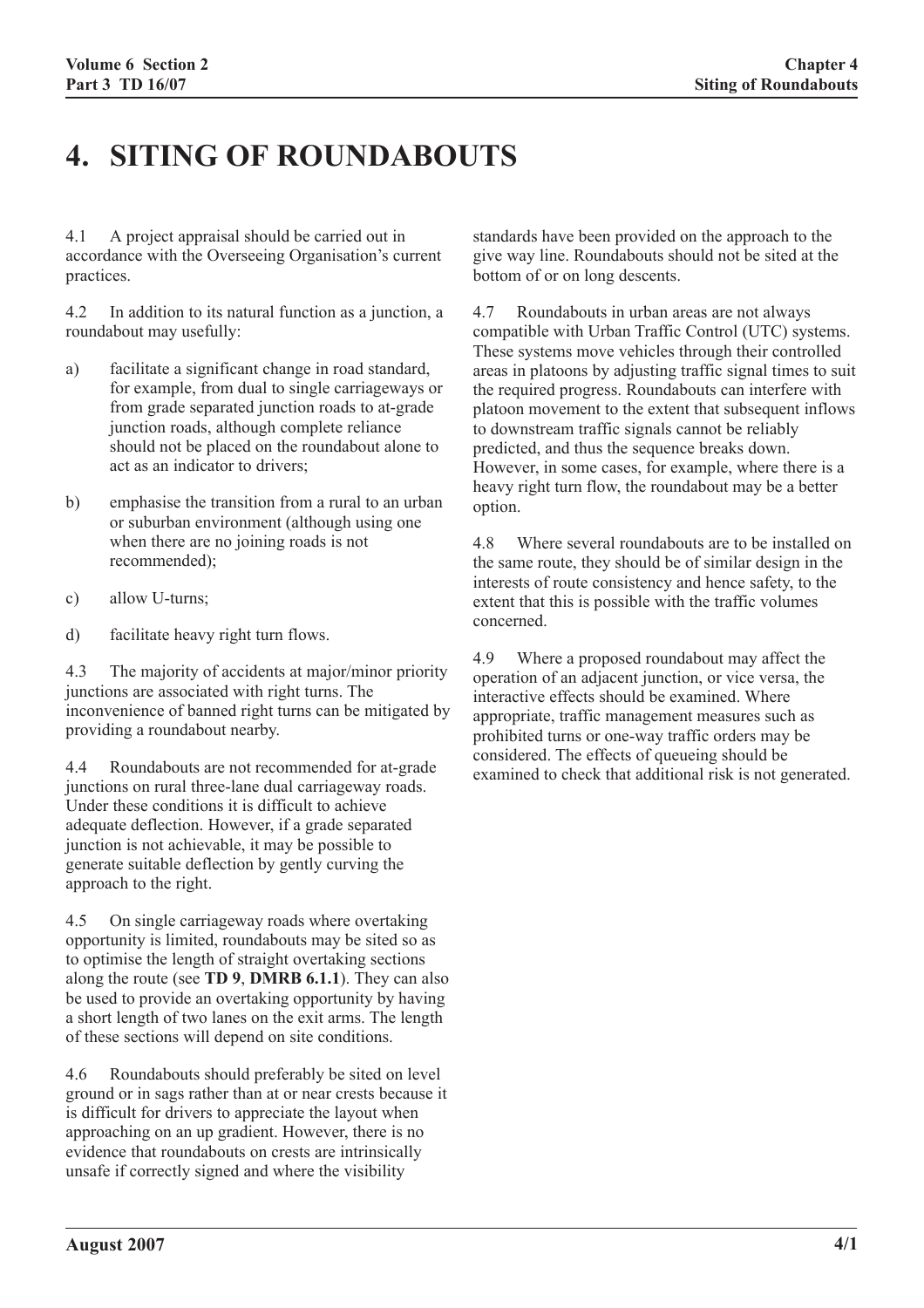# **5. ROAD USERS' SPECIFIC REQUIREMENTS**

#### **Pedestrians**

5.1 The types of pedestrian facility available at roundabouts are as follows:

- a) informal crossing;
- b) zebra crossing;
- c) stand-alone signal controlled crossing (Pelican, Puffin or Toucan);
- d) grade separated crossing (underpass for pedestrians, underpass for vehicles or footbridge).

5.2 A dropped kerb and tactile paving must be provided at any crossing (see **LTN 2/95**).

5.3 Where possible, the splitter island, extended and/ or widened as necessary, should be used as a pedestrian refuge. An absolute minimum island width of 1.2m is required, preferably 2.5m. For a staggered signalcontrolled crossing, 3m is required. See **Local Transport Notes LTN 2/95**, **LTN 1/01** and **LTN 1/02**.

5.4 The type of facility selected and its design should be in accordance with current recommendations and requirements (**LTNs 1/95 and 2/95**, **TA 90**, **DMRB 6.3.5** and **TA 91**, **DMRB 5.2.4**) and the design hierarchy in Chapter 6.

5.5 If a stand-alone crossing is provided close to the give way line, there will inevitably be consequences for the operation of the roundabout and possibly for safety. An informal or zebra crossing is normally preferred as it avoids the possibility that drivers will confuse the green signal with one controlling flow into the roundabout. Where a signal controlled crossing is located close to the give way line and drivers could confuse the crossing with the roundabout entry, the line should be supplemented by the use of markings to Diagram 1023 and give way signs to Diagram 602 of the **Traffic Signs Regulations and General Directions (TSRGD)**.

5.6 Where provided, stand-alone pedestrian crossing facilities should be located to suit pedestrian desire lines. If possible, they should be outside of the flared section to keep the crossing short, as shown in Figure 5/1. Zebra crossings should be located between 5m and 20m from the give way line.



**Figure 5/1: Measurement of Distance from Roundabout to Pedestrian Crossing**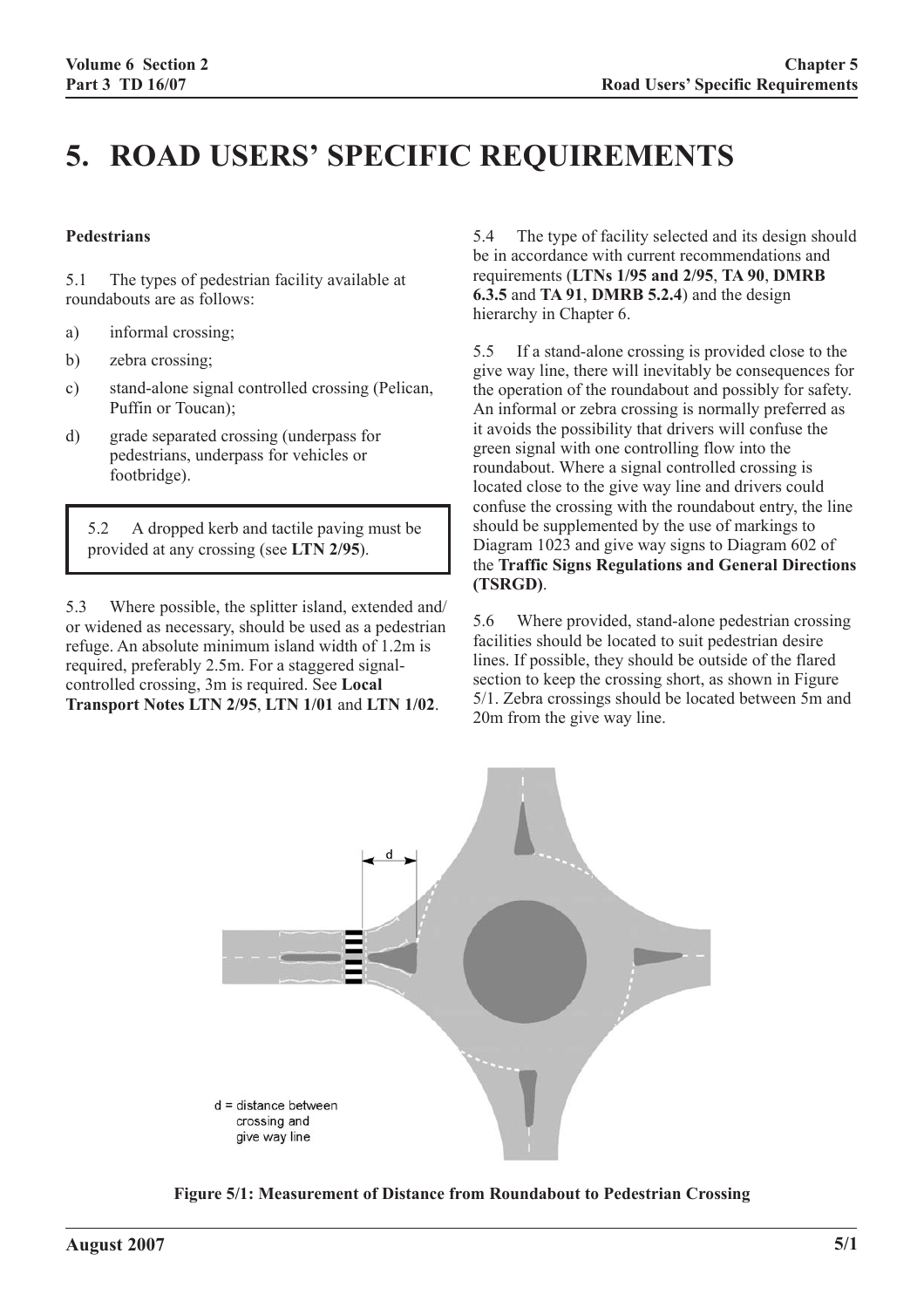5.7 Non-staggered signal-controlled crossings should be sited either at 20m or more than 60m from the give way line. It may be advantageous to use the splitter island (extended as necessary) as a central refuge. The central refuge can also be used to form a staggered crossing. See **Local Transport Notes 1/95 and 2/95** and **Traffic Advisory Leaflets 1/01** 'Puffin Pedestrian Crossings' and **1/02** 'The Installation of Puffin Pedestrian Crossings'. Note that if a Puffin crossing is used, a staggered crossing may not be necessary.

5.8 On the approach to the roundabout, a distance of 20m for a signal-controlled crossing will reduce the likelihood of drivers confusing the signal with one controlling flow into the roundabout and it leaves sufficient storage space for vehicles waiting to enter the roundabout. On the exit, a distance of 20m reduces the likelihood that 'blocking back' will occur where traffic queues extend onto the circulatory carriageway and it helps to ensure that drivers are still travelling slowly as they approach the crossing. If the crossing is staggered, the part on the entry arm can be within the 20m to 60m zone.

5.9 Zebra crossings should not be used where the  $85<sup>th</sup>$ percentile speed exceeds 35mph (if it does, a signalcontrolled crossing will be required). If the  $85<sup>th</sup>$ percentile speed exceeds 50mph, serious consideration should be given to speed reduction measures before installing at-grade crossings. Signal-controlled crossings should be equipped with suitable speed measuring and extension equipment (SA, SD or MOVA) (see **Traffic Advisory Leaflet 2/03** and **Local Transport Note 1/95**).

5.10 **The Zebra, Pelican and Puffin Pedestrian Crossing Regulations and General Directions** lays down the requirements for the general layout of both types of crossing. For areas of carriageway which are tapered, especially those including changes in the number of lanes, it is difficult to provide appropriate designs that are not potentially confusing to drivers.

5.11 Zigzag markings are a requirement at Zebra, Pelican, Puffin, Toucan and Equestrian crossings, but must not be used where the crossing is part of a Signalised Roundabout.

5.12 With the exception of Zebra crossings, central hatching or chevron markings may be used alongside zigzag markings in certain conditions – see Section 15, **Chapter 5** of the **Traffic Signs Manual**.

5.13 For information on the effect of zebra crossings on junction capacity, see **TRL Report SR724**.

5.14 In urban areas, where large numbers of pedestrians are present, the use of guard rails or other means of deterring pedestrians from crossing at inappropriate locations should be considered. Guard railing should not obstruct drivers' visibility; guard railing which is designed to provide intervisibility between drivers and pedestrians is available, but should be checked in case blind spots do occur. Further guidance on the use of guard railing is given in **Inclusive Mobility**.

5.15 Bridges and underpasses may present problems for people with a disability and should only be used when at-grade crossings are deemed inappropriate (see **TA 91**, **DMRB 5.2.4**).

# **Cyclists**

5.16 When a roundabout intercepts a cycle route, several options are available, none of them without problems. Cyclists can be routed:

- through the roundabout using the circulatory carriageway;
- around the outside of the roundabout using a peripheral cycle track;
- onto a grade separated facility; or
- away from the roundabout altogether.

5.17 Using the circulatory carriageway is best suited to relatively lightly-trafficked situations, particularly Compact Roundabouts in urban areas. It is less safe for cyclists when traffic flows are heavy, especially where the roundabout has been designed to maximise capacity. However, signalising the roundabout mitigates the problems to some extent and also gives an opportunity to provide a more direct route for cyclists across the central island.

5.18 Some authorities have tried providing cycle lanes on the circulatory carriageway of Normal Roundabouts but the results have been mixed and, in some cases, they have made conditions less safe for cyclists. There is insufficient evidence available to be able to advise on this issue here.

5.19 The remaining options may be safer but each one involves additional effort and inconvenience for cyclists. Peripheral cycle tracks increase the distance a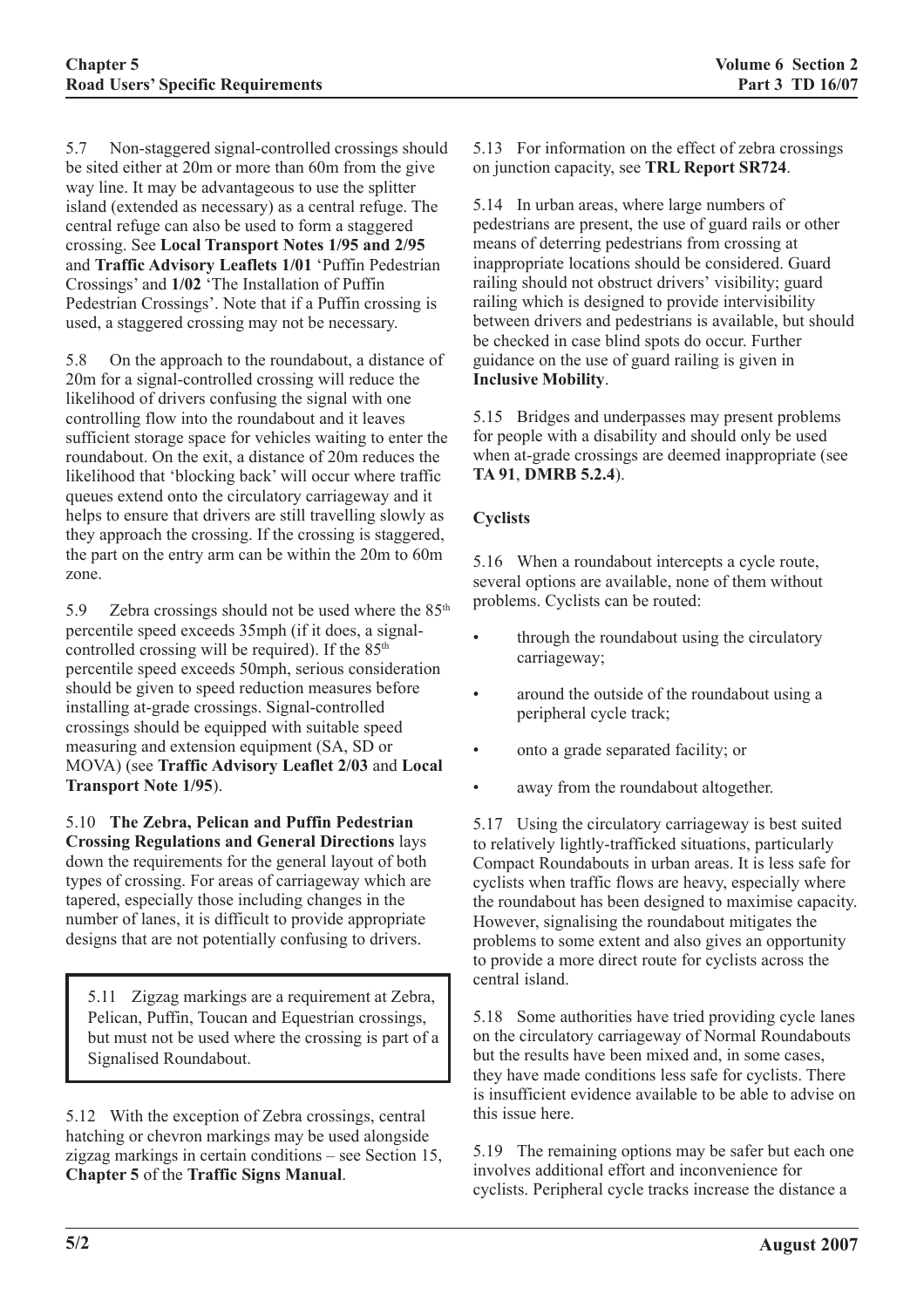cyclist must travel and the tracks have to cross each arm of the roundabout. These crossings can be controlled or informal, but either type requires cyclists to stop.

5.20 Grade separation for cyclists is expensive and can result in anti-social behaviour. Providing alternative routes so that cyclists can by-pass the roundabout altogether can result in cyclists covering much larger distances.

5.21 In choosing which option to pursue, the designer should take into account the design hierarchy in Chapter 6.

5.22 The location of Toucan crossings should follow the same guidance as that for pedestrian crossings.

5.23 Special consideration should be given to cyclists at segregated left turn lanes. See **TD 51 (DMRB 6.3.5)**.

# **Equestrians**

5.24 The need to install equestrian facilities should be assessed in the same way as for pedestrians, using **Local Transport Note LTN 1/95**. **Traffic Advisory Leaflet TAL 3/03** 'Equestrian Crossings' covers the additional detail. If a signal controlled crossing for use by riders on horseback is provided, it should preferably be at least 60m from the give way line in order to ensure suitable intervisibility between drivers and equestrians, or at 20m for a non-staggered crossing, as for pedestrians and cyclists. Provision of a holding area with appropriate fencing and some strengthening of verges may be necessary. If there is a requirement to provide facilities for other non-motorised users, they should be installed in parallel (see **TA 91**, **DMRB 5.2.4)**.

### **Powered Two-Wheelers**

5.25 Accidents involving Powered Two-Wheelers (PTWs) can be mitigated to an extent by the use of suitable entry deflection, in the same way as for other vehicles.

5.26 Materials used on the roundabout and its approaches must have suitable skidding and deformation resistance. Irregular surface features must be avoided.

5.27 Ironwork needs to be carefully positioned, avoiding as far as possible the routes that PTWs can be expected to take through the roundabout. This is not the same as simply avoiding the wheel tracks of fourwheeled vehicles.

5.28 Access chamber covers for buried services should be infilled using material with similar friction properties to that of the surrounding road surface. Concrete infilled covers in an asphalt road are acceptable in this regard.

5.29 Further advice on appropriate surfacing materials for safety aspects of drainage features is given in **HD 36 (DMRB 7.5.1)** and **HA 83 (DMRB 4.2.4)**. See **IHIE Guidelines for Motorcycling** for more details on PTW issues.

### **Large Goods Vehicles**

5.30 The problem of large goods vehicles (defined in this Standard as those over 3.5 tonnes) overturning or shedding their loads at roundabouts has no simple solution in relation to layout geometry. Whilst there are only about 50 to 60 personal injury accidents a year in this category, there are thought to be considerably more damage-only accidents. Load shedding often leads to congestion and delay and is expensive to clear, especially if it occurs at a major roundabout.

5.31 Experience suggests that at roundabouts where these problems persist, there are frequently combinations of the following geometric features:

- long straight high speed approach;
- inadequate entry deflection;
- low circulating flow combined with excessive visibility to the right;
- significant tightening of the turn radius partway round the roundabout.

5.32 Additional features that may contribute to the problem are excessive:

- crossfall changes on the circulatory carriageway or the exit;
- outward sloping crossfall on a nearside lane of the circulatory carriageway;
- entry deflection.

5.33 An incipient problem for some vehicles may be present even if speeds are low. Research has shown that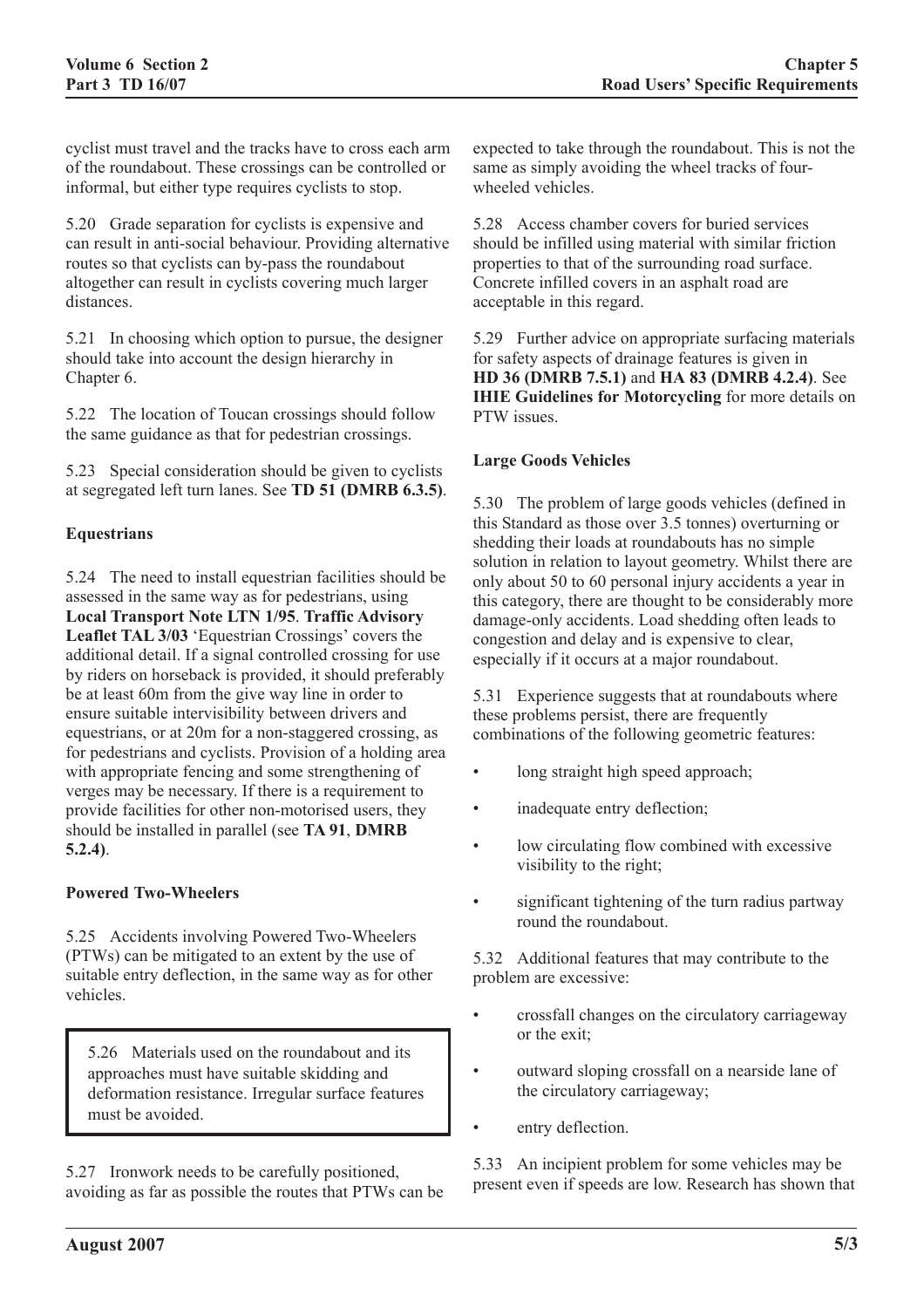an articulated large goods vehicle with a centre of gravity height of 2.5m above the ground can overturn on a 20m radius bend at speeds as low as 15mph (24kph). See **TRL Report LR788**.

5.34 Layouts designed in accordance with the recommendations in this document should mitigate the above problems, although particular attention should be paid during construction to ensure that pavement surface tolerances are complied with and that abrupt changes in crossfall are avoided.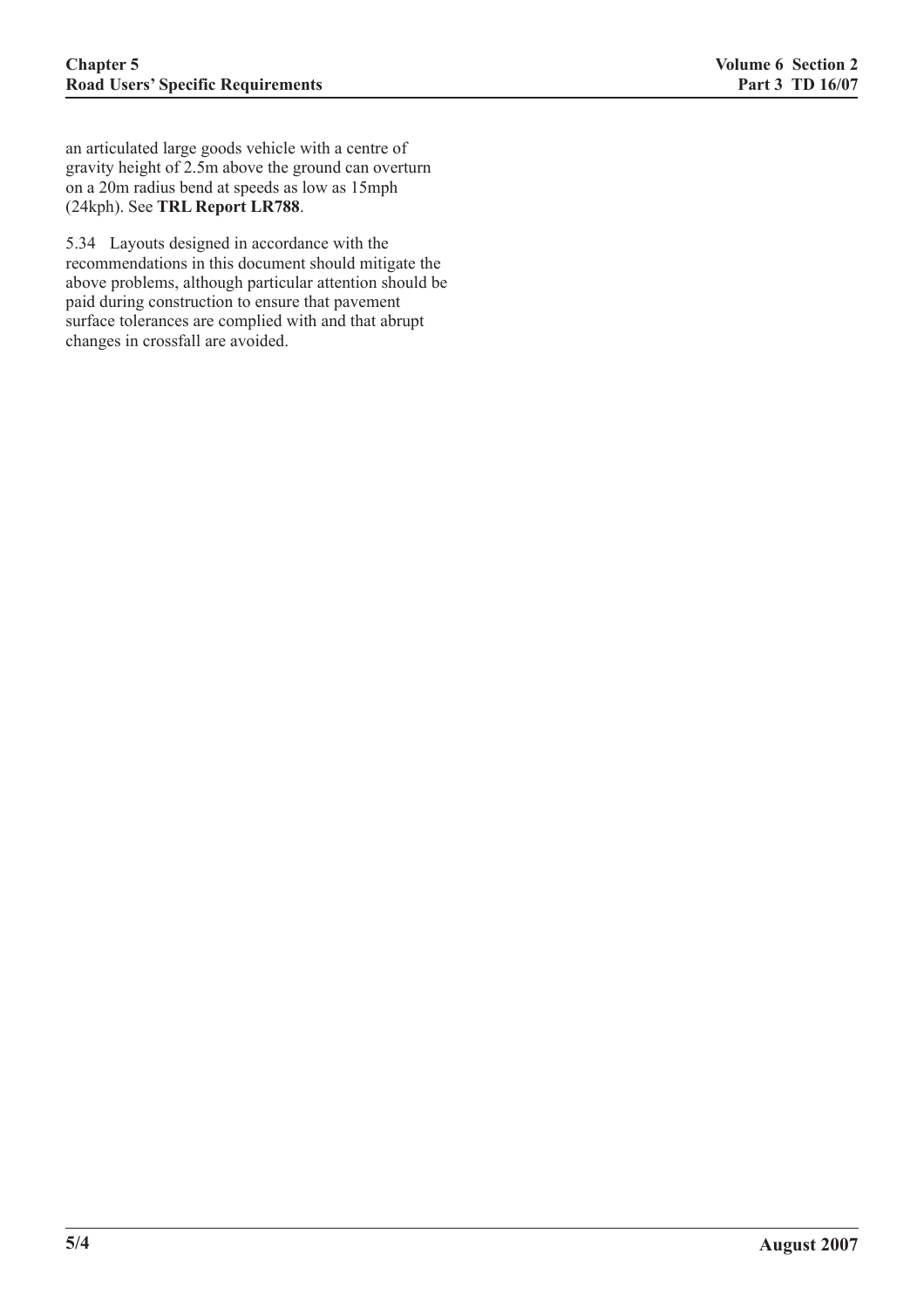# **6. DESIGN HIERARCHY**

#### **Selection of Roundabout Type and Provision for Non-motorised Users**

6.1 The choice of roundabout type is governed by a combination of factors including:

- whether the approach roads are single or dual carriageway (or grade separated);
- the speed limit on the approach roads;
- the level of traffic flow;
- the level of non-motorised user (NMU) flow;
- other constraints such as land-take.

6.2 Reference should be made to the Overseeing Organisation's current guidance on deriving design flows.

6.3 Table 6/1 gives the attributes of the different roundabout types, and indicates the normal type of provision for cyclists and pedestrians where there is sufficient demand to justify them. Alternatives are given in **TA 91 (DMRB 5.2.4)** and in Chapter 5. Grade separation for non-motorised users is the best option at high speed roundabouts, but may not be cost-effective.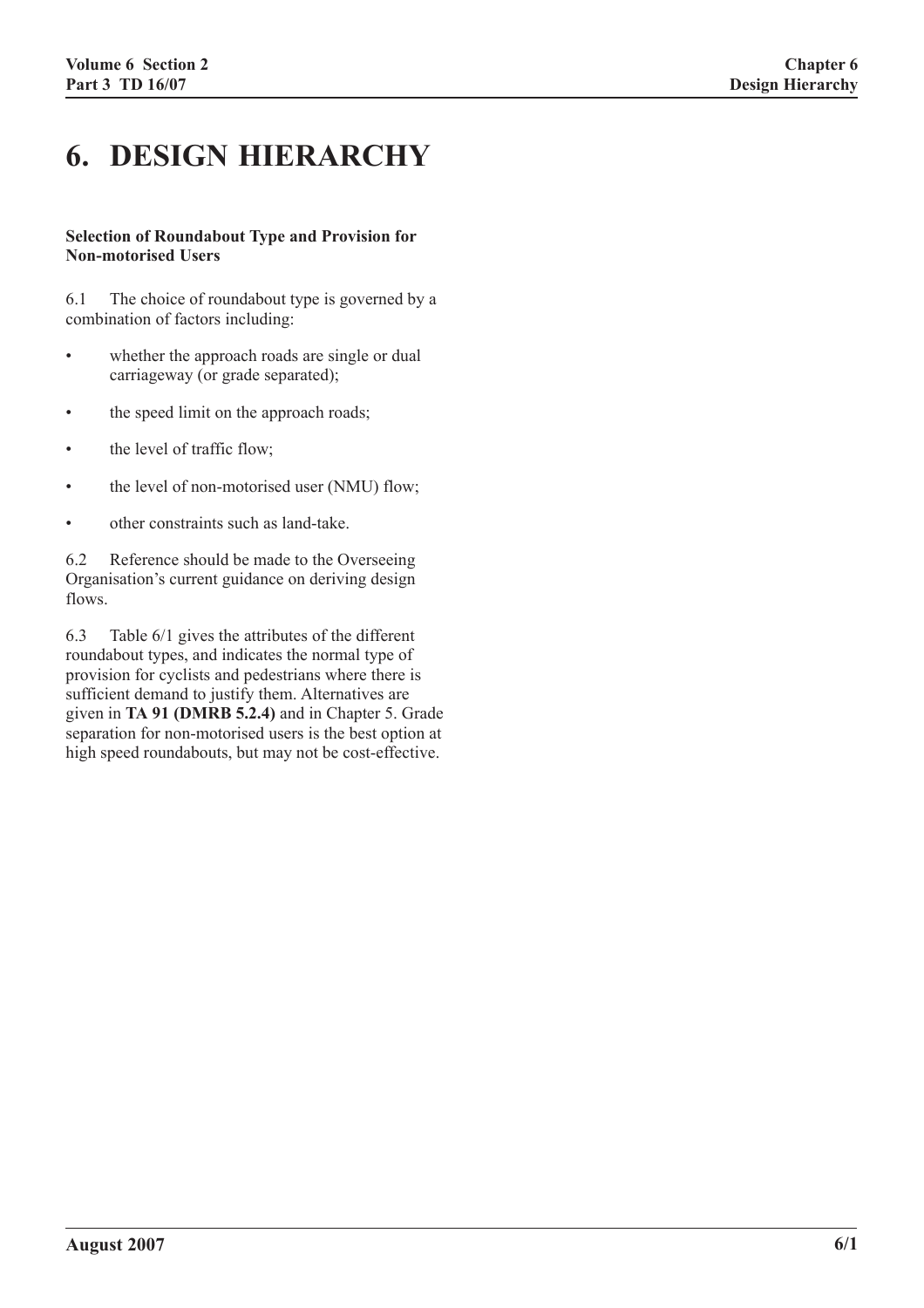| Table 6/1: Selection of Roundabout Type and Recommended Provision for NMUs |                                                        |                                                                 |                                             |                                                    |                                                    |                                                      |                      |
|----------------------------------------------------------------------------|--------------------------------------------------------|-----------------------------------------------------------------|---------------------------------------------|----------------------------------------------------|----------------------------------------------------|------------------------------------------------------|----------------------|
| Roundabout<br>category                                                     | <b>Highest class</b><br>of road on any<br>any approach | <b>Highest speed</b><br>limit within<br>100m on any<br>approach | Highest two-<br>way AADT on<br>any approach | Recommended<br>cyclist<br>provision                | <b>Recommended</b><br>pedestrian<br>provision      | <b>Combined cycle</b><br>and pedestrian<br>provision | Roundabout<br>type   |
|                                                                            | Grade separated<br>entry/exit                          | Any                                                             | Any                                         | Signal controlled/<br>grade separated <sup>1</sup> | Signal controlled/<br>grade separated <sup>1</sup> | Signal controlled/<br>grade separated <sup>1</sup>   | Grade Separated      |
| $\overline{2}$                                                             | Dual carriageway                                       | $>40$ mph                                                       | Any                                         | Signal controlled/<br>grade separated <sup>1</sup> | Signal controlled/<br>grade separated <sup>1</sup> | Signal controlled/<br>grade separated <sup>1</sup>   | Normal               |
| $\mathfrak{Z}$                                                             | Single carriageway                                     | $>40$ mph                                                       | >8,000                                      | Signal controlled <sup>1</sup>                     | Signal controlled <sup>1</sup>                     | Signal controlled <sup>1</sup>                       | Normal               |
| 4                                                                          | Single carriageway                                     | $>40$ mph                                                       | < 8,000                                     | Cyclists mix with<br>traffic                       | Informal                                           | N/A                                                  | Compact              |
| 5                                                                          | Dual carriageway                                       | $\leq$ 40mph                                                    | >25,000                                     | Signal controlled                                  | Signal controlled                                  | Signal controlled                                    | Normal               |
| 6                                                                          | Dual carriageway                                       | $\leq$ 40mph                                                    | 16,000-25,000                               | Signal controlled                                  | Zebra <sup>2</sup> or signal<br>controlled         | Signal controlled                                    | Normal               |
| 7                                                                          | Dual carriageway                                       | $\leq$ 40mph                                                    | <16,000                                     | Informal                                           | Informal or zebra <sup>2</sup>                     | Informal                                             | Normal               |
| 8                                                                          | Single carriageway                                     | $\leq$ 40mph                                                    | >12,000                                     | Signal controlled                                  | Zebra <sup>2</sup>                                 | Signal controlled                                    | Normal               |
| 9                                                                          | Single carriageway                                     | $\leq 40$ mph                                                   | 8,000-12,000                                | Informal                                           | Informal or zebra <sup>2</sup>                     | Informal or<br>signal-controlled <sup>2</sup>        | Normal or<br>Compact |
| 10                                                                         | Single carriageway                                     | $\leq$ 40mph                                                    | < 8,000                                     | Cyclists mix with<br>traffic                       | Informal                                           | Informal                                             | Compact              |

1 $\sim$  Signal controlled crossing to be provided only if warranted by site-specific conditions; an alternative is grade separated provision. 2

Zebra crossings should not be used where the  $85<sup>th</sup>$  percentile speed exceeds 35mph (see paragraph 5.9).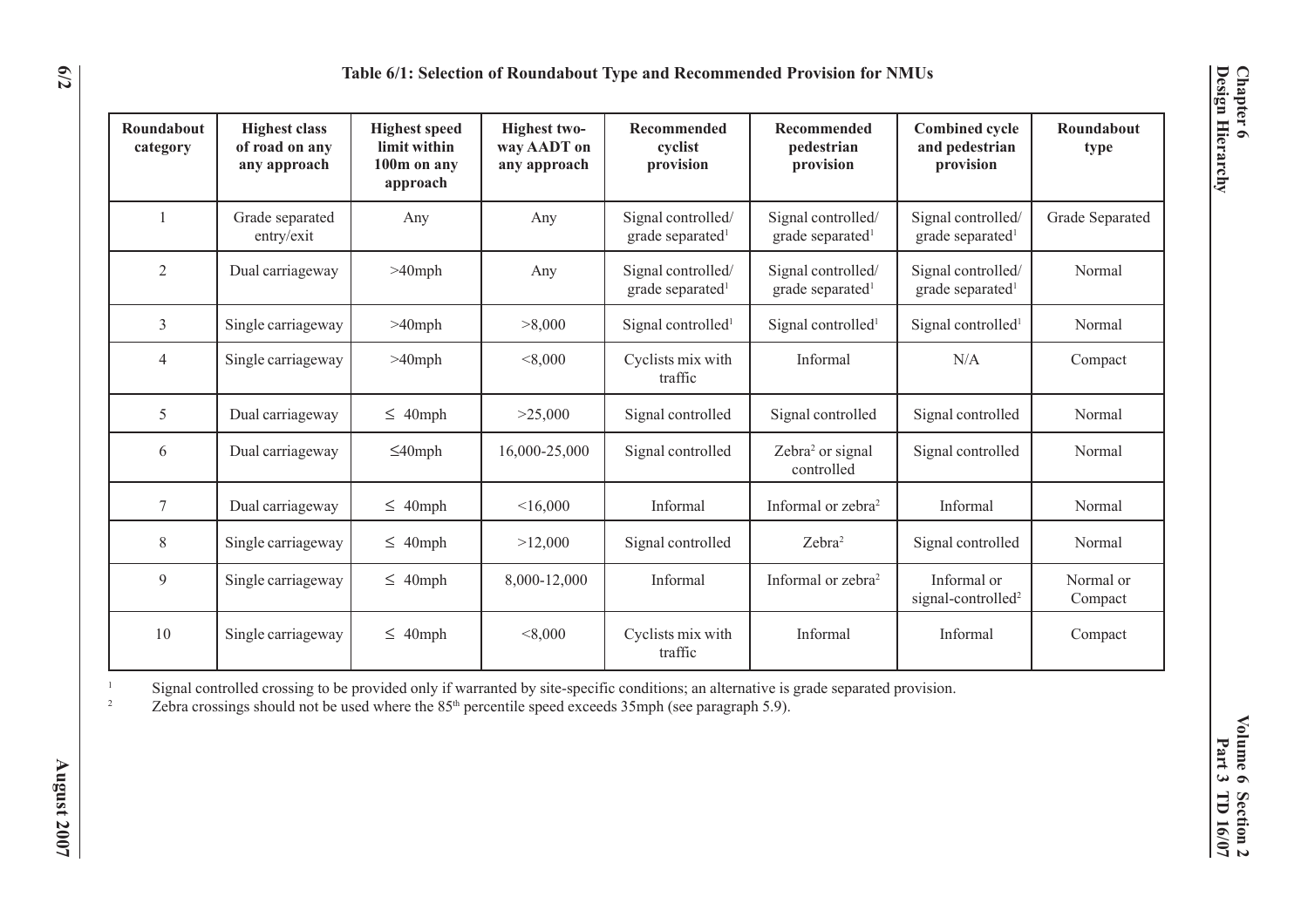# **7. GEOMETRIC DESIGN**

#### **Central Area of Roundabout**

# **Inscribed Circle Diameter**

7.1 The inscribed circle diameter D of the roundabout is the diameter of the largest circle that can be fitted into the junction outline. Figures 7/1 and 7/2 illustrate this for a circular roundabout and a Double Roundabout at a 'scissors' crossroads, respectively.



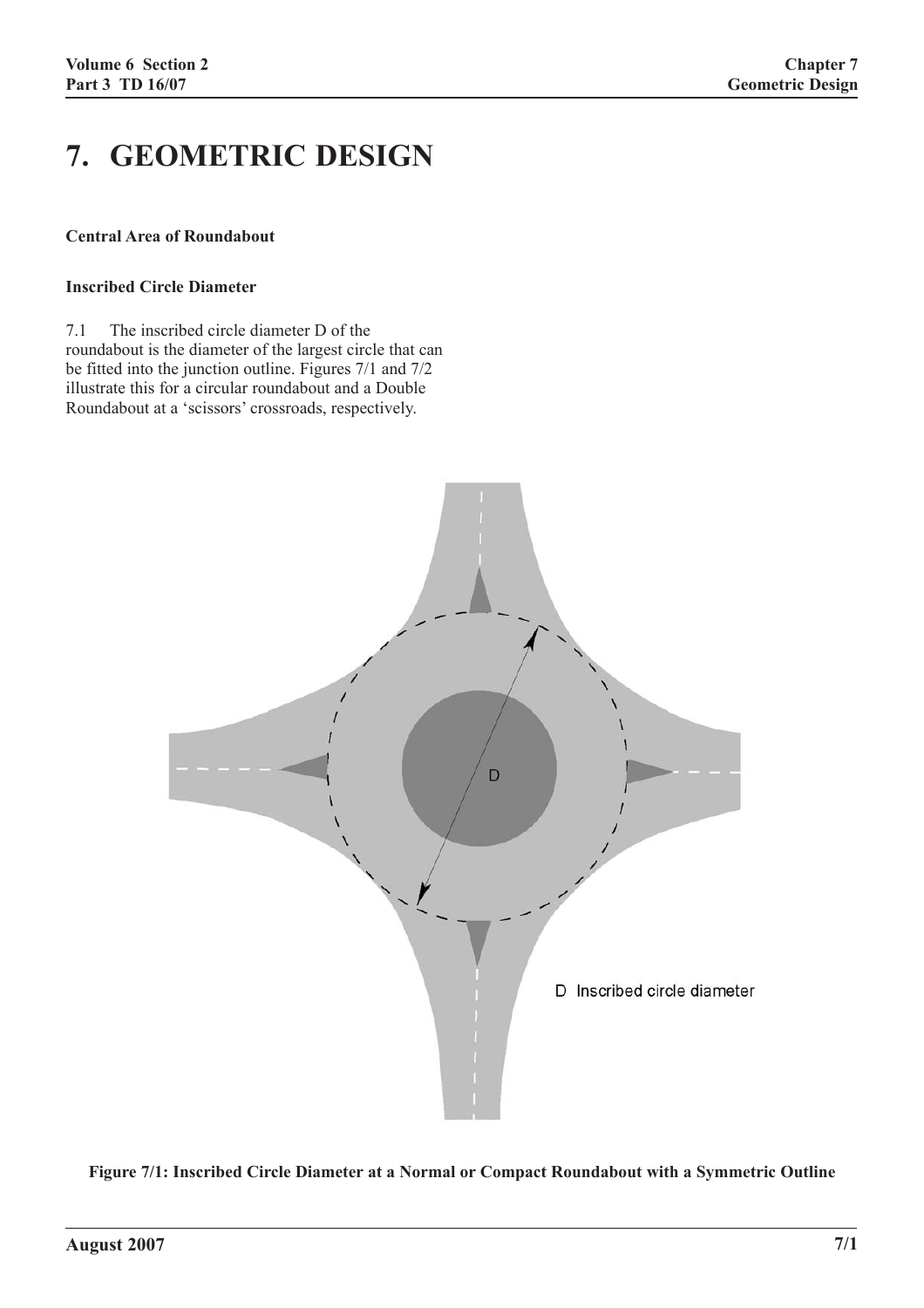

**Figure 7/2: Inscribed Circle Diameter at a Double Roundabout**

7.2 Where the outline is asymmetric, the local value in the region of the entry should be used.

7.3 The inscribed circle diameter of a Normal Roundabout should not exceed 100m. Large inscribed circle diameters can lead to vehicles exceeding 30mph on the circulatory carriageway.

7.4 The inscribed circle diameter at existing Grade Separated Roundabouts typically exceeds 100m and this can result in high circulating speeds which create operational difficulties. Designers need to be mindful of this when designing new Grade Separated Roundabouts and might need to consider mitigation measures. One way to avoid the problem is to use a single bridge with a roundabout at each end.

7.5 The minimum value of the inscribed circle diameter for a Normal or Compact Roundabout is 28m. This is the smallest roundabout that can accommodate the swept path of the 'Design Vehicle'. See paragraph 7.15.

7.6 If the inscribed circle diameter lies between 28m and 36m, a Compact Roundabout should be considered if the traffic flows can be accommodated.

# **Circulatory Carriageway**

7.7 The circulatory carriageway of Normal or Compact Roundabouts should generally be circular and of constant width. However, at complex roundabouts, for example where spiral markings are used, the width

should be in line with traffic demand. Tight bends should be avoided as they can increase the likelihood of load shedding by large goods vehicles. They can also cause loss of control accidents, particularly for powered two wheelers.

7.8 The width of the circulatory carriageway must be between 1.0 and 1.2 times the maximum entry width (see paragraphs 7.22 – 7.29), excluding any overrun area (see Figure 7/4).

7.9 At Normal and Grade Separated Roundabouts, the width of the circulatory carriageway should not exceed 15 metres. At Compact Roundabouts, it should not exceed 6m, although an additional overrun area may be required for small values of inscribed circle diameter, depending on the types of vehicles using the roundabout (see Figure 7/4).

7.10 Short lengths of reverse curve, where two consecutive tangential circular arcs curve in opposite directions, should be avoided between entry and adjacent exits. This can be achieved by linking the curves with a short straight section. Reducing the size of the inscribed circle diameter or converting to a Double Roundabout can also eliminate the problem. Where there is a considerable distance between the entry and the next exit, such as at three-arm roundabouts, reverse curvature is acceptable (see Figure 7/3).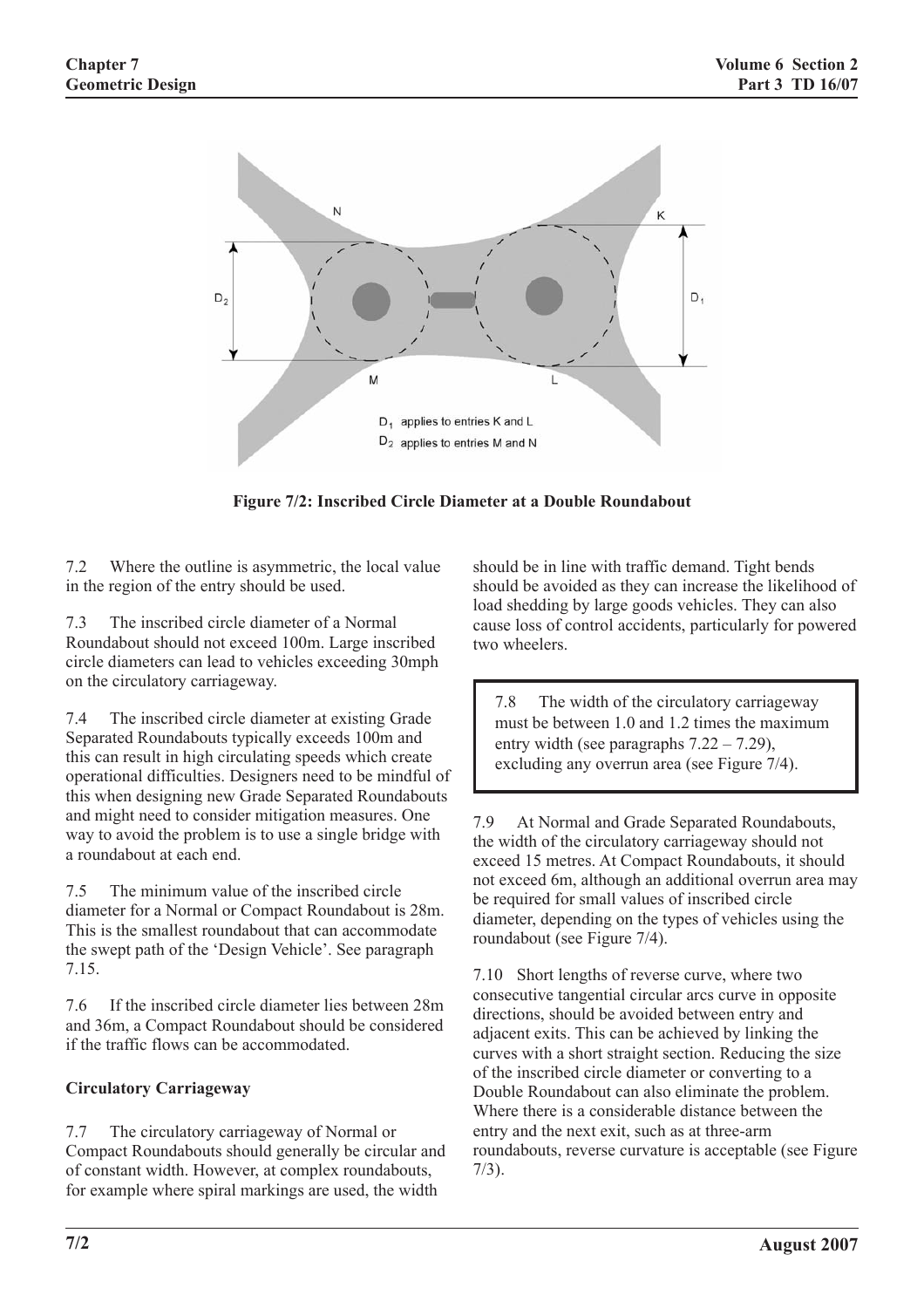

**Figure 7/3: Three-arm Roundabout Illustrating Reverse Curvature**

7.11 There may be situations where the turning proportions are such that one section of the circulatory carriageway has a relatively low flow, resulting in an unused area of carriageway, usually adjacent to a splitter island:

- For larger roundabouts, the circulatory carriageway can be reduced in width by extending the splitter island, preferably using kerbs although it can be achieved through markings. This method of reducing circulatory width may also be adopted as an interim measure in the early years of a scheme. At the same time, the offside entry lane may be taken out of use, for example, by the use of coloured or textured surfacing or hatched markings.
- For smaller roundabouts, increasing the size of the central island is a more appropriate method of interim circulatory carriageway reduction, preferably by physical means but alternatively using coloured surfacing or hatched markings.

7.12 Hatching should not be used to reduce the entry width in areas adjacent to pedestrian facilities. It cannot be used in the controlled area of a zebra or signal controlled crossing.

# **Central Island**

7.13 The central island should be circular and at least 4 metres in diameter. (Mini-roundabouts have central markings rather than kerbed islands with diameters of up to 4 metres capable of being be driven over where unavoidable – refer to **TD 54**, **DMRB 6.2.3**.)

7.14 The inscribed circle diameter, the width of the circulatory carriageway and the central island diameter are interdependent: once any two of these are established, the remaining measurement is determined automatically.

7.15 The Design Vehicle is an articulated vehicle with a single axle at the rear of the trailer, of length 15.5 metres (see **TRL Report SR662**). The turning space requirements of this vehicle on a roundabout with an inscribed circle diameter of between 28m and 36m are shown in Figure 7/4. Although this type of vehicle is not common on UK roads, its turning requirements are greater than those for all other vehicles within the normal maximum dimensions permitted in the current **Vehicle Construction and Use Regulations**, or likely to be permitted in the near future. The requirements for other vehicles (including an 11 metres long rigid vehicle, 12m long coach, 15m bus, 17.9m 'bendibus', 18.35m drawbar-trailer combination, and a 16.5m articulated vehicle) are less onerous.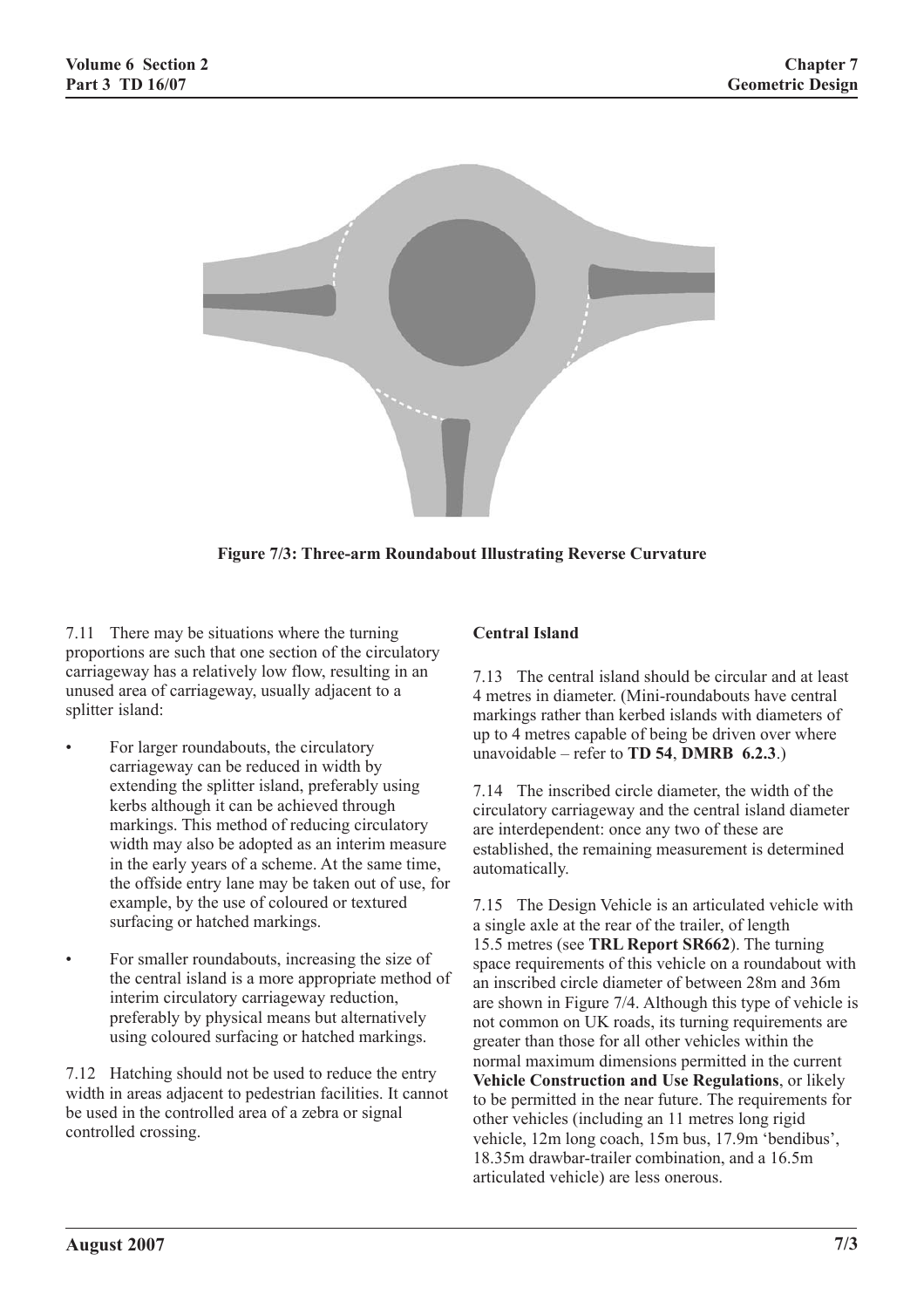7.16 It should be noted that the swept path for the Design Vehicle may impinge slightly (by up to 0.3m) into either the inner or outer 1m clearance allowance. Given the anticipated frequency of this type of vehicle, this is not considered to be particularly significant and the dimensions in Figure 7/4 should not be increased accordingly.

7.17 In order to ensure that light vehicles encounter sufficient entry deflection at Compact or small Normal

Roundabouts, an overrun area (i.e. a raised low profile area around the central island) may be necessary (Figure 7/4). It should be capable of being mounted by the trailers of large goods vehicle, but be unattractive to cars e.g. by having a slope and/or a textured surface.

7.18 The profile dimensions of the overrun area must comply with **The Highways (Traffic Calming) Regulations (1999)** and **Traffic Advisory Leaflet TAL 12/93** 'Overrun areas'.



- a Main central island
- b Central overrun area, where provided
- c Remaining circulatory carriageway width  $= 1.0 - 1.2$  x maximum entry width d Vehicle
- e 1m clearance minimum
- f Inscribed Circle Diameter

| <b>Central Island</b><br>Diameter (m) | R1(m) | R2(m) | <b>Minimum</b><br>ICD(m) |
|---------------------------------------|-------|-------|--------------------------|
| 4.0                                   | 3.0   | 13.0  | 28.0                     |
| 6.0                                   | 4.0   | 13.4  | 28.8                     |
| 8.0                                   | 5.0   | 13.9  | 29.8                     |
| 10.0                                  | 6.0   | 14.4  | 30.8                     |
| 12.0                                  | 7.0   | 15.0  | 32.0                     |
| 14.0                                  | 8.0   | 15.6  | 33.2                     |
| 16.0                                  | 9.0   | 16.3  | 34.6                     |
| 18.0                                  | 10.0  | 17.0  | 36.0                     |

In these cases no splitter islands should protrude within the inscribed circle diameter.

### **Figure 7/4: Turning Widths Required for Smaller Normal or Compact Roundabouts**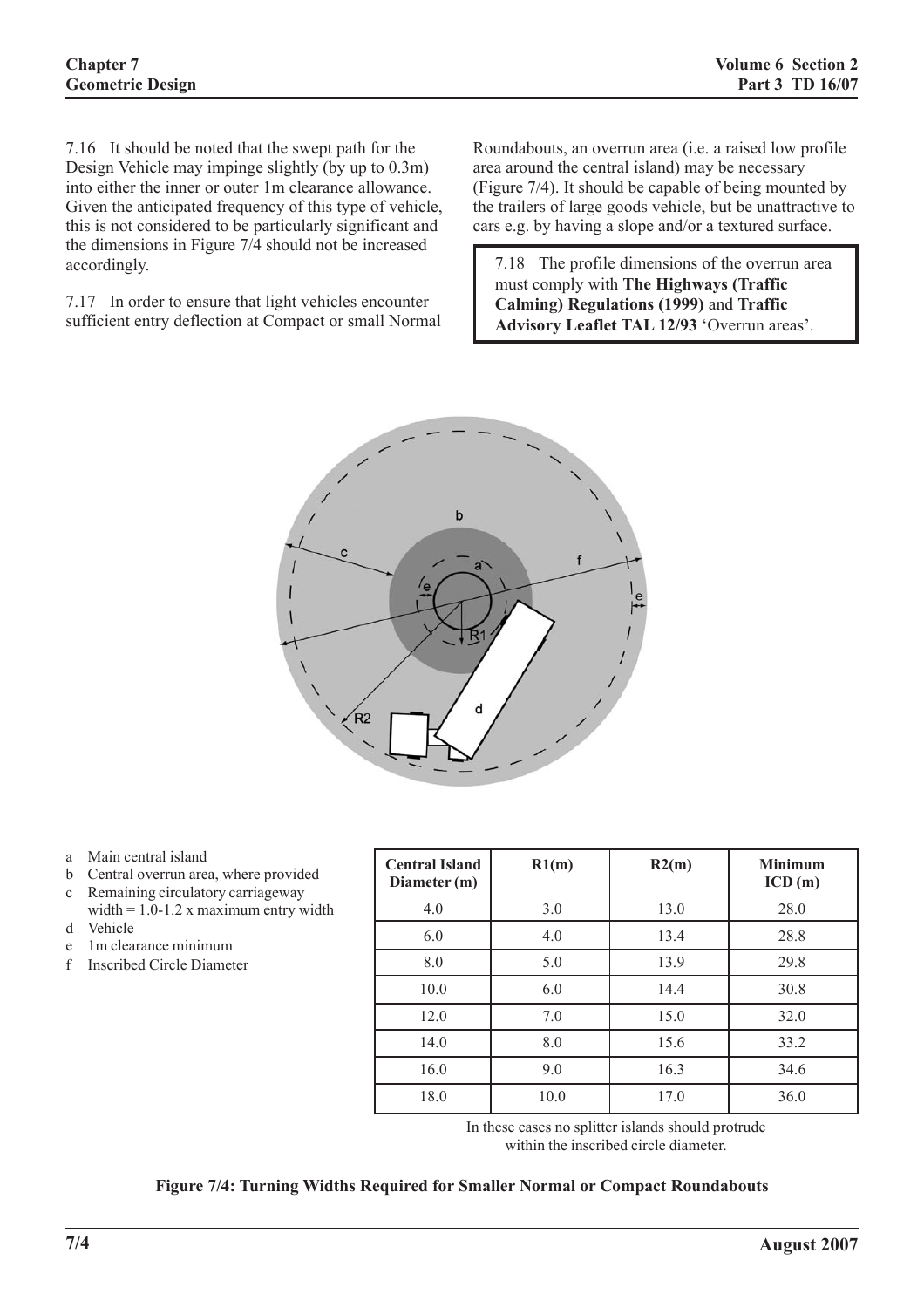# **Splitter Islands**

7.19 Splitter islands are used on each arm, located and shaped so as to separate and direct traffic entering and leaving the roundabout. They are usually kerbed, but if there is insufficient space to accommodate a kerbed island, they may consist entirely of markings. Markings may also be used to extend a splitter island on the approach, the exit or the circulatory carriageway. Kerbed splitter islands can act as pedestrian refuges provided that they are large enough to give adequate safe standing space for accompanied wheelchair users and pedestrians with pushchairs or pedal cycles (see paragraph 5.3). Signs and other street furniture can be sited on kerbed islands provided that there is sufficient room to maintain the required clearances.

#### **Entries**

7.20 A number of variables need to be considered in selecting an entry design which is safe and has adequate capacity. These variables are:

- approach half width:
- entry width;
- entry flaring;
- entry angle;

and are described below.

#### **Approach Half Width**

7.21 The approach half width, v, is the width of the approach carriageway, excluding any hatching, in advance of any entry flare (see Figure 7/5). It is the shortest distance between the median line, or the edge of the central reserve on dual carriageway roads, and the nearside edge of the road. Where there is white edge lining or hatching, the measurement should be taken between markings rather than kerb to kerb.

#### **Entry Width**

7.22 The entry width, e, is the width of the carriageway at the point of entry. It is measured from the point A at the right hand end of the give way line along the normal to the nearside kerb (see Figure 7/5). For capacity assessment, the measurement should be taken as the total width of the lanes which drivers are likely to use i.e. the effective width, which is normally between any white edge lining or hatching. Where the alignment of the entry lanes is as described in paragraph 7.30, the entry width and the effective entry width are the same.

7.23 Entry width is a key factor affecting capacity, in conjunction with length and sharpness of flare (see **TRL Report LR942**). One or two extra lanes should be added to the approach at a Normal or Grade Separated Roundabout. However, as a general rule not more than two lanes should be added and no entry should be more than four lanes wide.



**Figure 7/5: Approach Half Width and Entry Eidth**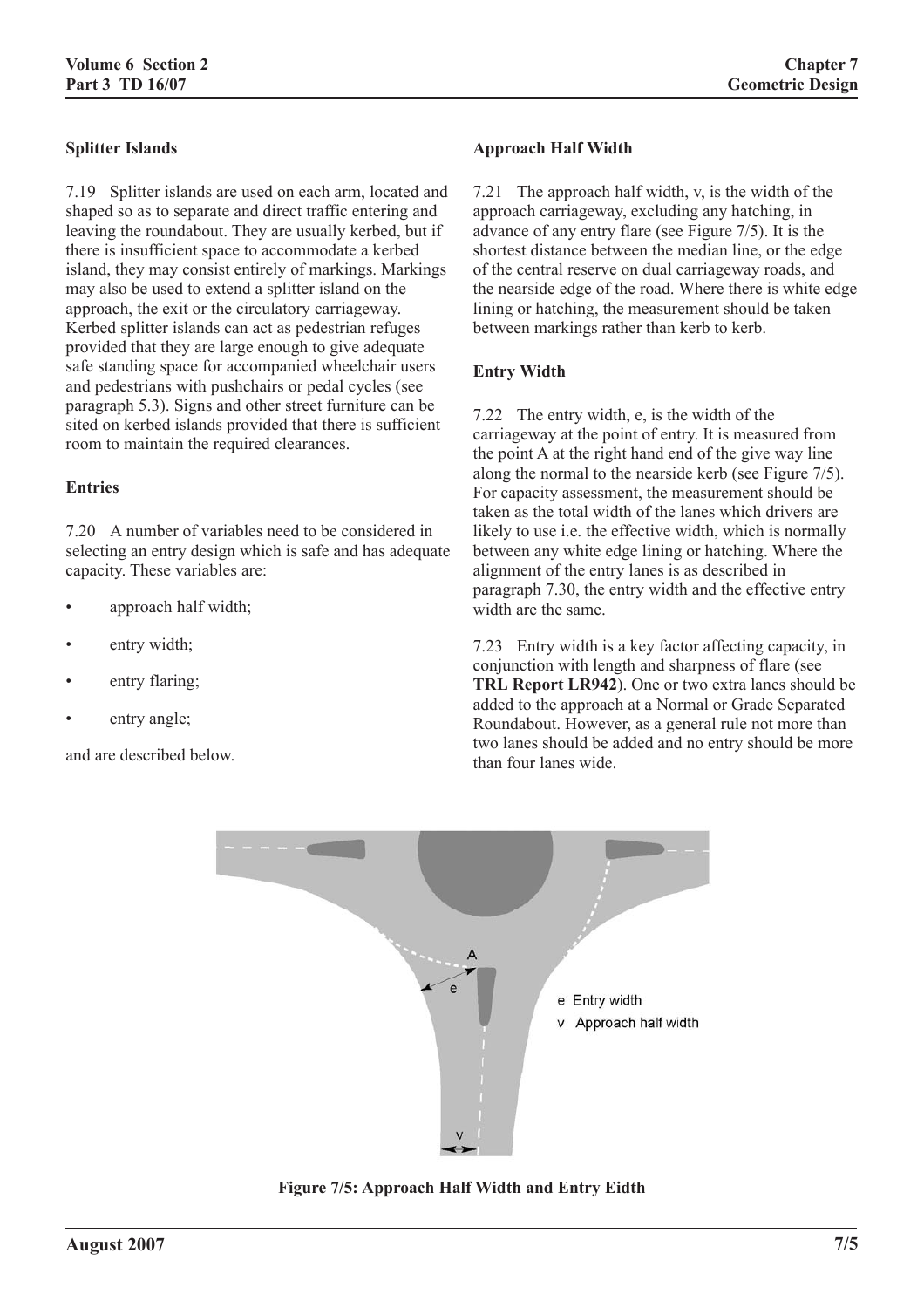7.24 Lane widths at the give way line (measured along the normal to the nearside kerb, as for entry width) must be not less than 3m or more than 4.5m, with the 4.5m value appropriate at single lane entries and values of 3 to 3.5m appropriate at multilane entries.

7.25 On a single carriageway approach to a Normal Roundabout, the entry width must not exceed 10.5m. On a dual carriageway approach to a Normal Roundabout, the entry width must not exceed 15m.

7.26 If flaring is provided, tapered lanes should have a minimum width of 2.5m.

7.27 On a single-carriageway road, where predicted flows are low and increased lane width is not operationally necessary, a Compact Roundabout with single lane entries should be used. The entry may need to be closed to carry out any form of maintenance so the design of traffic management for maintenance should be discussed at an early stage in the design process with the Maintaining Organisation.

7.28 The development of entry lanes must take account of the anticipated turning proportions and

possible lane bias, since drivers often have a tendency to use the nearside lane. The use of lane bifurcation where one lane widens into two should maximise use of the entry width. The use of very short offside lanes is not recommended as they tend to be used infrequently in practice with the result that debris collects on the road surface and forms a safety hazard, particularly for two-wheeled vehicles.

7.29 For highway improvement schemes on trunk roads, it is usual to consider design year flows sometime after opening. This can result in roundabout entries with too many lanes for initial flows, subsequently leading to operational problems. A layout based on projected flows will determine the eventual land requirements for the roundabout, but for the early years it may be necessary for the designer to consider an interim stage. This approach can result in reduced entry widths and entry lanes. See paragraph 7.11 for interim solutions.

# **Alignment of Entry Lanes**

7.30 The alignment of entry lanes is critical. Except at Compact Roundabouts in urban areas, the kerbline of the splitter island (or central reserve in the case of a dual carriageway) should lie on an arc which, when projected forward, meets the central island tangentially (see Figure 7/6) in order to reduce the likelihood of vehicle paths overlapping.



**Figure 7/6: Example Showing an Arc Projected Forwards from the Splitter Island and Tangential to the Central Island**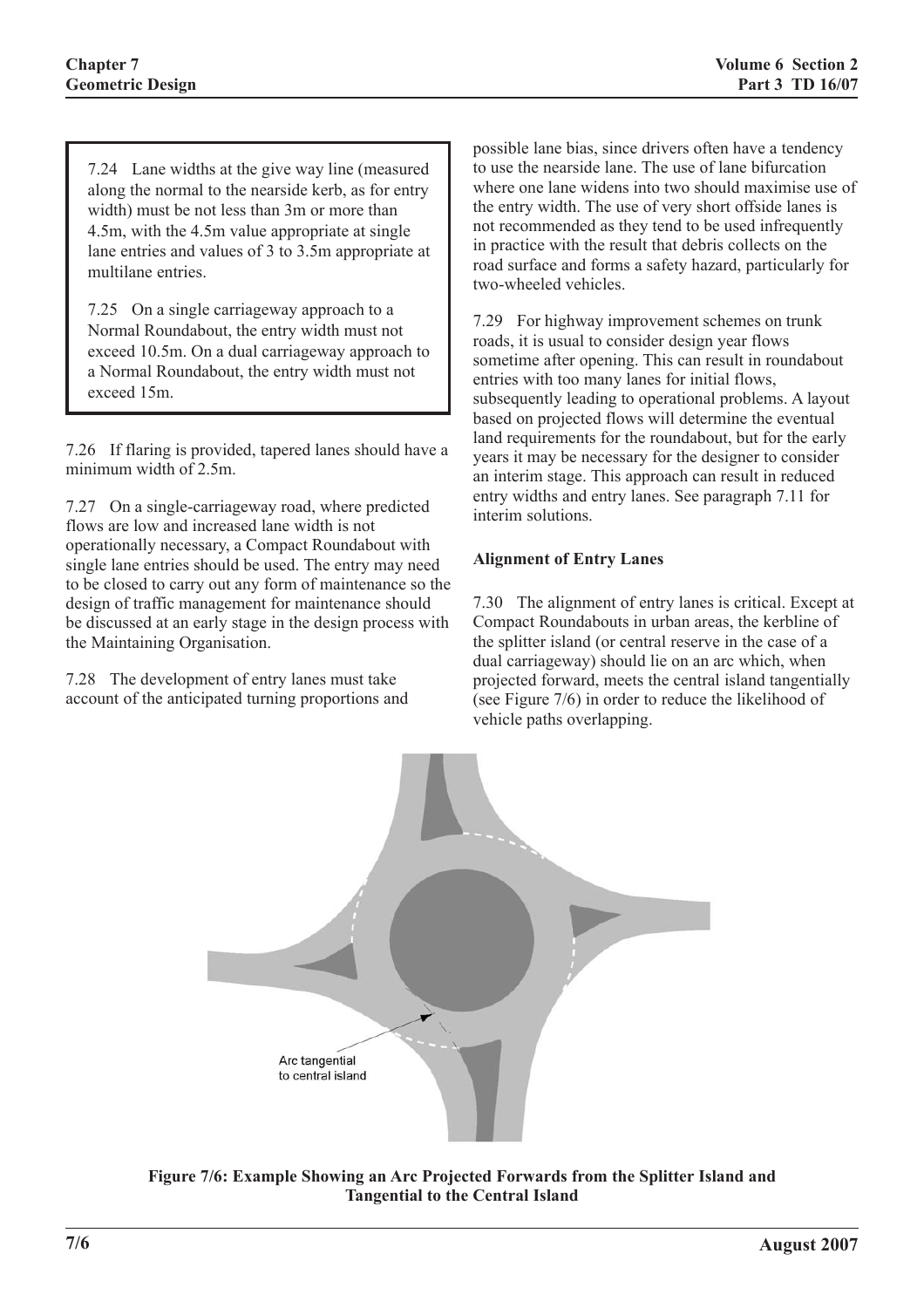#### **Design of Multilane Entries**

7.31 On multilane entries, it is important to ensure that entries are used equally in order to avoid the situation where some lanes exceed capacity and others are underused. On flared entries, the queue from an overused lane may back up and block access to other lanes.

#### **Entry Flaring**

7.32 Entry flaring is localised widening at the point of entry. Normal Roundabouts usually have flared entries

with the addition of one or two lanes at the give way line to increase capacity. Single lane entries e.g. those at Compact Roundabouts, should be slightly flared to accommodate large goods vehicles. Even a small increase in entry width may increase capacity.

7.33 The average effective flare length, l', is the average length over which the entry widens. It is the length of the curve CF', shown in Figure 7/7. The definition and nomenclature are those used in **TRL Report LR942.**



#### **Notes:**

- 1. The nomenclature follows that in **TRL Report LR942**.
- 2.  $AB = e$  (entry width).
- 3. GH =  $\upsilon$  (approach half width at point G which is the best estimate of the start of the flare).
- 4. GD is parallel to AH and distance v from AH (v is measured along a line perpendicular to both AH and GD and, therefore, the length of AD is only equal to v if AB is perpendicular to the median at A).
- 5. CF' is parallel to BG and distance ½ BD from the kerbline BG.

### **Figure 7/7: Average Effective Flare Length**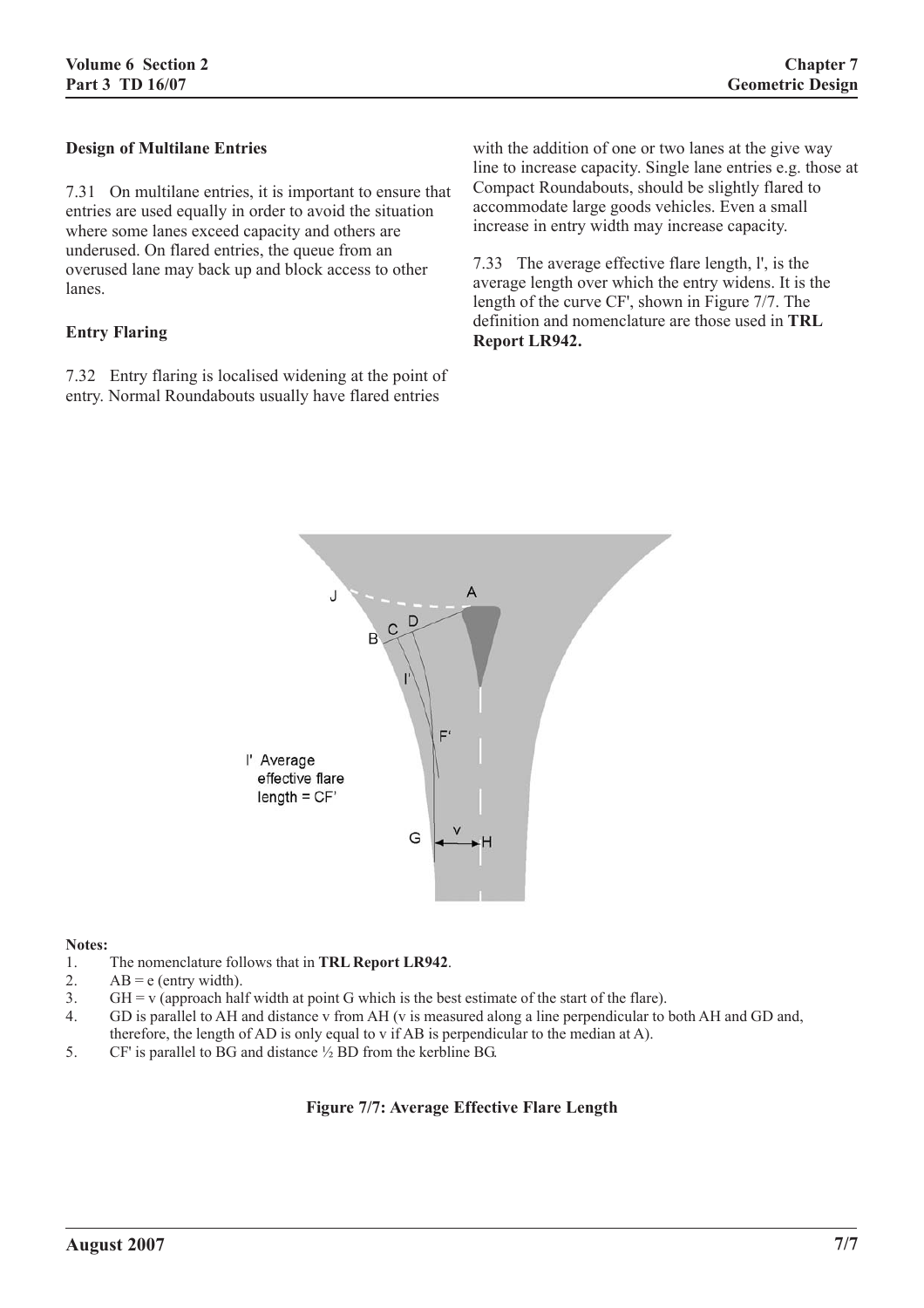- 7.34 To determine the average effective flare length, l':
- construct curve GD parallel to the median HA (centre line or edge of central reserve or splitter island) and distance v from it;
- construct curve CF' parallel to curve BG (the nearside kerb) and at a constant distance of ½ BD from it, with F' the point where CF' intersects line  $DG:$
- the length of curve CF' is the average effective flare length l'.

7.35 In cases where the line AB is **not** perpendicular to the median, the length AD will differ slightly from v.

7.36 The total length of the entry widening (BG) will be about twice the average effective flare length.

7.37 The capacity of an entry can be improved by increasing the average effective flare length. Suitable values of l' can be determined using the capacity relations developed in **TRL Report LR942**. The results will depend on the available land take as similar levels of capacity can be obtained with a variety of flare lengths and entry widths. A minimum length of about 5m in urban areas and 25m in rural areas is desirable, but capacity will be the determining factor.

7.38 Effective flare lengths greater than 25m may improve the geometric layout but have little effect in increasing capacity. If the effective flare length exceeds 100m, the design becomes one of link widening. Where the design speed is high, entry widening should be developed gradually with no sudden changes in direction.

7.39 The sharpness of flare, S, is defined by the relationship:

 $S = 1.6$  [e-v] / l'

7.40 It is a measure of the rate at which extra width is developed in the entry flare. The value of S will depend on the available land-take and the capacity required. Values of S greater than unity correspond to sharp flares and smaller values ( $0 \le S \le 1$ ) to gradual flares. Long gradual flares are most efficient as they make better use of the extra width but sharp flares are more easily achieved in terms of land take. Sharp flares can still give significant increases in capacity and are appropriate where there is pedestrian crossing demand. See **TRL Report LR942**.

7.41 The entry width and the flare length are related. The capacity of a wide entry combined with a short flare can be similar to that of a narrow entry combined with a long flare. There are many intermediate combinations of e and l' that will have the same capacity.

7.42 Although entry width and sharpness of flare (which is a function of flare length and widening) have the largest effect on capacity, other variables such as entry angle and entry radius can still be important. When capacity is at a premium, small changes in these variables can sometimes provide a bigger increase in capacity than making a large change in a single variable.

# **Entry Angle**

7.43 The entry angle, ϕ, serves as a geometric proxy for the conflict angle between entering and circulating traffic streams. There are two different methods for its measurement, depending on the size of the roundabout.

7.44 For a large roundabout where the arms are well separated, the angle measured is in effect that between the projected path of an entering vehicle and the path of a circulating vehicle (see Figure 7/8). To determine the entry angle:

- construct the curve EF as the locus of the midpoint between the nearside kerb and the median line (or the edge of any splitter island or central reserve);
- construct BC as the tangent to EF at the give way line;
- construct the curve AD as the locus of the midpoint of (the used section of) the circulatory carriageway (a proxy for the average direction of travel for traffic circulating past the arm);
- the entry angle,  $φ$ , is the acute angle between BC and the tangent to AD.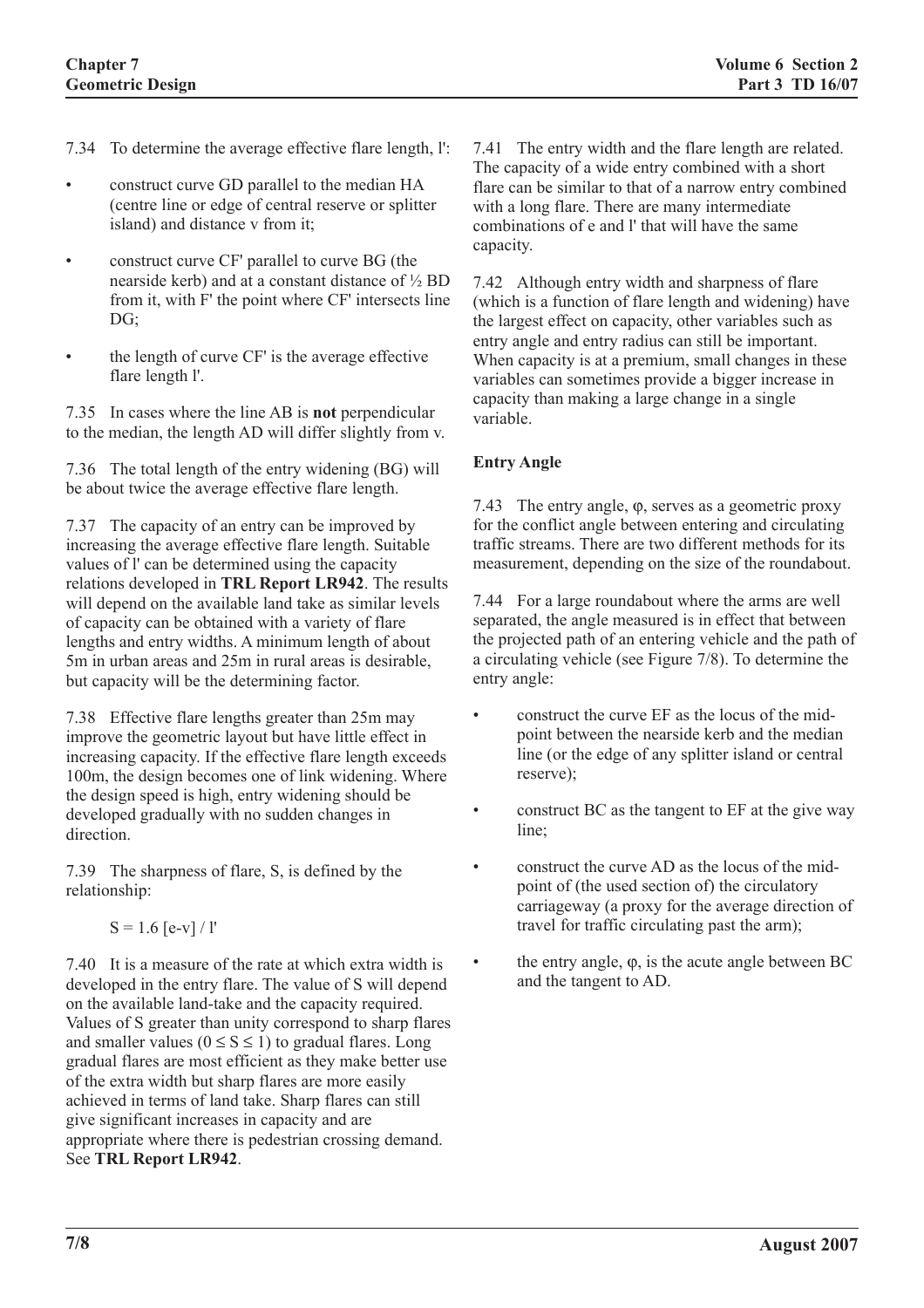



7.45 For small Normal or Compact Roundabouts, the entry angle is measured as shown in Figure 7/9. This construction is used when there is insufficient separation between entry and adjacent exit to be able to define the path of the circulating vehicle clearly. In this case, circulating traffic which leaves at the following exit will be influenced by the angle at which that arm joins the roundabout. The angle between the projected entry and exit paths is measured and then halved to find ϕ:

- construct line BC as in Figure 7/8;
- construct the curve JK in the next exit as the locus of points midway between the nearside

kerb and the median line (or the edge of any splitter island or central reserve);

- construct the line GH as the equivalent of line BC i.e. the tangent to the curve JK at the point where JK intersects the border of the inscribed circle;
- the lines BC and GH intersect at L. The entry angle, ϕ, is half of angle HLB.

 $\varphi$  = [angle HLB]/2

Note that if angle GLB exceeds 180 degrees,  $\varphi$  is defined as zero.



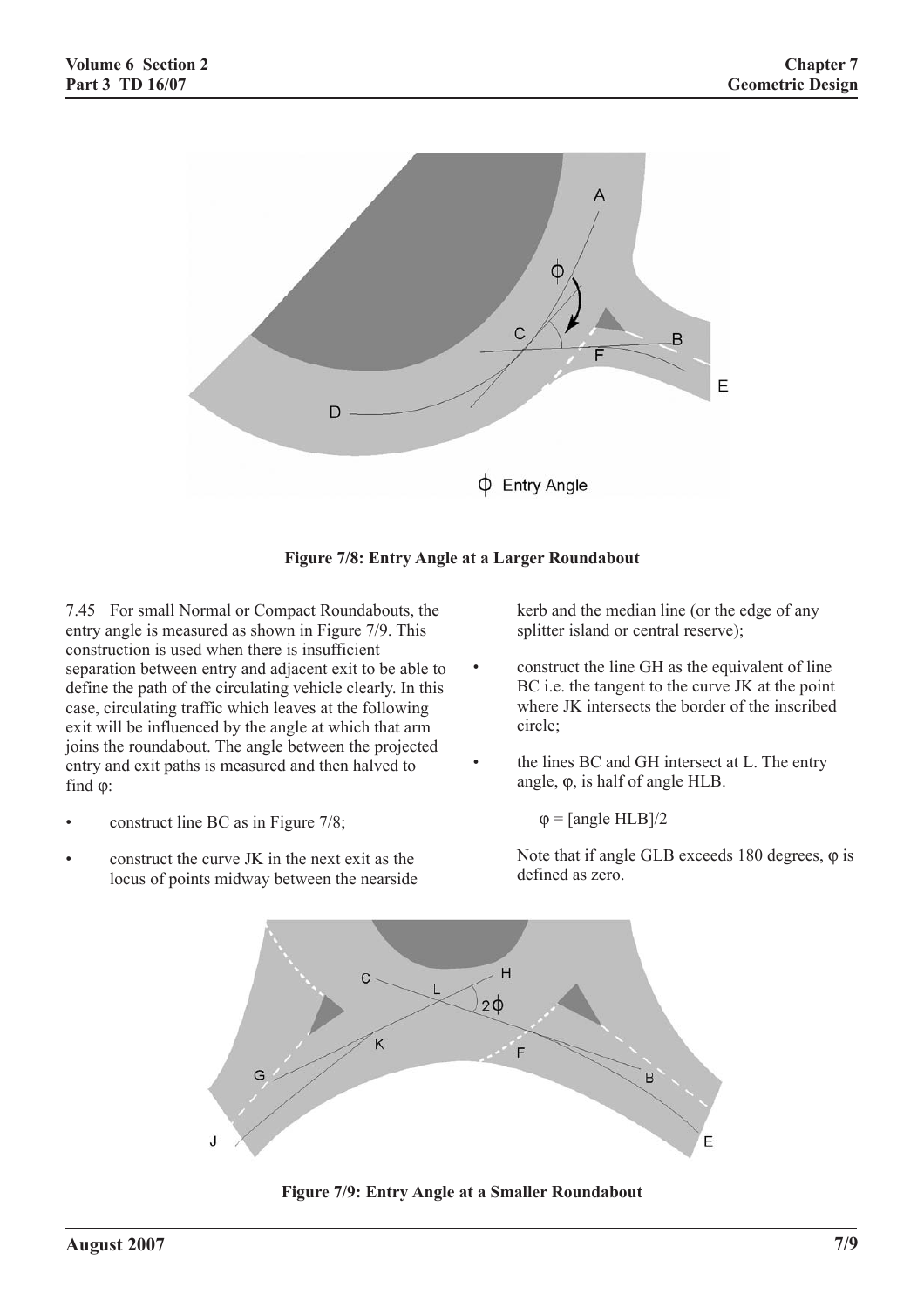7.46 If it is not clear which of the two methods should be used, the following should clarify the situation. All three vehicle paths (entry, exit and circulatory carriageway medians) should be constructed, and the entry and exit paths projected towards the roundabout centre. The choice of construction for φ depends on where these projections meet: if the meeting point is closer to the centre of the roundabout than the arc of the circulatory carriageway median, then the construction shown in Figure 7/8 should be used; if they meet outside that area, then the construction illustrated in Figure 7/9 should be used. In the limiting case where all three medians intersect at a point, it is common for the circulatory carriageway median approximately to bisect the angle between the other two medians, so that the two methods become equivalent.

7.47 The entry angle, ϕ, should lie between 20 and 60 degrees. Low entry angles force drivers to look over their shoulders or use their mirrors to merge with circulating traffic. Large entry angles tend to have lower capacity and may produce excessive entry deflection which can lead to sharp braking at entries,

accompanied by shunt accidents, especially when approach speeds are high.

#### **Entry Kerb Radius**

7.48 The entry kerb radius, r, is the minimum radius of curvature of the nearside kerb line over the distance from 25m ahead of the give way line to 10m downstream of it (see Figure 7/10). It is the radius of the best fit circular curve over a length of 25m.

7.49 The entry kerb radius should be not less than 10m. Except at Compact Roundabouts, if the approach is intended for regular use by large goods vehicles, the value should be not less than 20m. However, entry kerb radii of 100m or more will tend to result in inadequate entry deflection.

7.50 Although entry capacity can be increased by increasing the entry kerb radius, once its value reaches 20m, further increases only result in very small capacity improvements. Reducing the entry kerb radius below 15m reduces capacity.



**Figure 7/10: Entry Kerb Radius**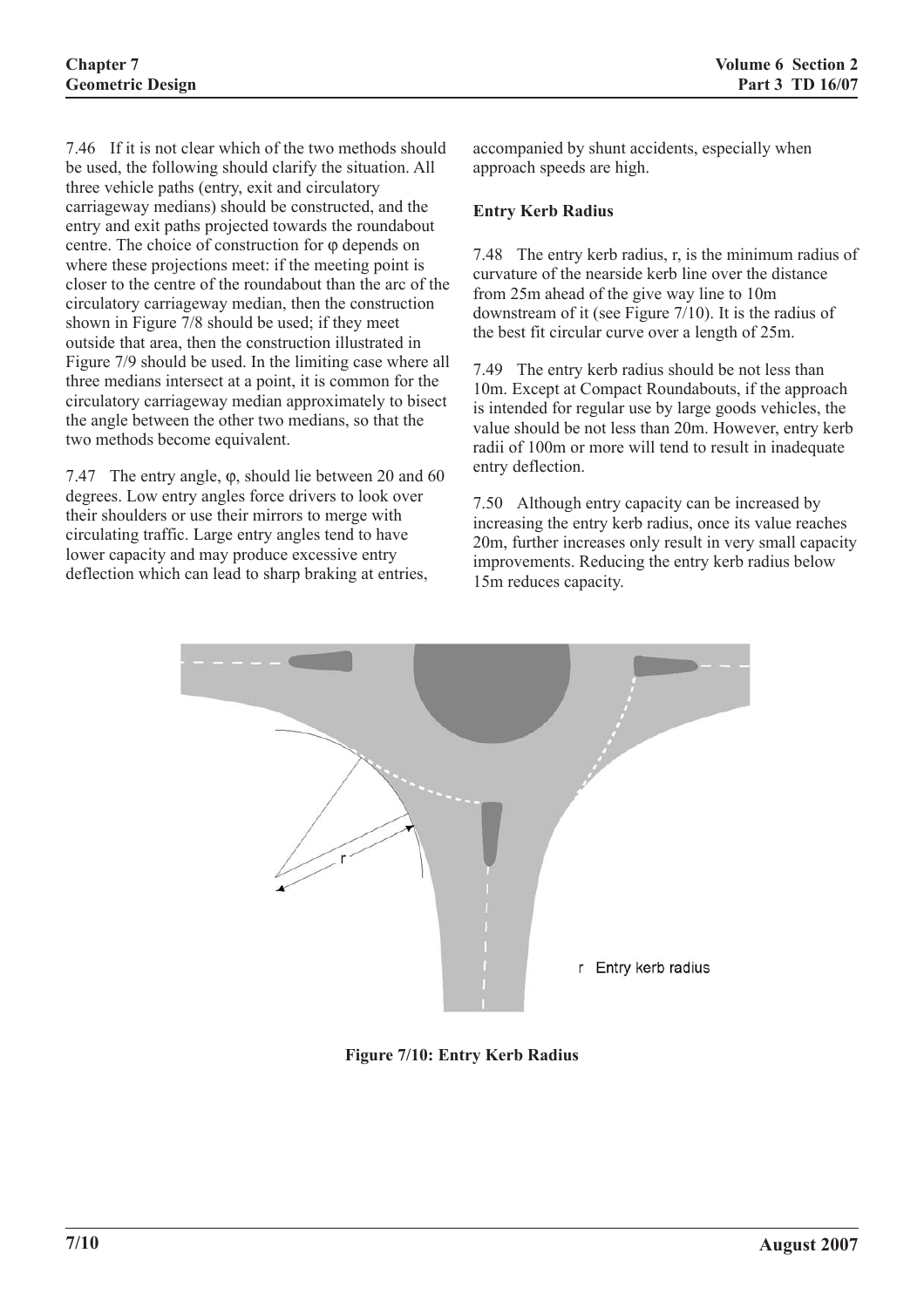# **Entry Path Radius**

7.51 The entry path radius (or its inverse, the entry path curvature) is a measure of the deflection to the left imposed on vehicles entering a roundabout. It is the most important determinant of safety at roundabouts because it governs the speed of vehicles through the junction and whether drivers are likely to give way to circulating vehicles.

7.52 To determine the entry path radius, the fastest path allowed by the geometry is drawn. This is the smoothest, flattest path that a vehicle can take through the entry, round the central island and through the exit (in the absence of other traffic) (see Figures 7/11 to 7/14).

7.53 The path is assumed to be 2m wide so that the vehicle following it would maintain a distance of at

least one metre between its centreline and any kerb or edge marking. The path starts 50m in advance of the give way line.

7.54 The construction of the path is a matter of personal judgement. Results should be checked by more than one designer for comparison.

7.55 The smallest radius of this path on entry that occurs as it bends to the left before joining the circulatory carriageway is called the entry path radius. Note that this is different to, and should not be confused with, the entry kerb radius as described in paragraphs 7.48 to 7.50. The entry path radius can be measured by applying suitable templates to the curve in the vicinity of the give-way line (see Figures 7/11 to 7/14). It is the radius of the best fit circular curve over a length of 25m.



- a Entry path radius should be measured over the smallest best fit circular curve over a distance of 25m occurring along the approach entry path in the vicinity of the give way line, but not more than 50m in advance of it.
- b Commencement point 50m from the give way line and at least 1m from the nearside kerb or centre line (or edge of central reserve)

### **Figure 7/11: Determination of Entry Path Radius for Ahead Movement at a 4-arm Roundabout**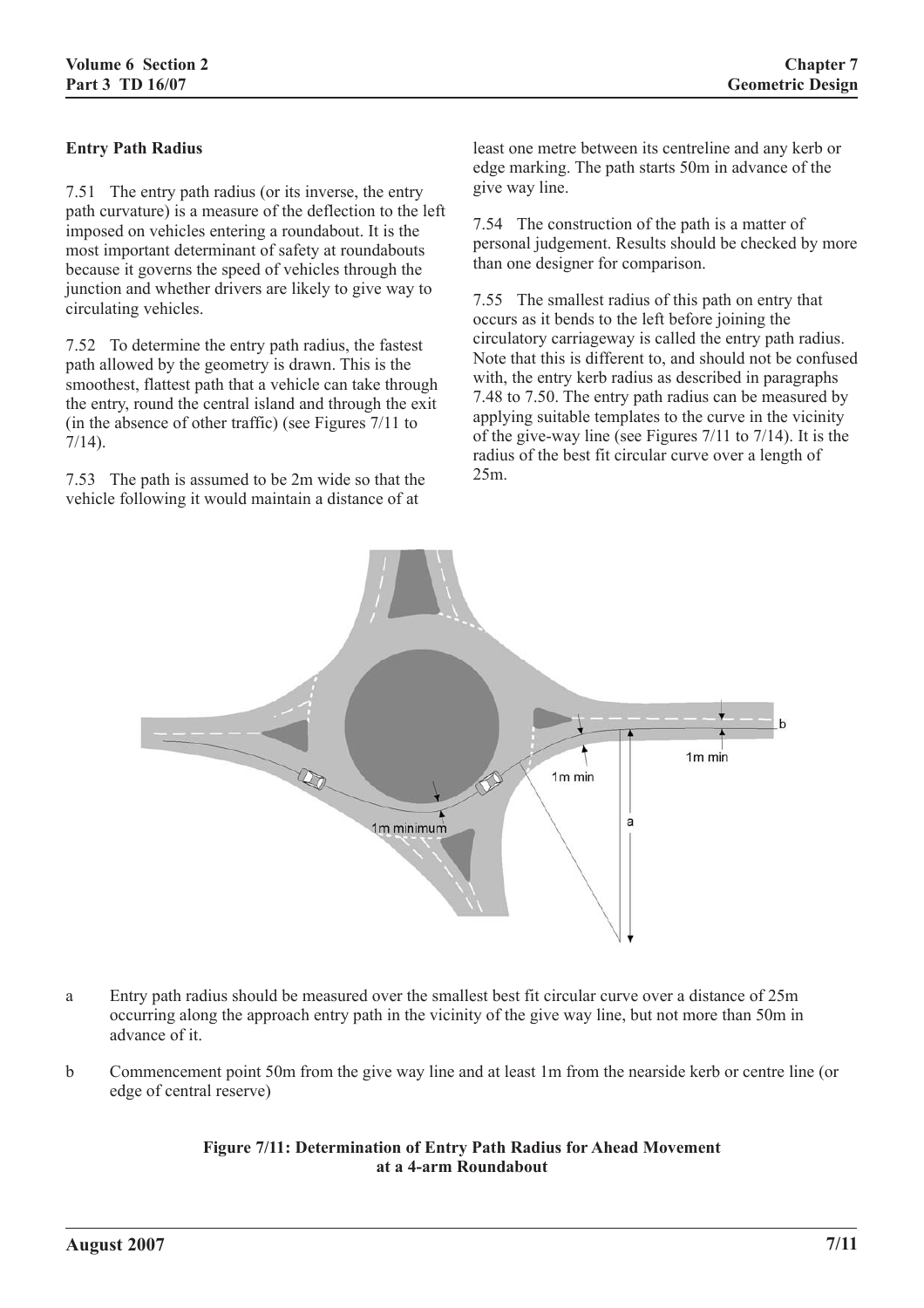7.56 The entry path radius must be checked for all turning movements. It must not exceed 70m at Compact Roundabouts in urban areas (where the speed limit and the design speed within 100m of the give way line on any approach do not exceed 40mph and 70kph respectively). At all other roundabout types, the entry path radius must not exceed 100m.

7.57 In urban areas, space restrictions, coupled with the turning requirements of large goods vehicles, may necessitate a small Normal or Compact Roundabout which cannot provide sufficient entry deflection by means of the central island alone. In this case, deflection should be generated by enlarging splitter islands or by providing a central overrun area for large goods vehicles (see paragraphs 7.17 and 7.18). Where an overrun area is provided and is effective in deterring drivers of light vehicles from using it, the entry path radius should be measured relative to the perimeter of this area rather than that of the central island.



- a Entry path radius should be measured over the smallest best fit circular curve over a distance of 25m occurring along the approach entry path in the vicinity of the give way line, but not more than 50m in advance of it.
- b Commencement point 50m from the give way line and at least 1m from nearside kerb or centre line

### **Figure 7/12: Determination of Entry Path Radius for the Left Turn where the Approach Curves to the Left**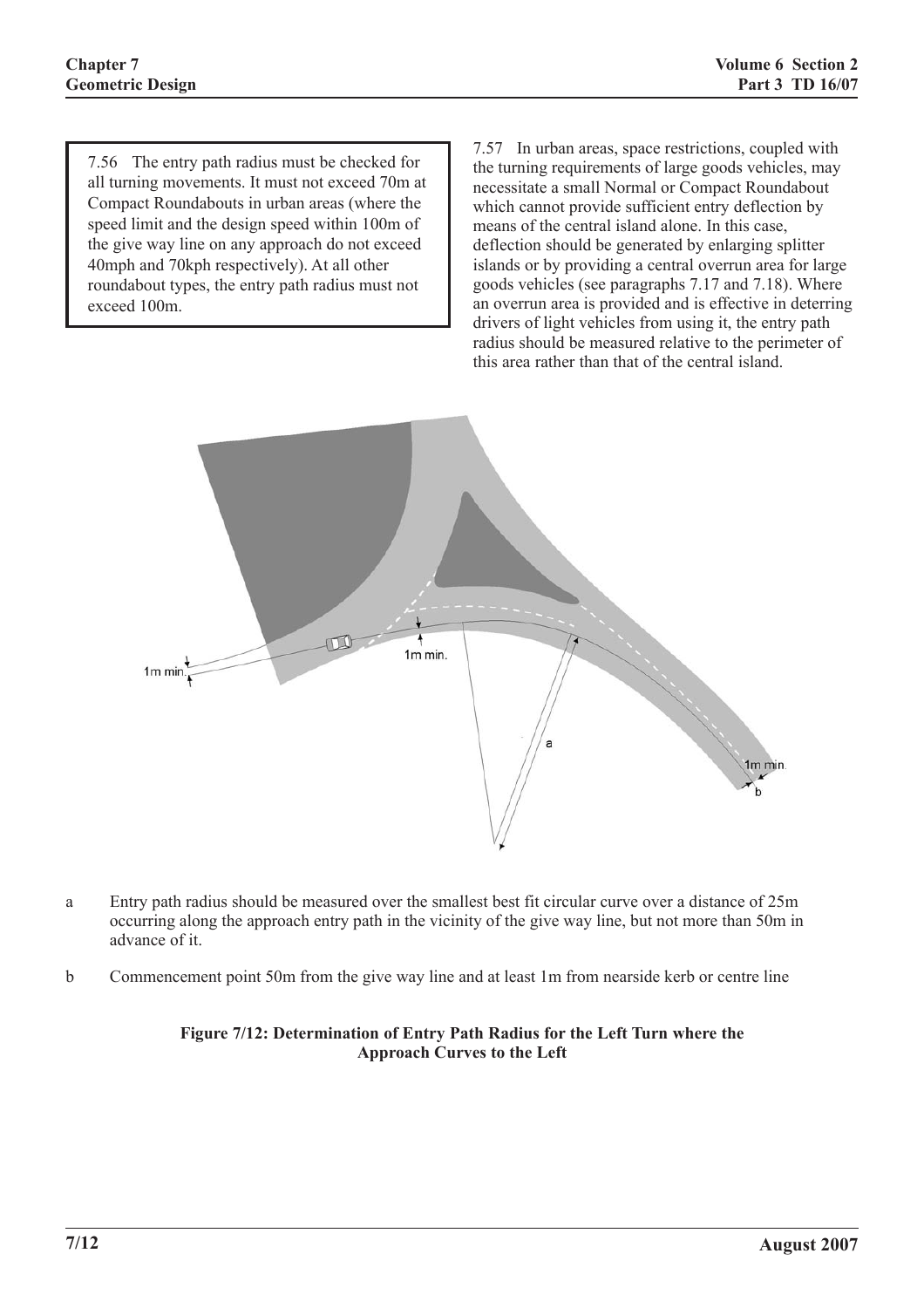

- a Entry path radius should be measured over the smallest best fit circular curve over a distance of 25m occurring along the approach entry path in the vicinity of the give way line, but not more than 50m in advance of it.
- b Commencement point 50m in advance of the give way line and at least 1m from nearside kerb or centre line

### **Figure 7/13: Determination of Entry Path Radius for the Left Turn where the Approach Curves to the Right**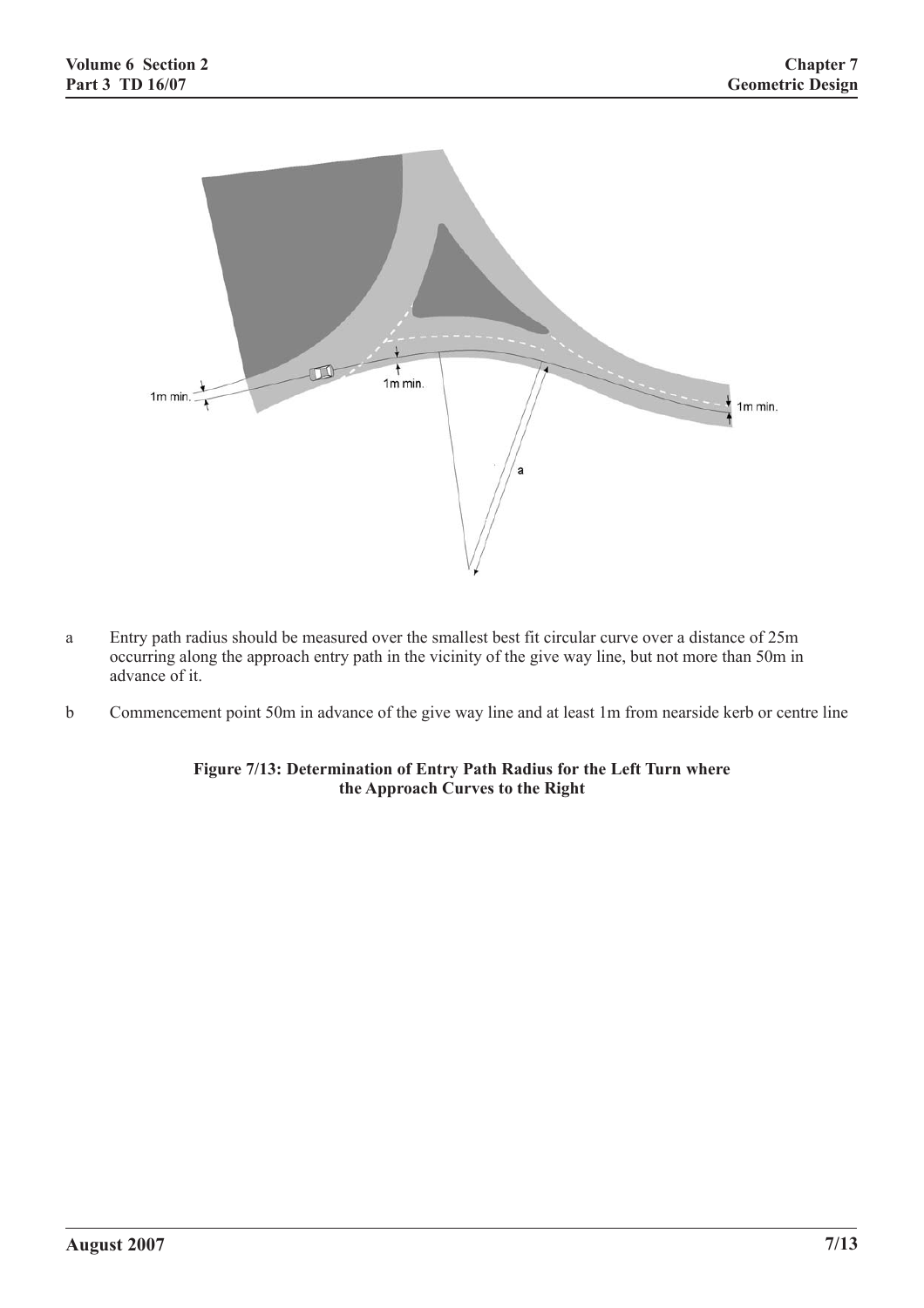

- a Entry path radius should be measured over the smallest best fit circular curve over a distance of 25m occurring along the approach entry path in the vicinity of the give way line, but not more than 50m in advance of it.
- b Commencement point 50m in advance of the give way line and at least 1m from nearside kerb or centre line

**Figure 7/14: Determination of Entry Path Radius for the Left Turn at a Roundabout at a Y-junction**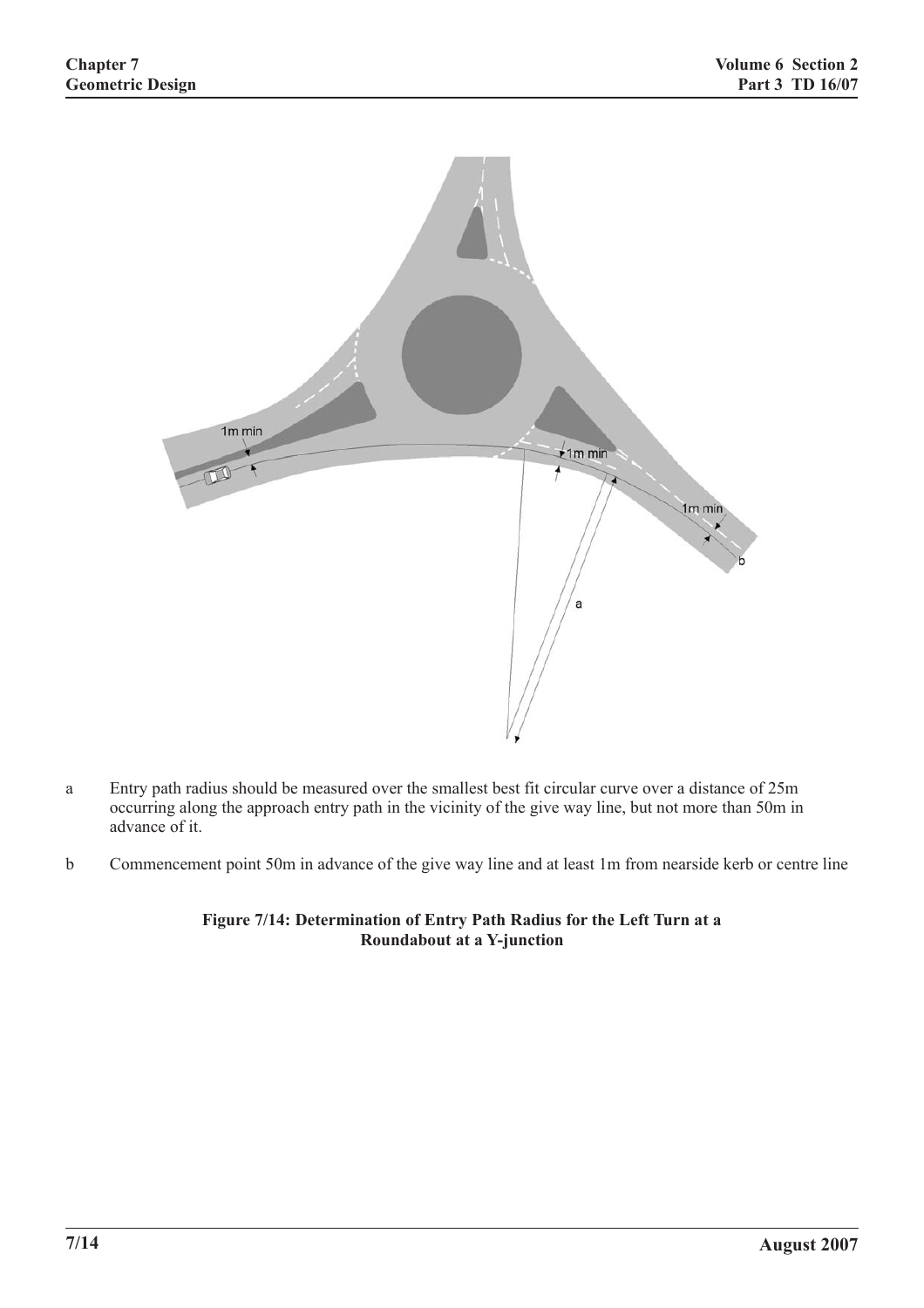7.58 A method for creating entry deflection at a Normal Roundabout is to stagger the arms as shown in Figure 7/15. This will:

- reduce the size of the roundabout;
- minimise land acquisition;
- help to provide a clear exit route with sufficient width to avoid conflicts.

7.59 Sharp curves on the approach road should not be introduced to increase entry deflection, although a gentle curve to the right preceding left hand entry deflection may be used.

7.60 Approach curvature should follow the requirements on horizontal radii in **TD 9 (DMRB 6.1.1)**. Tight radii will require verge widening to provide adequate forward visibility and will add to the verge maintenance requirements (see **TD 51**, **DMRB 6.3.5**).

#### **Exit Width**

7.61 The exit width is the width of the carriageway on the exit and is measured in a similar manner to the entry width. It is the distance between the nearside kerb and the exit median (or the edge of any splitter island or central reserve) where it intersects with the outer edge of the circulatory carriageway. As with entry width, it is

measured normal to the nearside kerb. Values are typically similar to or slightly less than entry widths (exits have less flaring). With the exception of Compact Roundabouts, the exit width should, where possible, accommodate one more traffic lane than is present on the link downstream.

7.62 For example, at a Normal Roundabout, if the downstream link is a single carriageway road with a long splitter island, the exit width should be between 7m and 7.5m and the exit should taper down to a minimum of 6m (see Figure 7/16), allowing traffic to pass a broken down vehicle. If the link is an all-purpose two-lane dual carriageway, the exit width should be between 10m and 11m and the exit should taper down to two lanes wide.

7.63 The width should be reduced in such a way as to avoid exiting vehicles encroaching onto the opposing lane at the end of the splitter island. Normally the width would reduce at a taper of 1:15 to 1:20. Where the exit is on an up gradient, the exit width may be maintained for a short distance before tapering in. This helps reduce intermittent congestion caused by slowly accelerating large goods vehicles by giving other drivers an opportunity to overtake them. If the exit road is on an up gradient combined with an alignment which bends to the left, it may be necessary to maintain the exit width over a longer distance to help ensure that overtaking manoeuvres can be completed before the merge is encountered.



**Figure 7/15: Staggering of East-West Arms to Increase Deflection**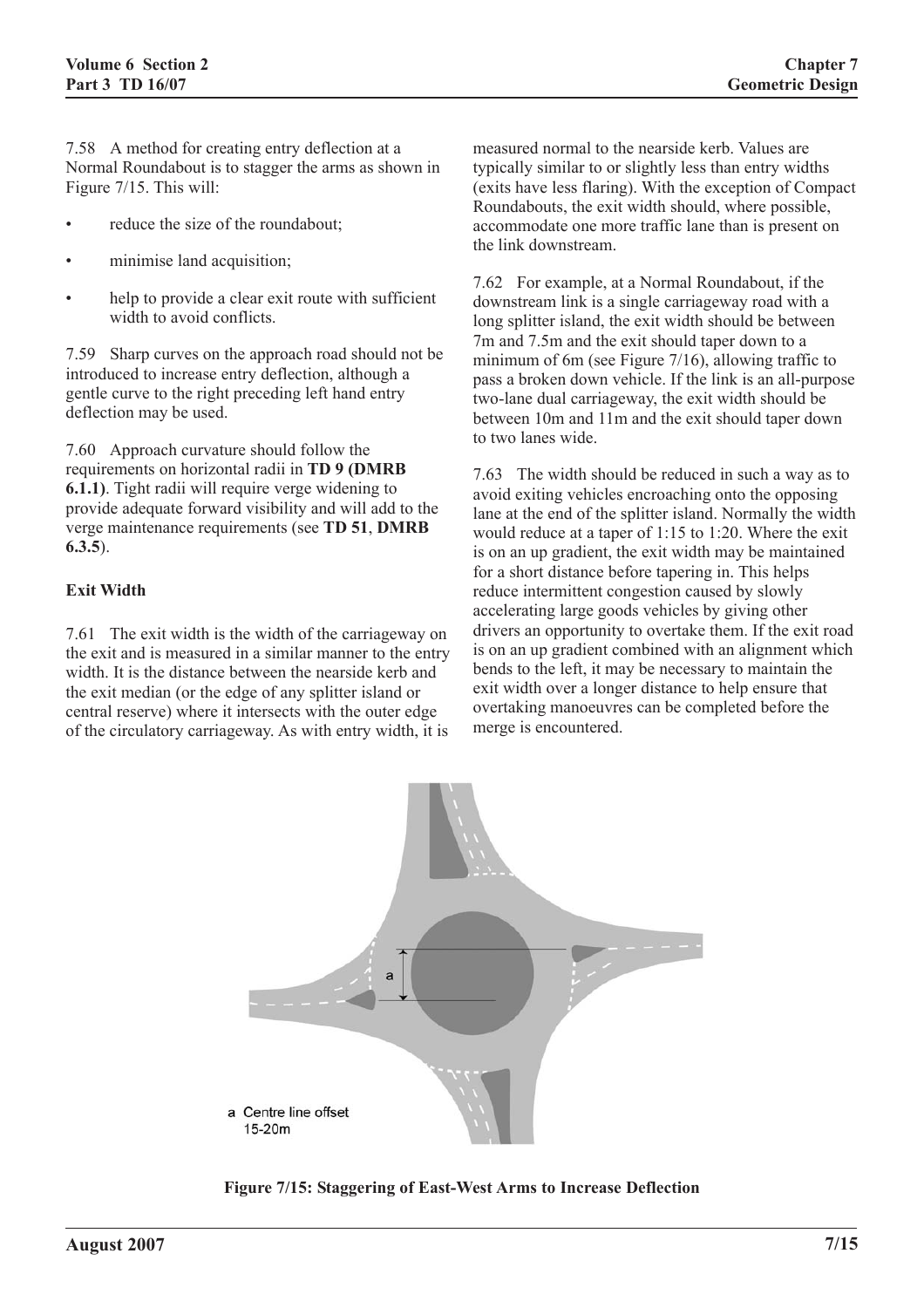

**Figure 7/16: Typical Single Carriageway Exit at a Normal Roundabout with a Long Splitter Island**

7.64 At a Compact Roundabout, the exit width should be similar to the entry width.

7.65 On exits, the edge line should continue along the projected line of the kerbing once this is terminated (see Figures 8/10 and 8/11 in Chapter 8).

# **Exit Kerb Radius**

7.66 The exit kerb radius is shown in Figure 7/16 and is the exit equivalent of the entry kerb radius. Values for the exit kerb radius should exceed the largest entry radius (except at Compact Roundabouts, where they should be equal).

7.67 At a Compact Roundabout, the value of the exit kerb radius should lie between 15m and 20m.

7.68 At other roundabouts, the exit kerb radius should not be less than 20m or greater than 100m. A value of 40m is desirable, but for larger roundabouts on high speed roads, a higher value may suit the overall junction geometry. A compound curve starting with a 40m radius and developing to a larger radius, of up to 100m, will usually offer the best solution. Larger values of exit radii may lead to high exit speed, which will not be appropriate if there are significant numbers of cyclists using the junction or where pedestrian crossing facilities are located immediately downstream.

7.69 The shortest distance possible between an entry arm and the next exit is governed by the minimum entry radius (10m) and the minimum exit radius for the type of roundabout in question (15m at a Compact Roundabout, otherwise 20m).

7.70 If a roundabout is to be modified to include an additional arm, care should be taken to ensure that this does not affect safety at the preceding entry and following exit. It may be necessary to redesign the whole junction if adequate spacing and deflection between entries and adjacent exits cannot be achieved.

7.71 Exits should be checked to ensure that vehicle paths are smooth and vehicles are not directed towards splitter islands. Splitter islands should end at a tangent (or, at least, parallel) to the centre line and be long enough to prevent an exiting vehicle from crossing the centre line into oncoming traffic.

7.72 If the peak exit volume approaches the capacity of the downstream link, tapers longer than 1:20 may be needed to merge the traffic as the traffic density in each lane will be high.

7.73 Sharp turns into exits can increase the likelihood of load shedding by large goods vehicles and decrease the traffic capacity of the junction.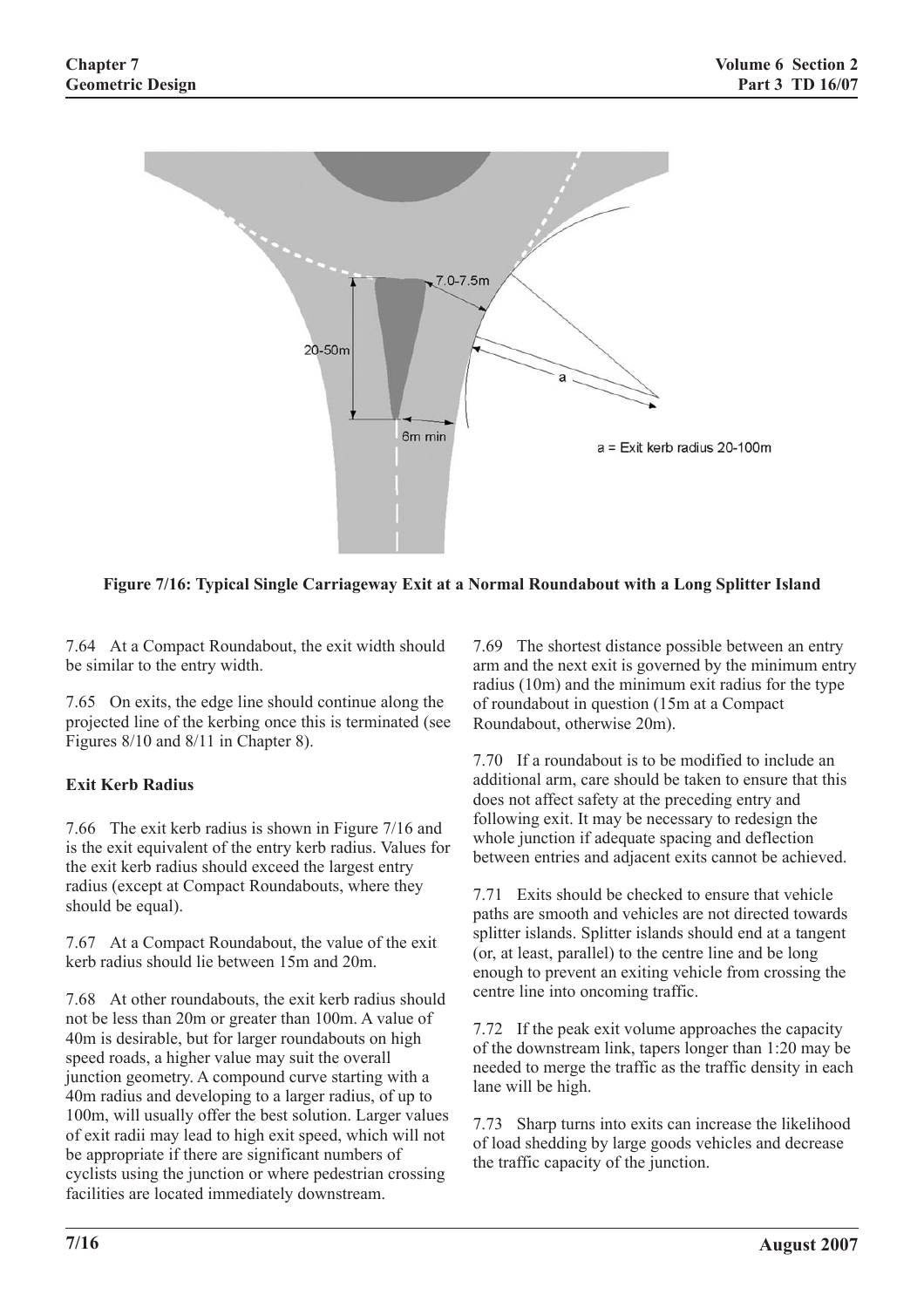# **8. OTHER ASPECTS OF DESIGN**

# **Visibility**

8.1 Except for visibility to the right at entry (paragraph 8.7) and across the central island (paragraph 8.9), visibility must be obtainable from a driver's eye height of between 1.05m and 2m to an object height of between 0.26m and 2m, in accordance with the envelope of visibility for measurement of stopping sight distance in **TD 9 (DMRB 6.1.1)**.

8.2 Where signs are to be erected on a central reserve, verge or splitter island within the envelope of visibility, including to the right, the mounting height must not be less than 2m above the carriageway surface.

### **Forward Visibility on Approach (Stopping Sight Distance)**

8.3 Visibility on the approach (Desirable Minimum Stopping Sight Distance for the design speed of the road) must conform to TD 9 (DMRB 6.1.1) with the position of the object at the give way line indicated in Figure 8/1. Chevron signs on the central island must also be visible to approaching drivers in all lanes from a distance equal to the Desirable Minimum Stopping Sight Distance. Chevron signs should not be stacked. If conspicuity of the signs is a problem, yellow backing boards or larger signs should be used. If the approach to the roundabout is over a crest, a higher mounting height may be used. See **Traffic Signs Manual Chapter 4**.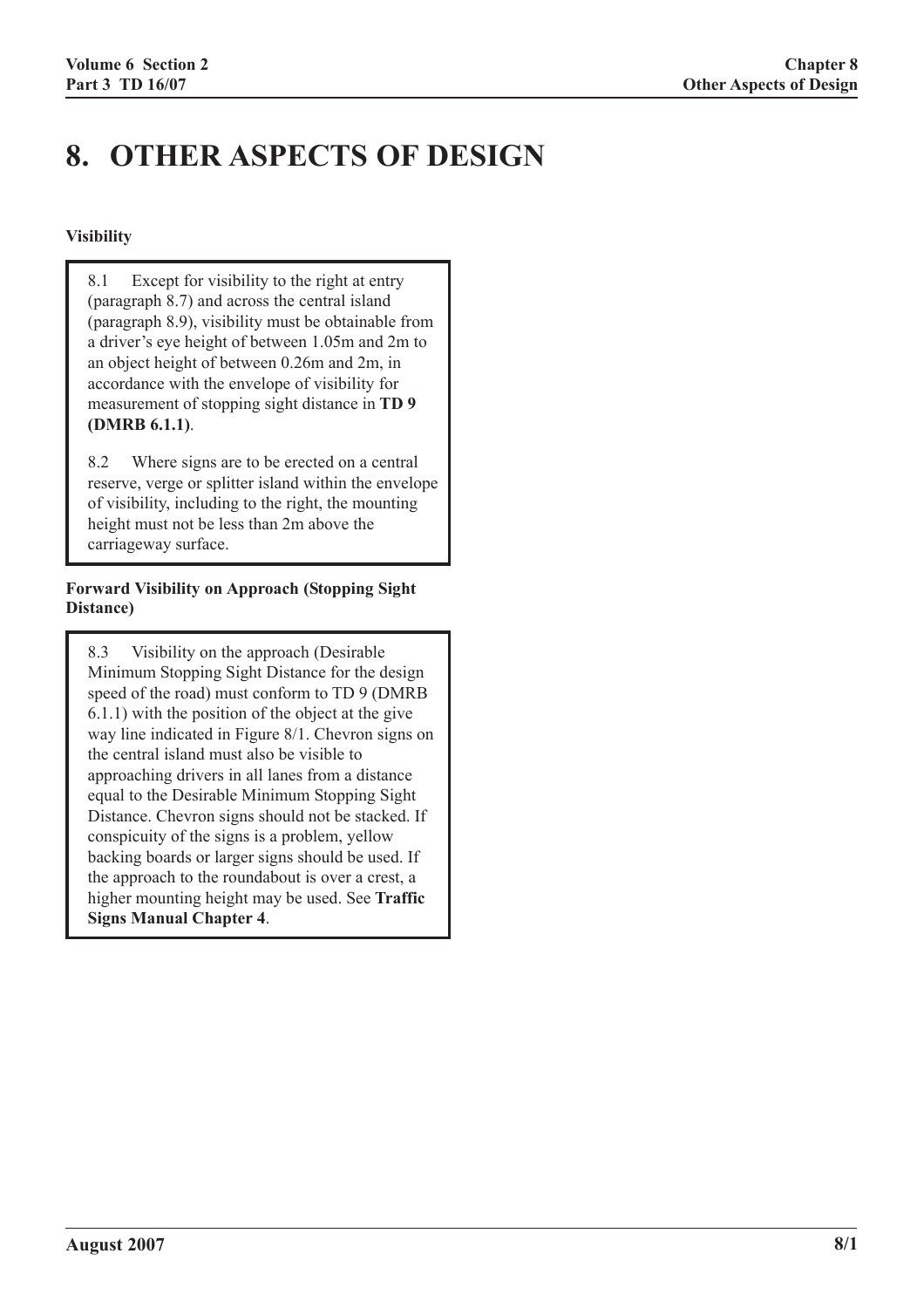

# **Figure 8/1: Measurement of Stopping Sight Distance on Curved Approach**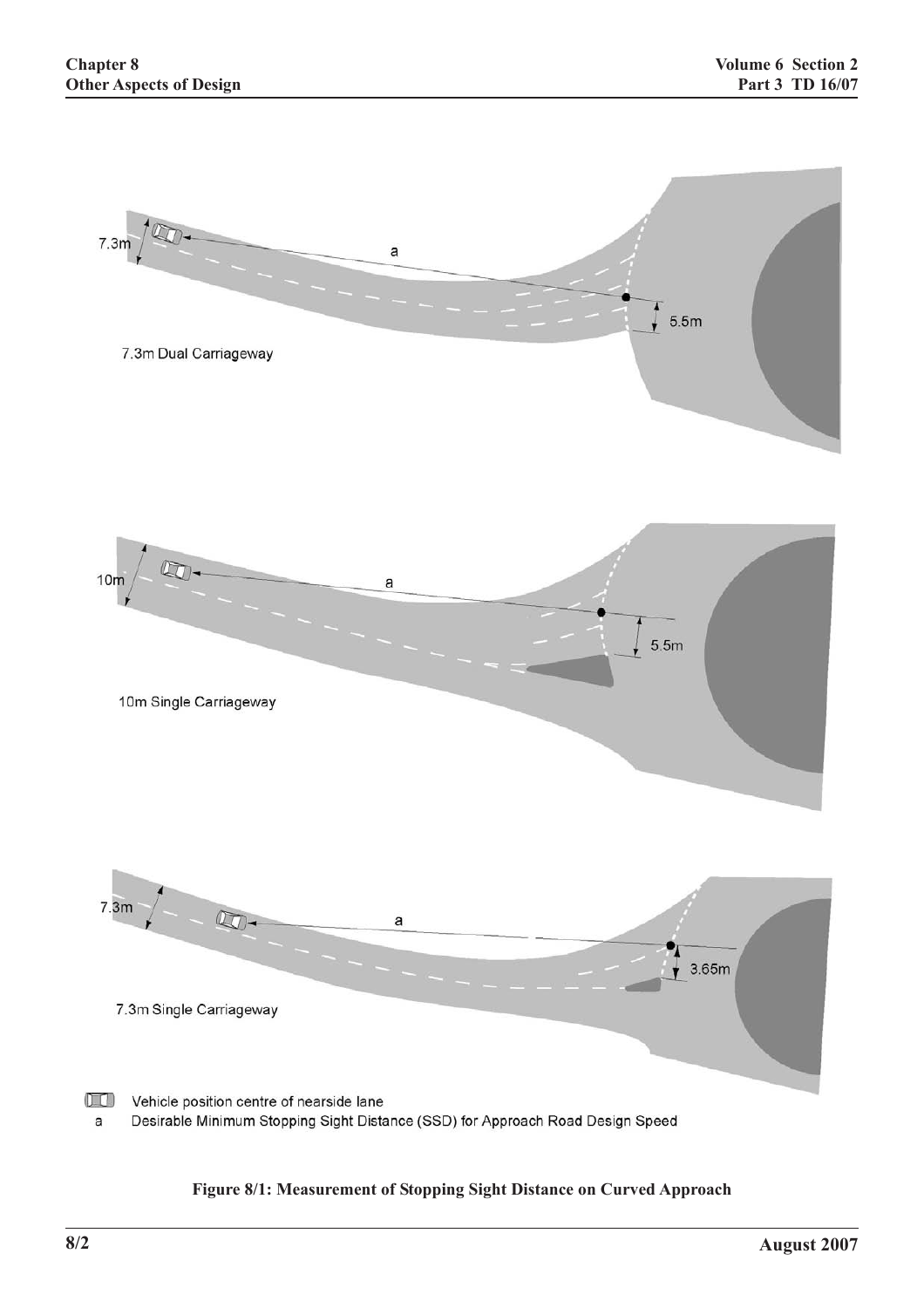### **Forward Visibility at Entry**

8.4 Drivers of all vehicles approaching the give way line must be able to see objects of height between 0.26m and 2m on the full width of the circulatory carriageway for the Visibility Distance given in Table 8/1 (measured along the centre of the circulatory carriageway as shown in Figure 8/2). The visibility must be checked from the centre of the nearside lane at a distance of 15m back from the give way line, as shown in Figure 8/2.

|  | Table 8/1 |  |
|--|-----------|--|
|  |           |  |

| <b>Inscribed Circle</b><br>Diameter (m) | <b>Visibility Distance (m)</b><br>('a' in Figures) |
|-----------------------------------------|----------------------------------------------------|
| $<$ 40                                  | Whole junction                                     |
| $40 - 60$                               | 40                                                 |
| $60 - 100$                              | 50                                                 |
| >100                                    | 70                                                 |

#### **Visibility to the Right**

8.5 Drivers of all vehicles approaching the give way line must be able to see the full width of the circulatory carriageway to their right, from the centre of the offside lane at the give way line, for the Visibility Distance given in Table 8/1 (measured along the centre of the circulatory carriageway), as shown in Figure 8/3. This includes Grade Separated Roundabouts with bridge parapets on either side of the circulatory carriageway.

8.6 Visibility to the right must also be checked from the centre of the offside lane at a distance of 15m back from the give way line, as shown in Figure 8/4.

8.7 The envelope of visibility must be obtainable from a driver's eye height of between 1.05m and 2m to an object height of between 1.05m and 2m.



**Figure 8/2: Forward Visibility Required at Entry**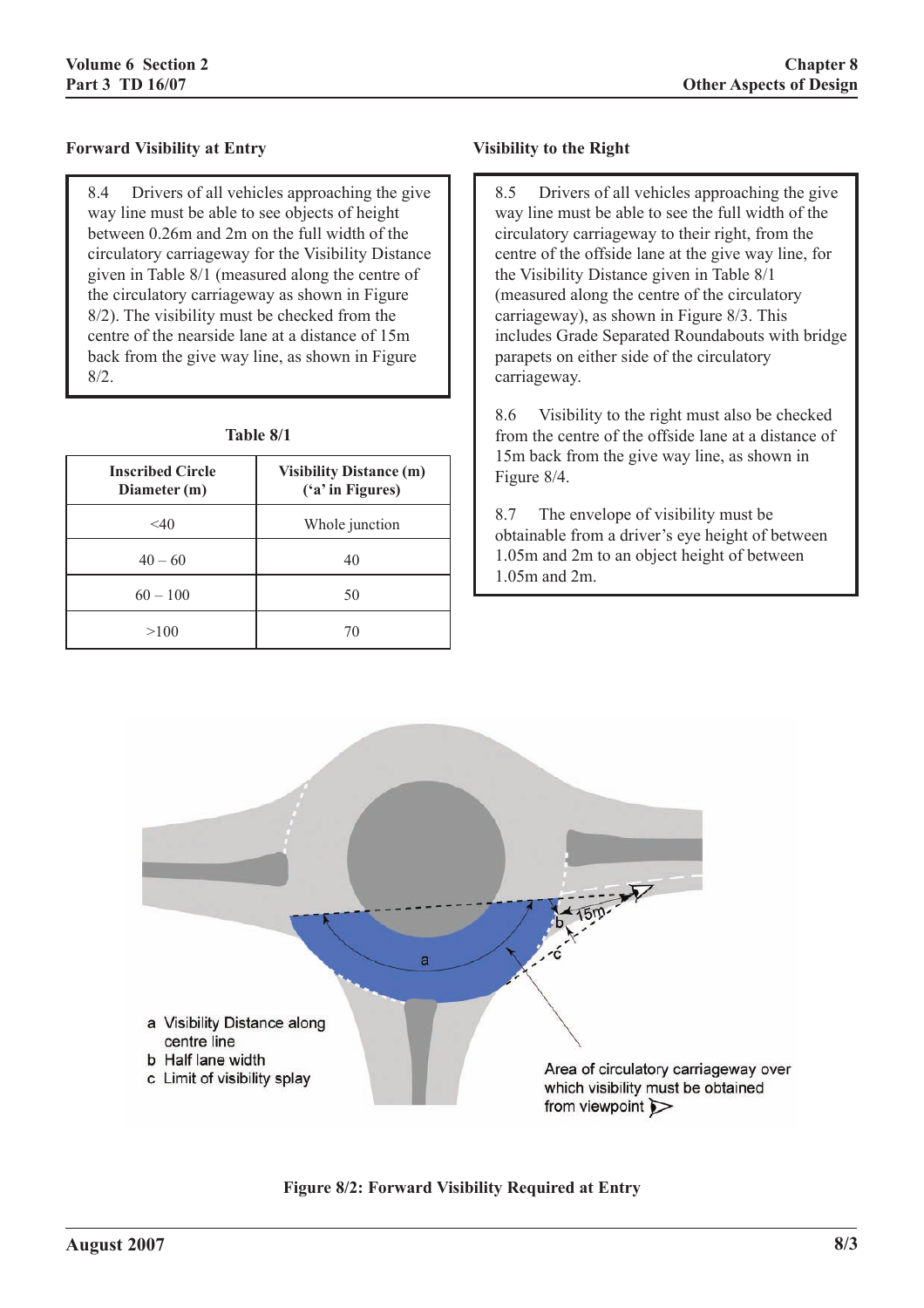8.8 Excessive visibility to the right can result in high entry speeds, potentially leading to accidents. On dual carriageway approaches where the speed limit is greater than 40mph, limiting visibility to the right by screening until the vehicle is within 15 metres of the give way line can be helpful in reducing excessive approach speeds. The screening should be at least 2m high, in order to block the view of all road users. Screening can also be used on flared approaches on high speed singlecarriageway roads where there is a long splitter island.



**Figure 8/3: Visibility to Right Along Circulatory Carriageway Required at Entry (from Give Way Line)**



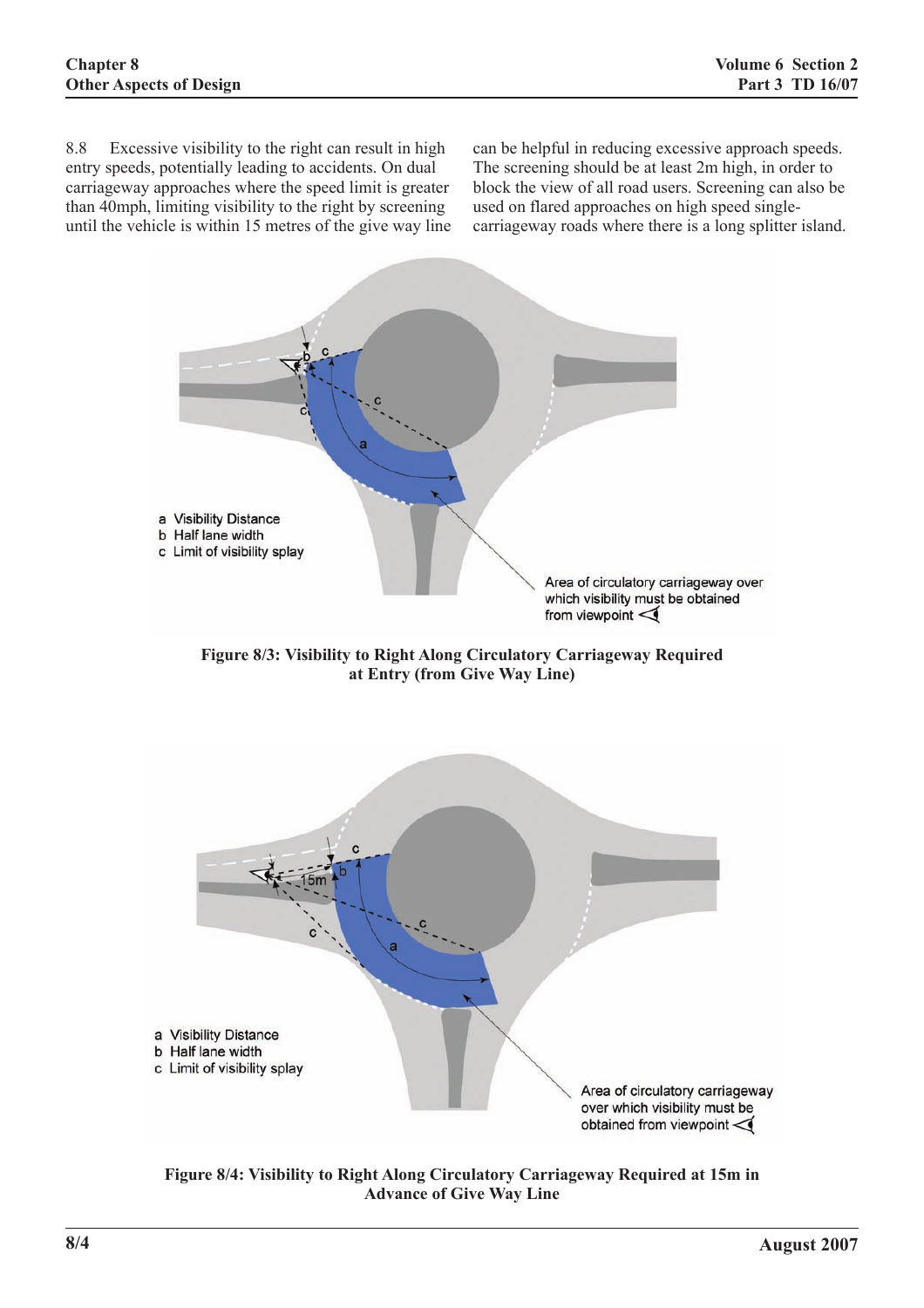# **Circulatory Visibility**

8.9 Drivers on the circulatory carriageway must be able to see the full width of the circulatory carriageway ahead of them for the Visibility Distance given in Table 8/1. This visibility must be checked at a distance of 2m in from the central island, as shown in Figure 8/5. The envelope of visibility must be obtainable from a driver's eye height of between 1.05m and 2m to an object height of between 1.05m and 2m.

8.10 It is often useful to improve the conspicuity of central islands by landscaping, but the circulatory visibility needs to be checked to ensure it is not obstructed. Normally, at least the outer 2m of the central island should be hard standing or planted with grass or similar low level vegetation.

### **Pedestrian Crossing Visibility**

8.11 Drivers approaching a roundabout with a Zebra crossing across the entry must be able to see the full width of the crossing so that they can see whether there are pedestrians wishing to cross. For a signal-controlled crossing, the driver must also be able to see at least one signal head. The visibility required is the Desirable Minimum Stopping Sight Distance for the design speed of the link. See **TD 9 (DMRB 6.1.1)** and **Local Transport Note LTN 2/95**.

8.12 At the give way line, drivers must be able to see the full width of a pedestrian crossing (whether signal-controlled, zebra or informal) across the next exit if it is within 20m of the give way line on that arm (crossings should not be sited between 20m and 60m from the give way line). See Figure 8/6.



**Figure 8/5: Circulatory Visibility Required**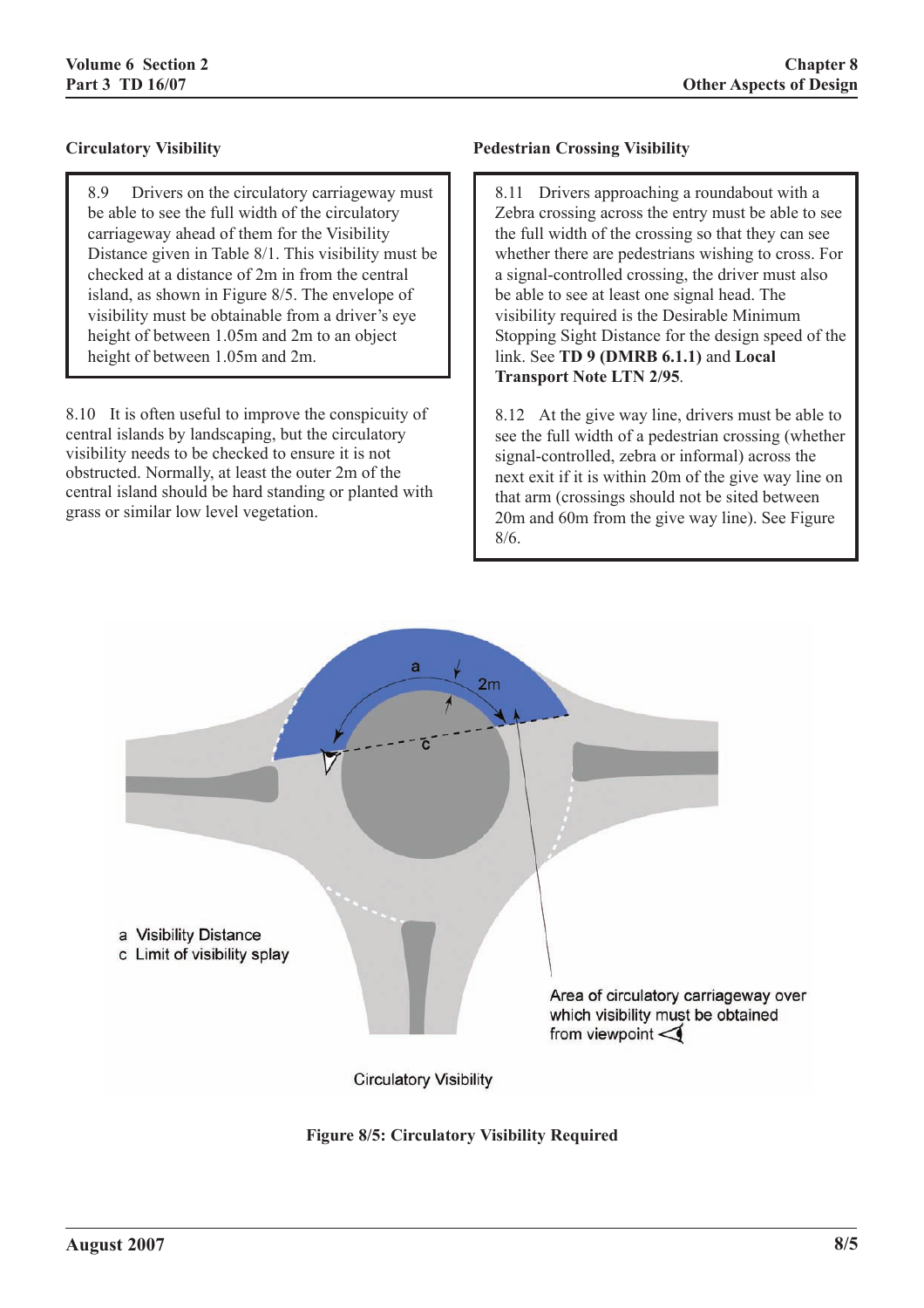

### **Figure 8/6: Visibility Required at Entry to Pedestrian Crossing at Next Exit**

### **Exit Visibility**

8.13 On the circulatory carriageway, the exit visibility should conform to Table 8/1. Once a vehicle has crossed the inscribed circle at the exit from the roundabout, the Stopping Sight Distance should conform to **TD 9 (DMRB 6.1.1)**.

#### **Visual Intrusions**

8.14 Signs, street furniture and planting should be located and designed so as not to obstruct visibility. However, isolated objects less than 550mm wide such as lamp columns, sign supports or bridge columns are acceptable.

### **Visibility at Grade Separated Junctions**

8.15 At Grade Separated Roundabouts in particular, care is needed to ensure that the give way line is clearly visible to approaching drivers. This can be achieved by the provision of a short length, say 10m, of level approach road immediately prior to the give way line (subject to the requirements for minimum crossfall and

longitudinal gradient for drainage set out in **TD 9**, **DMRB 6.1.1)**.

#### **Crossfall and Longitudinal Gradient**

8.16 Steep gradients should be avoided at roundabout approaches or flattened to a maximum of 2% before entry. Crossfall and longitudinal gradient combine to provide the necessary slope to drain surface water from the carriageway. Although the following paragraphs are written in terms of crossfall for simplicity, the value and direction of the greatest slope should always be taken into account when considering drainage.

8.17 On the approaches and exits, superelevation can assist drivers in negotiating the associated curves. Its value, when used, should be appropriate to the speed of vehicles, and equal to or greater than those necessary for surface drainage, but should not exceed 5% (1 in 20). Superelevation should be reduced to 2% at 20m from the give way line, since with adequate advance signing and entry deflection, speeds on approaches should be reducing.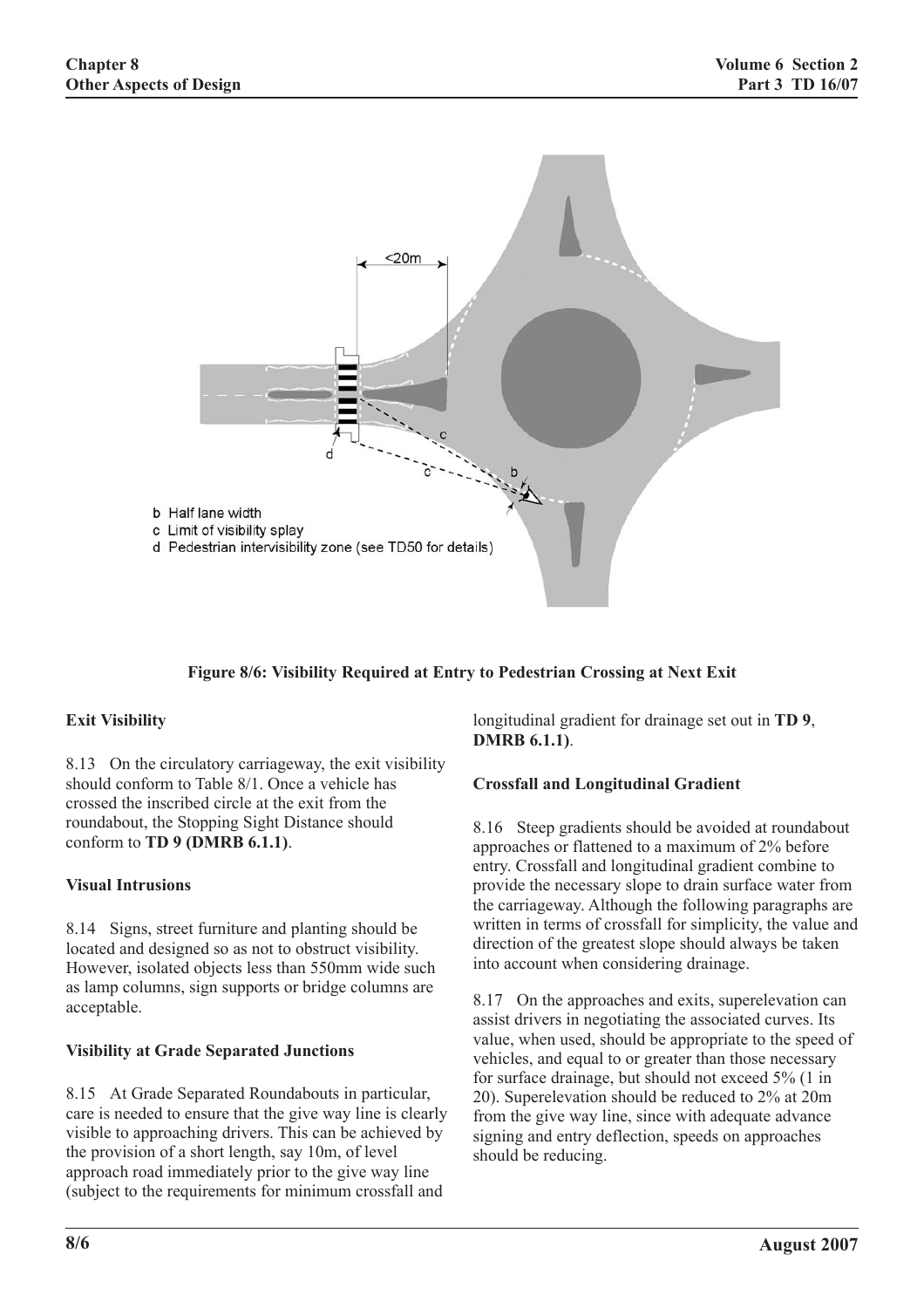#### **Crossfall on the Circulatory Carriageway**

8.18 Except on large Grade Separated Roundabouts (where long sections of circulatory carriageway should have appropriate superelevation), crossfall is required to drain surface water on circulatory carriageways. The normal value is 2% (1 in 50). It should not exceed 2.5% (1 in 40). To avoid ponding, longitudinal edge profiles should be graded at not less than 0.67% (1 in 150), with 0.5% (1 in 200) considered the minimum. The design gradients do not in themselves ensure satisfactory

drainage, and, therefore, the correct siting and spacing of gullies is critical.

8.19 At Normal Roundabouts on high speed roads, it is good practice to arrange for crossfall to assist vehicles. To do this, a crown line is formed. This line can either join the ends of the splitter islands as shown in Figure 8/7, or divide the circulatory carriageway in the proportion 2:1 internal to external (Figure 8/8). In some cases a subsidiary crown line may assist in achieving appropriate values of crossfall without giving excessive changes at the main crown line (Figure 8/9).



**Figure 8/7: Using One Crown Line to Join Splitter Islands**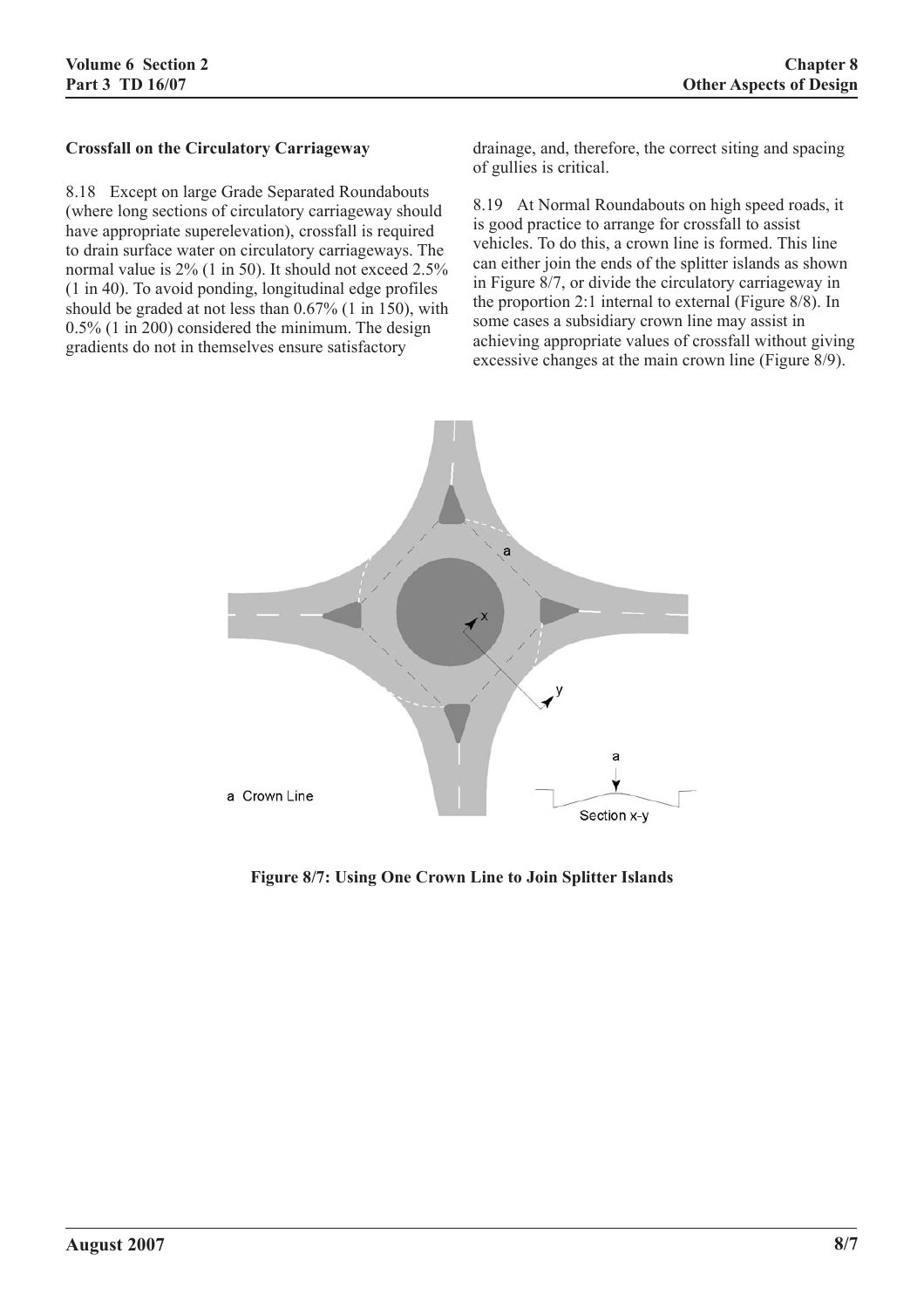

**Figure 8/8: Using One Crown Line to Divide the Carriageway in the Ratio 2:1**



**Figure 8/9: Using Two Crown Lines**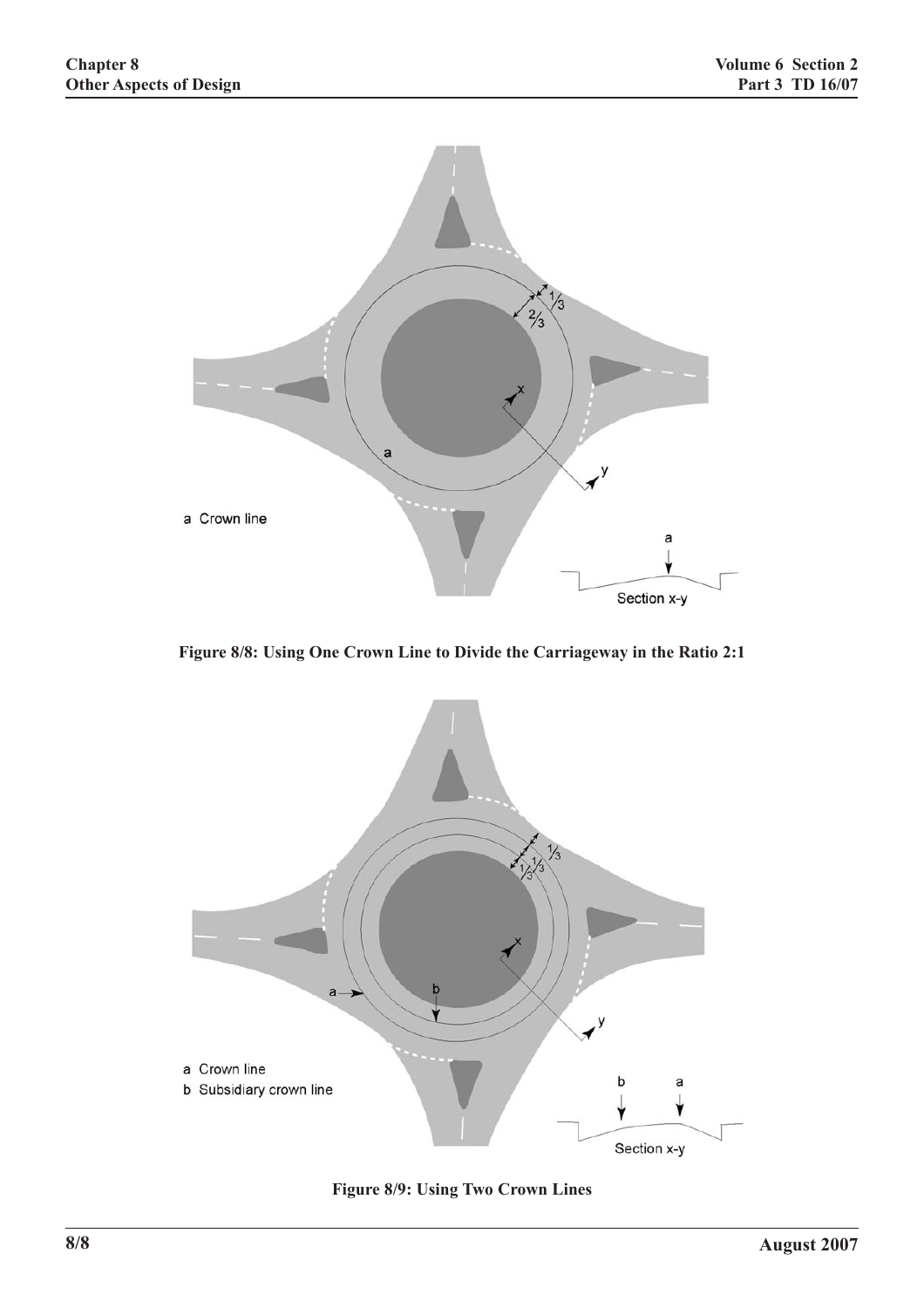8.20 The conflicting crossfalls at the crown lines have a direct effect on driver comfort and may also be a contributory factor in load shedding and large goods vehicle roll-over accidents. Over a given section, the maximum recommended arithmetic difference in crossfall is 5%. Lower values are desirable, particularly for roundabouts with a small inscribed circle diameter. There should be no sharp changes in crossfall and a smooth crown is essential.

8.21 At Compact Roundabouts and small Normal Roundabouts, it is more appropriate to apply constant crossfall in one direction across the full width of the circulatory carriageway. At roundabouts where the speed limit within 100m from the give way line does not exceed 40mph on any approach, this crossfall can slope outwards to ease drainage and help keep speeds down. It also makes the central island more conspicuous.

### **Crossfall at Exits**

8.22 At exits, superelevation should be provided where necessary to allow vehicles to accelerate safely away from the roundabout. However, as with entries, crossfall adjacent to the roundabout should not exceed 2%. If the exit leads into a right hand curve, superelevation should be introduced gradually.

### **Lighting**

8.23 In Northern Ireland, Wales and Scotland, road lighting must be provided at roundabouts.

8.24 In England, the provision of road lighting at roundabouts must be considered in accordance with **DMRB 8.3**.

### **Road Marking and Signing**

8.25 Guidance on the appropriate use of road markings at various types of roundabout is contained in Section 8 of **Chapter 5** of the **Traffic Signs Manual**. A well-designed Normal Roundabout with balanced traffic movements will operate effectively under the marking schemes shown in Figure 8.1 of the **Traffic Signs Manual Chapter 5**. However roundabouts with high flows and inscribed circle diameters close to the recommended maximum and Grade Separated Roundabouts with large inscribed circle diameters will need additional markings and signs on the approaches and circulatory carriageway. **TA 78 (DMRB 6.2.3)** gives advice on their design.

8.26 Road markings are used to channelise traffic and, where required, to indicate a dedicated lane. Lane direction signs complementing the advance direction signs at entries can be beneficial where heavy flows occur in a particular direction.

8.27 Where any particular lane is dedicated, the other lanes should also have arrow markings. This arrangement should always be accompanied by direction signing to indicate lane dedication.

8.28 The use of right pointing arrows on lane dedication signs or as markings on the road is not permitted on roundabout approaches (except at mini-roundabouts). This is to avoid confusing drivers, particularly those from overseas, over which way to proceed around the roundabout. Where a right hand lane is dedicated to a specific destination, it should be associated with an ahead arrow on the approach. A right pointing arrow may be used on the circulatory carriageway.

8.29 Left turn arrows should only be used with caution on the circulatory carriageway, to avoid drivers mistakenly turning into roundabout entries.

8.30 **Chapter 4** of the **Traffic Signs Manual** (Sections 2, 3 and 5) provides guidance on the warning signs to be used at roundabouts. Directional signs for use at roundabouts are prescribed in the **Traffic Signs Regulations and General Directions (TSRGD)**. Guidance on the design of directional traffic signs is given in **Local Transport Note LTN 1/94** and **Chapter 7** of the **Traffic Signs Manual**. Where additional road markings are used to designate lanes on the approaches and circulatory carriageways, complementary signs to **TSRGD** Diagram 2019 or 2114 (non-motorways) and Diagram 2913.3 (motorways) are recommended. On wide approaches or circulatory carriageway where tall vehicles could obscure post mounted signs, gantry mounted signs to Diagram 2021.1 or 2114.1 (non-Motorways) or 2913.4 (Motorways) are recommended.

8.31 Passively safe signposts and signal posts may be appropriate at roundabouts on high speed roads where there is not enough room for full safety barrier provision. The use of passively safe chevron signs to Diagram 515.1 of the **TSRGD** should also be considered. See **TA 89 (DMRB 8.2.2)**.

8.32 In urban areas, a sloping ring of block paving laid in a black and white chevron pattern around the central island can improve its conspicuity. See **TSRGD**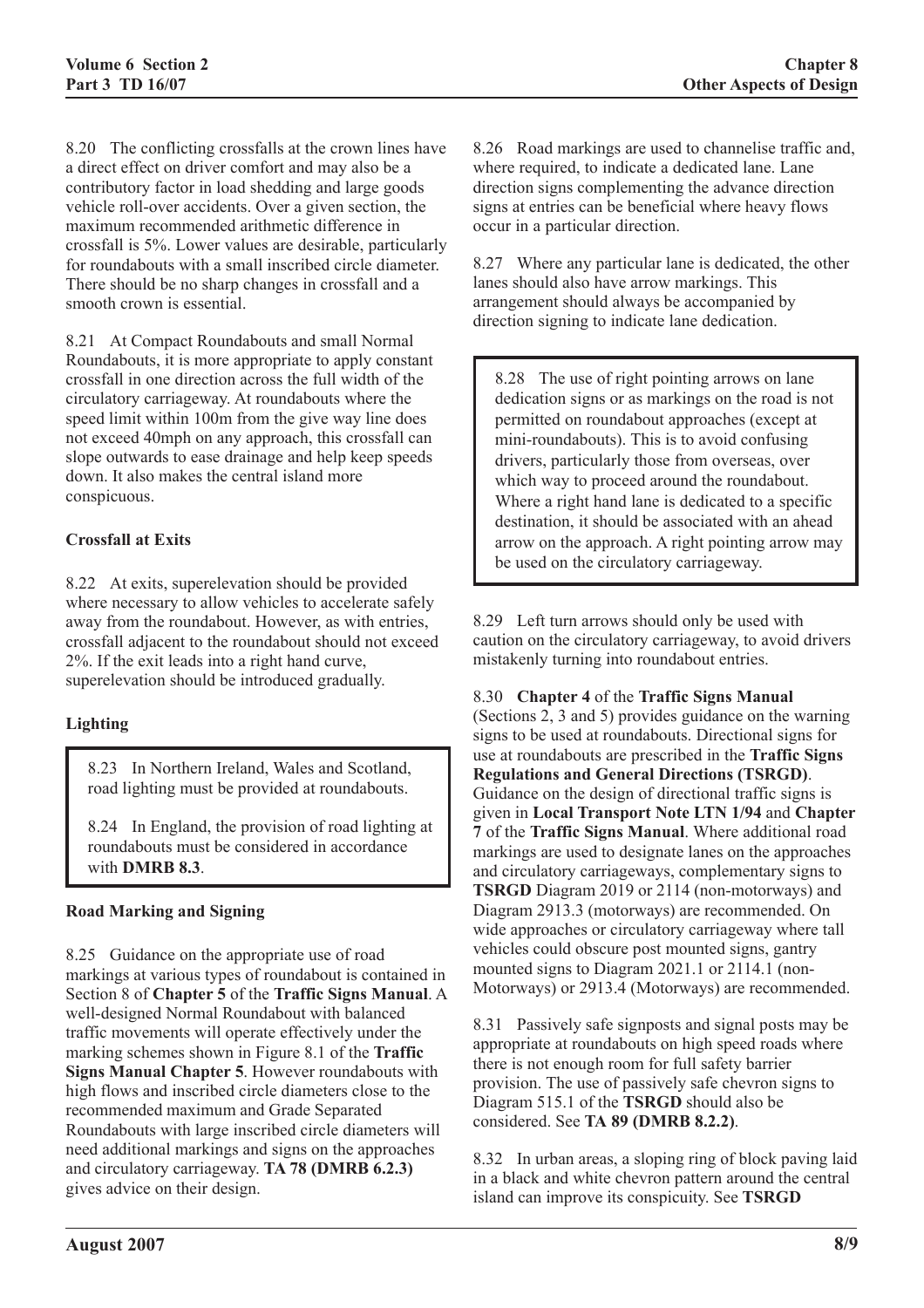Diagram 515.2. Details and further guidance on its use can be found in the **Traffic Signs Manual Chapter 4**. Regular maintenance inspections of this type of treatment are required as weather conditions can fade this type of blockwork. Normal chevron signs should be included.

8.33 Chevron signs can impinge on circulatory visibility but the effects can be minimised by positioning the signs 2m back from the central island kerbline (see paragraphs 3.12 to 3.22 of **Chapter 4** of the **Traffic Signs Manual** for advice).

### **Segregated Left Turn Lanes**

8.34 The use of segregated left turn lanes is covered in **TD 51 (DMRB 6.3.5)**.

#### **Skidding Resistance**

8.35 For information on skidding resistance on the approaches to roundabouts and the circulatory carriageway, refer to **HD 28 (DMRB 7.3.1)**. **HD 36 (DMRB 7.5.1)** gives advice on appropriate surfacing materials giving the required skid resistance properties. The provision of high friction surfacing should be considered on the immediate approaches and circulatory carriageway for roundabouts on roads with high approach speeds.

8.36 Materials with appropriate skid resistance must be used for road markings at roundabouts. Details of the requirements for these are given in Clause 1212 of **MCHW 1**.

### **Landscaping**

8.37 The design of landscaping within the highway limits must be carried out in consultation with appropriate specialists. The designer must develop clear objectives for the design and must consider the long-term maintenance implications of the scheme. Where the responsibility for maintenance is passed to a third party, such as a local council, maintenance standards must be agreed. If a third party wishes to enhance the standard of planting or landscaping at roundabouts, for example, using special floral displays, this must only be with the agreement of the Overseeing Organisation, and must not compromise visibility or safety. Further advice is given in **DMRB Volume 10**.

8.38 Apart from the amenity benefits, the landscape treatment of roundabouts can have practical advantages from a traffic engineering point of view by making the presence of the roundabout more obvious to approaching traffic. Planting on the central reserve or splitter island within 15m of the give way line is generally discouraged although the screening of traffic on the opposite side of the roundabout to the point of entry can, without restricting necessary visibility, avoid distraction and confusion caused by traffic movements of no concern to a driver. Planting can provide a positive background to chevron signs on the central island while visually uniting the various vertical features and reducing any appearance of clutter.

8.39 The areas required for visibility envelopes should be either hard surface or planted with grass or species having a low mature height and low maintenance characteristics. Higher and denser species of shrubs and coppiced trees, without thick trunks, can be planted towards the centre of the island. Planting of an ornamental nature, which might be more appropriate in an urban area, generally requires greater maintenance if it is to be successful. Any planting should have bulk and substance in winter as well as during the summer months.

8.40 In rural areas, planting should generally be restricted to indigenous species and be related to the surrounding landscape, although the final choice of species also depends on the particular objectives of the scheme. In open moorland, for example, tree and shrub planting would appear incongruous with the surroundings and landscape treatment would normally be restricted to localised ground modelling and planting or seeding of low-growing moorland-type vegetation to reflect the local characteristics. If trees are proposed, leaf mulch on the carriageway should be avoided by careful choice of species and by locating the planting away from the roundabout edge.

8.41 Planting on a central island of less than 10 metres diameter is not generally appropriate due to the visibility requirements. As the size of the island increases, the visibility splays for drivers approaching and negotiating the roundabout leave a greater area available for landscaping.

8.42 In order to minimise the consequences of accidents in which a vehicle runs off the road, solid obstructions such as statues, trees or rocks should not be placed on the central islands of roundabouts with high speed approaches, or anywhere within the highway boundary where there is a high risk of collision.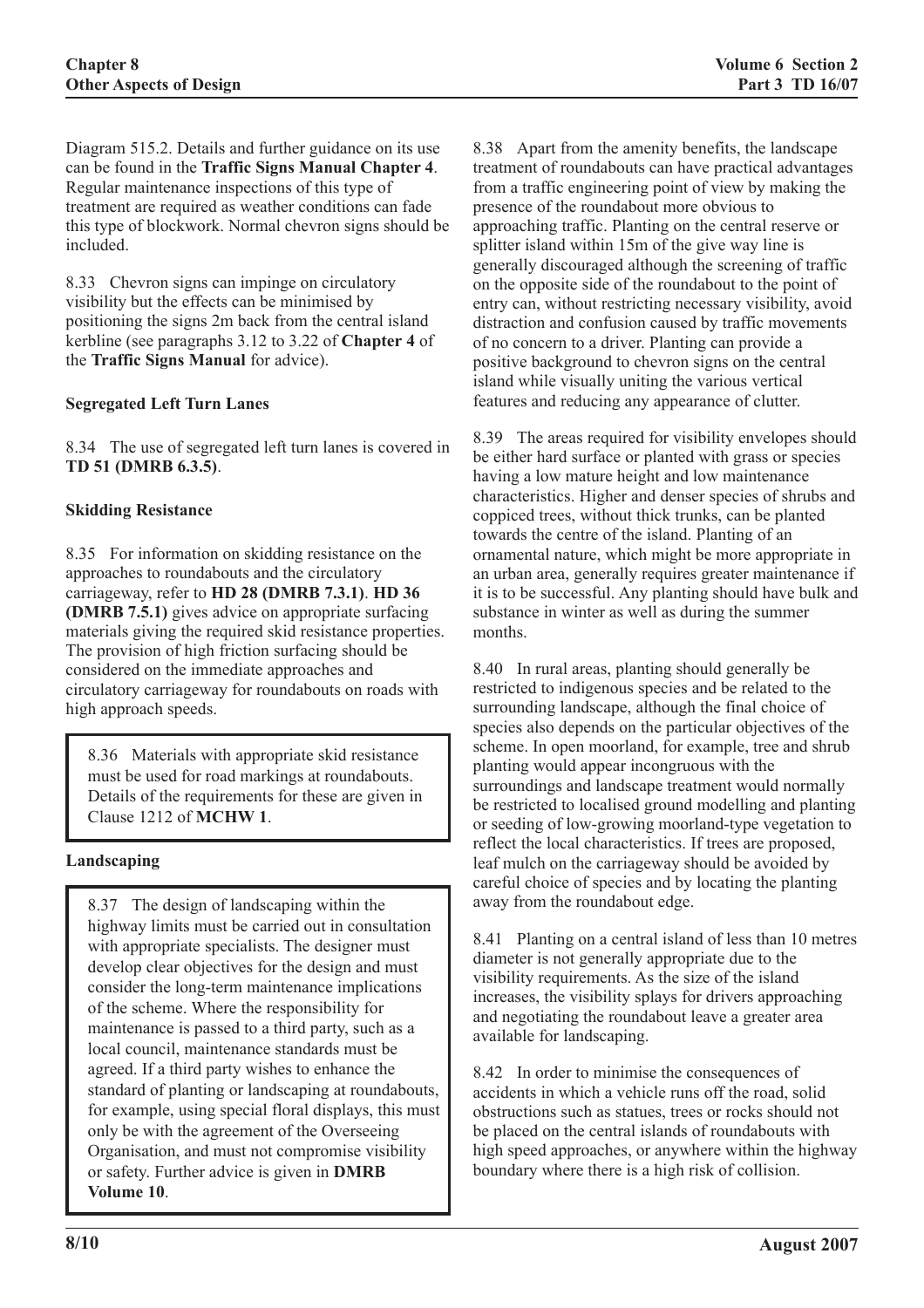### **Vehicle Restraint Systems**

8.43 The need for a vehicle restraint system should be considered in accordance with **TD 19 (DMRB 2.2.8)**.

8.44 At Grade Separated Roundabouts, where there a possibility of an errant vehicle reaching the road below, a risk assessment should be undertaken to evaluate this possibility and the consequent need for mitigation measures, for example a vehicle restraint.

#### **Kerbing and Verge Width**

8.45 Roundabout entries and exits should be kerbed, and hard strips or hard shoulders on each approach should terminate where entry widening begins. The simplest procedure is to start the kerbs on the approach at the back of the hardstrip and then terminate the hard strip edge line in a short smooth curve or taper (see

Figures 8/10 and 8/11). On the exit, the kerbing can terminate where the hard strip starts.

8.46 The verge width should be at least 2.5m and should generally be consistent around the roundabout. Further advice is given in **TD 27 (DMRB 6.3.2)**. Factors that should be taken into account in determining verge width include:

- visibility requirements (paragraphs  $8.1$  to  $8.16$ );
- needs of Non-Motorised Users (see **TA 90** and **TA 91, DMRB 5.2.4**);
- space required to accommodate buried services, road signs and other street furniture;
- maintenance access (see paragraph 1.18);
- any likely future traffic increases that could require an increase in carriageway width.



**Figure 8/10: Method of Terminating Edge Strips on a Single Carriageway Approach to a Roundabout**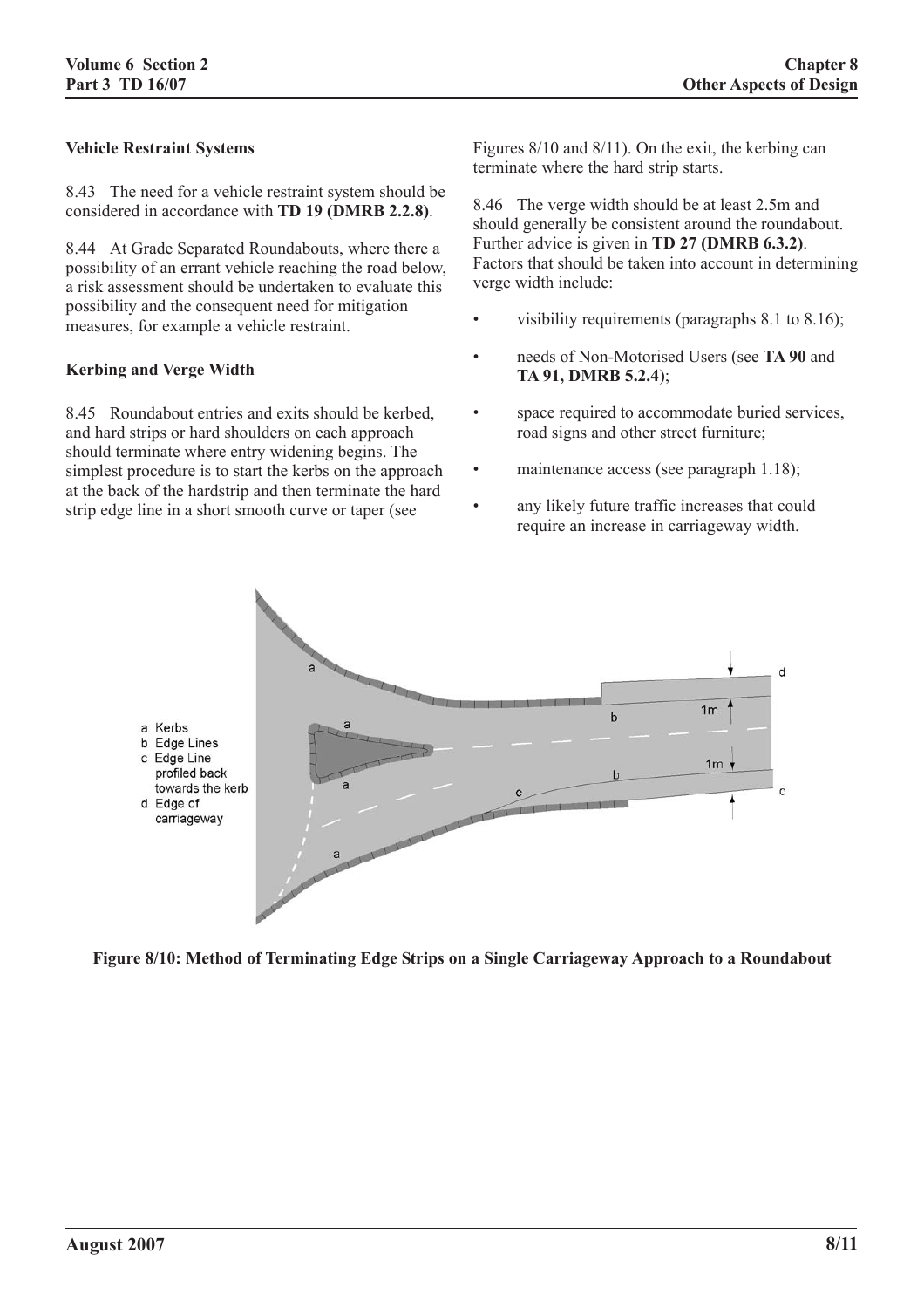

**Figure 8/11: Method of Terminating Edge Strips on a Dual Carriageway Approach to a Roundabout**

8.47 At dual carriageway and grade separated junctions, there is a need to consider the possibility of vehicles exiting a motorway or dual carriageway road via the on-slip during major incidents and under Police direction. These vehicles will need to proceed around the roundabout in the normal direction. In order to cover this eventuality for large vehicles, an area of hard standing may be used either side of the exit arm as appropriate, or possibly on the central island. The optimum arrangement will be site specific and should be checked using swept paths, whilst ensuring that the layout is safe and does not confuse road users during normal day to day operation. The designer should check with the Overseeing Organisation's staff responsible for incident planning to ensure that these issues are considered.

# **Improvement Measures at Existing Roundabouts**

8.48 When considering improvements to roundabouts, an accident investigation should be undertaken and the improvements developed with advice from a specialist road safety engineer. Levels of skidding resistance on the approaches and the circulatory carriageways should be checked.

8.49 On roundabouts where flow patterns have changed since design, road markings may help to:

- improve throughput at high levels of traffic flow;
- cater for particularly high turning movements;
- smooth the flow at roundabouts with irregular geometry;
- improve safety.

Spiral markings in particular can improve lane discipline on the circulatory carriageway. Designation of lanes on the approach can also help. Further guidance is given in **TA 78 (DMRB 6.2.3)**.

8.50 If, as part of an improvement scheme, changes are proposed to lane assignments on a roundabout approach and circulatory carriageway, the designer must review the safety and capacity of the overall roundabout layout, including analysis of swept paths through entries and around the central island.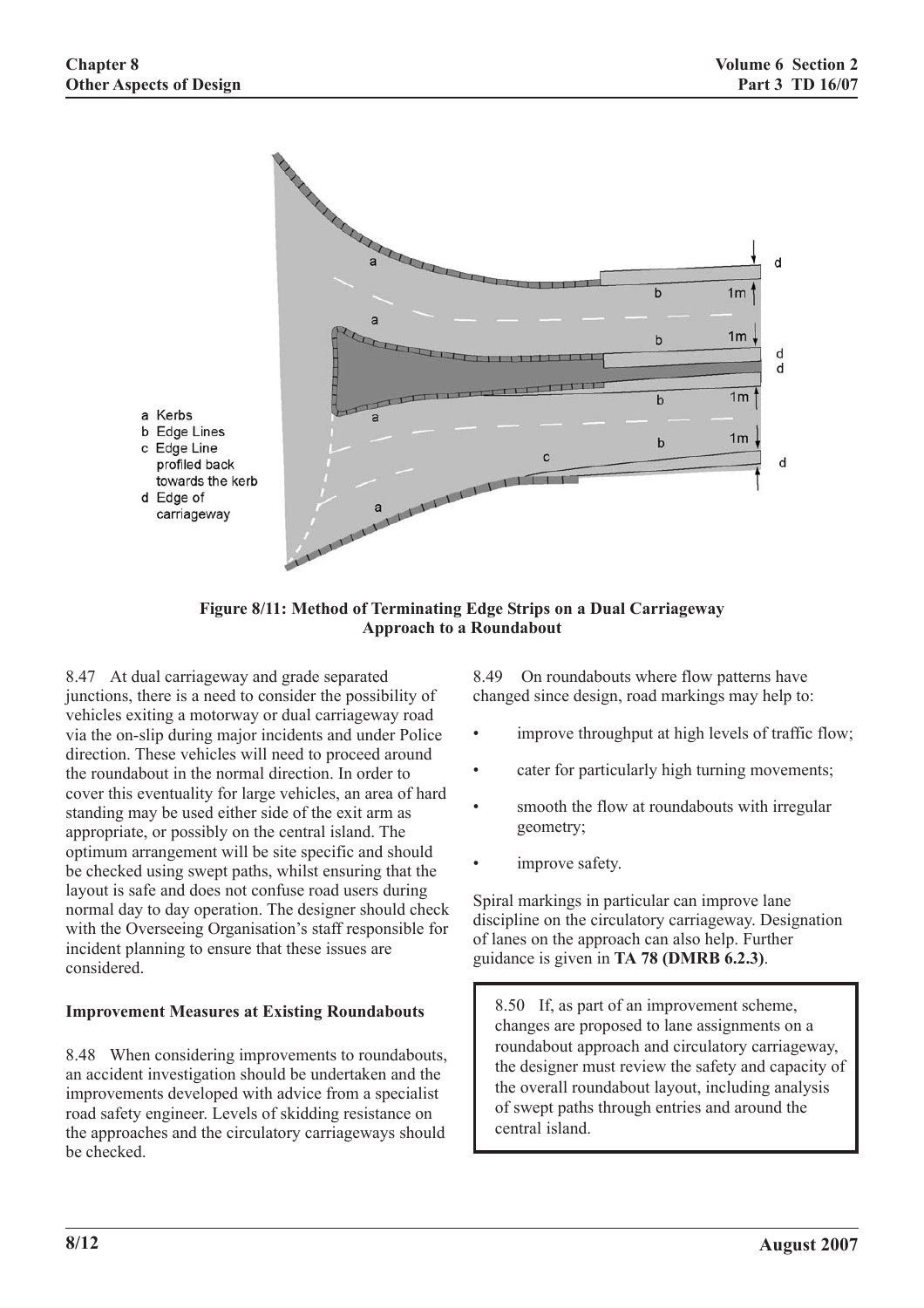8.51 The provision of Transverse Yellow Bar Markings on high speed dual carriageway approaches can reduce rear shunt and overshoot accidents by helping to alert the driver to the presence of the roundabout (see **Traffic Signs Manual Chapter 5,** section 11, and **TRL Report LR1010**). Their use may be considered where the conditions given in **Traffic Signs Manual Chapter 5** are met. On high speed single carriageway roads on which drivers fail to adjust their speed in time to negotiate the roundabout safely or, if necessary, stop, the provision of 'Reduce Speed Now' signs to Diagram 511 of the **TSRGD** can have a similar effect (see **Traffic Signs Manual Chapter 4**).

8.52 The following can all help to reduce accidents at roundabouts, although the overprovision of signs should be avoided:

- repositioning and/or repeating (e.g. nearside and offside) of warning signs;
- on high speed dual carriageways, providing additional map type direction signs at ½ mile in advance of the roundabout;
- making the give way line more conspicuous;
- extending the central island chevron sign further to the left to emphasise the angle of turn;
- on dual carriageway roads, placing additional chevron signs in the central reserve in line with the offside lane approach.

8.53 The reduction of excessive entry width by extending the splitter island can reduce accidents at some roundabouts with poor safety records. This should be achieved by physical means wherever possible.

8.54 Where inadequate entry deflection is leading to operational and safety problems and it is not possible to improve deflection by increasing the size of the central island and/or extending the splitter islands, subsidiary deflection islands may be used (see **TD 51**, **DMRB 6.3.5**). Alternatively, it may be possible to signalise the roundabout.

8.55 Accident problems resulting from high circulatory speeds on large roundabouts may indicate that a Signalised Roundabout is required.

8.56 If entry problems are caused by poor visibility to the right, good results may be achieved by extending the splitter island to narrow the circulatory carriageway and moving the give way line forward.

8.57 Single vehicle, powered two-wheeler and overshoot accidents can be partly mitigated by good signing and marking, by limiting visibility to the right until 15m before entry using suitable screening, and by ensuring that the layout guides drivers around the central island.

8.58 Reverse curves (to the right and then to the left on the approach) can be effective in providing additional deflection on poorly aligned existing roundabouts, but sharp curves are not good practice and could induce large goods vehicle rollover or accidents involving powered two wheelers.

8.59 Various mitigation measures for the safety of particular road user types including powered two wheelers, large goods vehicles and non-motorised users are suggested in Chapter 5 of this Standard.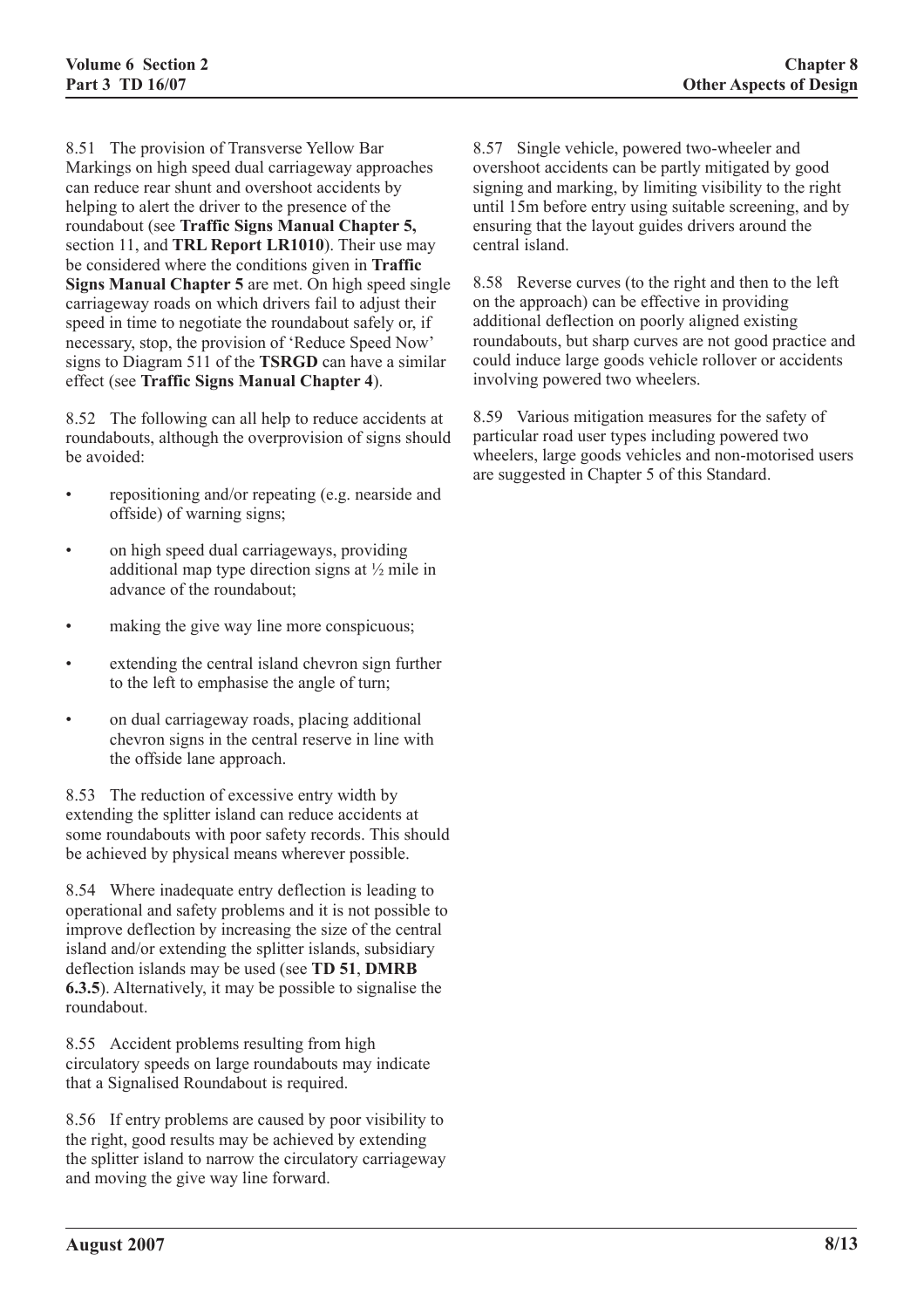# **9. REFERENCES**

#### **DESIGN MANUAL FOR ROADS AND BRIDGES (DMRB)**

- a) DMRB Volume 2 Highway Structures: Design (Substructures and Special Structures) Materials Section 2. Part 2. TD 19/06. Requirement for Road Restraint Systems.
- b) DMRB Volume 5 Assessment and Preparation of Road Schemes. Section 1. Part 4. TA 22/81. Vehicle Speed Measurement on All-Purpose Roads.
- c) DMRB Volume 5 Assessment and Preparation of Road Schemes. Section 2. Part 4. TA 91/05. Provision for Non-motorised Users.
- d) DMRB Volume 6 Road Geometry. Section 1 Links. Part 2. TD 9/93. Highway Link Design.
- e) DMRB Volume 6 Road Geometry. Section 2 Junctions. Part 3. TD 50/04. The Geometric Layout of Signal Controlled Junctions and Signalised Roundabouts.
- f) DMRB Volume 6 Road Geometry. Section 1 Links. Part 1. TD 27/05. Cross sections and Headrooms.
- g) DMRB Volume 6 Road Geometry. Section 2 Junctions. Part 3. Design of Road Markings at Roundabouts.
- h) DMRB Volume 6 Road Geometry. Section 2 Junctions. Part 3. TD 54/07. Mini-roundabouts.
- i) DMRB Volume 6 Road Geometry. Section 3. Part 5. TD 51/03. Segregated Left Turn Lanes and Subsidiary Deflection Islands at Roundabouts.
- j) DMRB Volume 6 Road Geometry. Section 3. Part 5. TA 90/05. The Geometric Design of Pedestrian, Cycle and Equestrian Routes.
- k) DMRB Volume 7 Pavement Design and Maintenance. Section 3. Part 1. HD 28/04. Skidding Resistance.
- l) DMRB Volume 7 Pavement Design and Maintenance. Section 5. Part 1. HD 36/99. Surfacing Materials for New and Maintenance Construction.
- m) DMRB Volume 8 Traffic Signs and Lighting. Section 1. Traffic signals and Control Equipment.
- n) DMRB Volume 8 Traffic Signs and Lighting. Section 2. Traffic signs and road markings. Part 2. TA 89/05. Use of Passively Safe Signposts, Lighting Columns and Traffic Signal Posts to BS EN 12767.
- o) DMRB Volume 8 Traffic Signs and Lighting. Section 3. Lighting.
- p) DMRB Volume 10 Environmental Design and Management.

# **DEPARTMENT FOR TRANSPORT**

- a) Road Casualties Great Britain (The Casualty Report). The Stationery Office.
- b) Local Transport Note LTN 1/94 The Design and Use of Directional Informatory Signs: The Stationery Office.
- c) Local Transport Note LTN 1/95 The Assessment of Pedestrian Crossings: The Stationery Office.
- d) Local Transport Note LTN 2/95 The Design of Pedestrian Crossings: The Stationery Office.
- e) Guidance on the Use of Tactile Paving Surfaces.
- f) Traffic Signs Manual. Chapters 4, 5 and 7.
- g) Traffic Advisory Leaflet TAL 1/02. The Installation of Puffin Pedestrian Crossings.
- h) Traffic Advisory Leaflet TAL 1/01. Puffin Pedestrian Crossing.
- i) Traffic Advisory Leaflet TAL 2/03. Signalcontrol at Junctions on High Speed Roads.
- j) Traffic Advisory Leaflet TAL 3/03. Equestrian Crossings.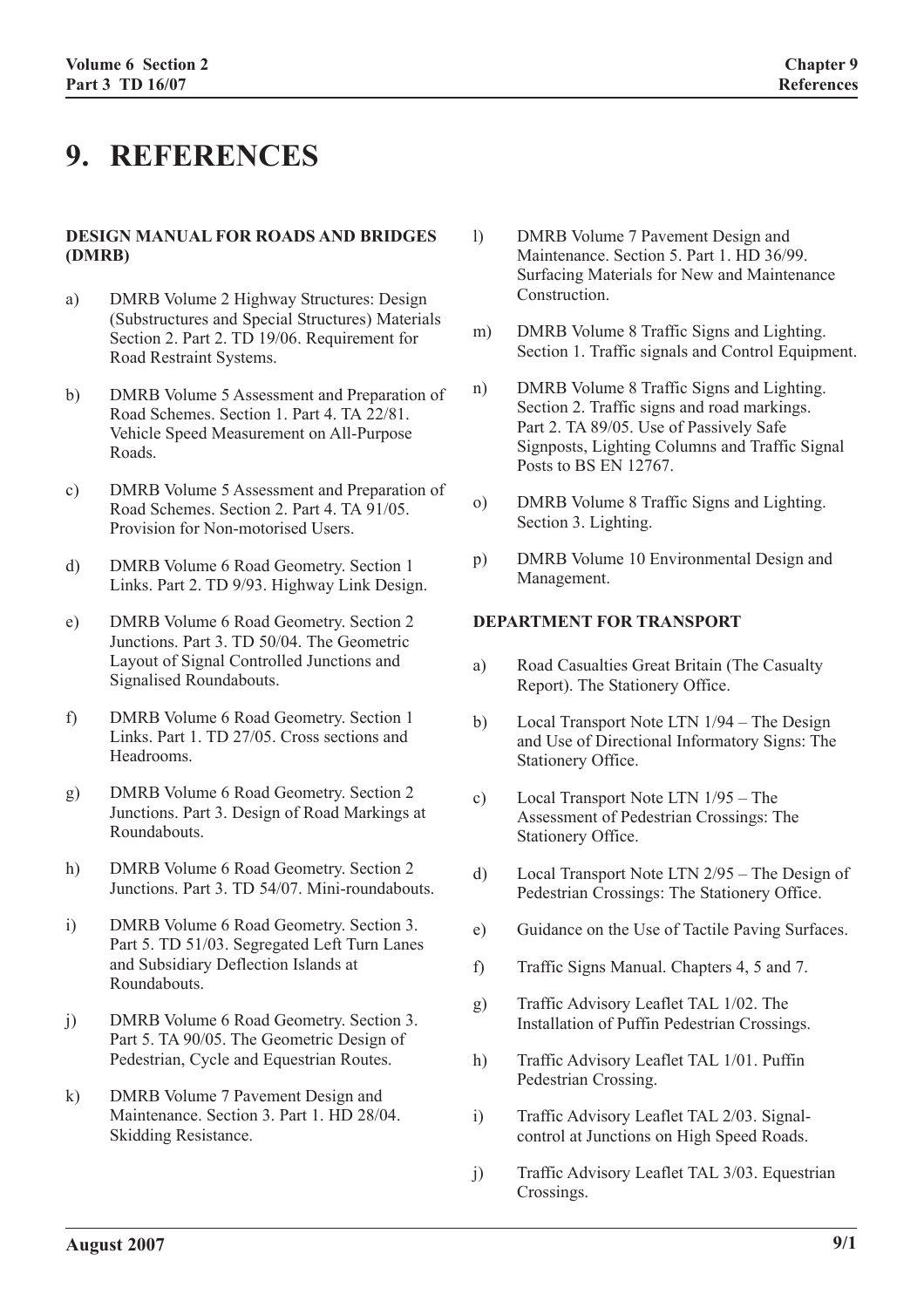- k) Traffic Advisory Leaflet TAL 5/05. Pedestrian Facilities and Signal Controlled Junctions.
- l) Traffic Advisory Leaflet TAL 12/93. Overrun areas.
- m) Traffic Signs Regulations and General Directions (2002). The Stationery Office.
- n) Highways (Traffic Calming) Regulations (1999). The Stationery Office.
- o) Inclusive Mobility: A Guide to Best Practice on Access to Pedestrian and Transport Infrastructure.
- p) The Zebra, Pelican and Puffin Pedestrian Crossing Regulations and General Directions.
- q) Vehicle Construction and Use Regulations.

### **MISCELLANEOUS**

- a) Brown, M. (1995). The Design of Roundabouts. TRL State-of-the-art Review. The Stationery Office, London.
- b) Hall, R.D. and Surl, R.A.J. (1981). Accidents at Four Arm Roundabouts and Dual Carriageway Intersections – some Preliminary Findings. Traffic Engineering and Control. Vol 22 (6), p339-44.
- c) IHIE Guidelines for Motorcycling Improving Safety through Engineering and Integration. (April 2005).
- d) TRL Report LR788. Articulated Vehicle Roll Stability – Methods of Assessments and Effects of Vehicle Characteristics.
- e) TRL Report LR1010. Yellow Bar Experimental Carriageway Markings – Accident Study.
- f) TRL Report LR1120. Accidents at 4 Arm Roundabouts.
- g) TRL Report SR662. Goods Vehicle Manoeuvres: a Computer Simulation and its Application to Roundabout Design.
- h) TRL Report SR724. The Effects of Zebra Crossings on Junction Entry Capacities.
- i) TRL Report TRL281. Accidents at Urban Miniroundabouts.
- j) TRL Report LR942. The Traffic Capacity of Roundabouts.
- k) TRL Published Project Report PPR206. International comparison of roundabout design guidelines. Available on request from Overseeing Organisation.
- l) Layfield, R. and Maycock, G. (1986). Pedal cyclists at roundabouts. Traffic Engineering and Control 27(6). pp 343-9.